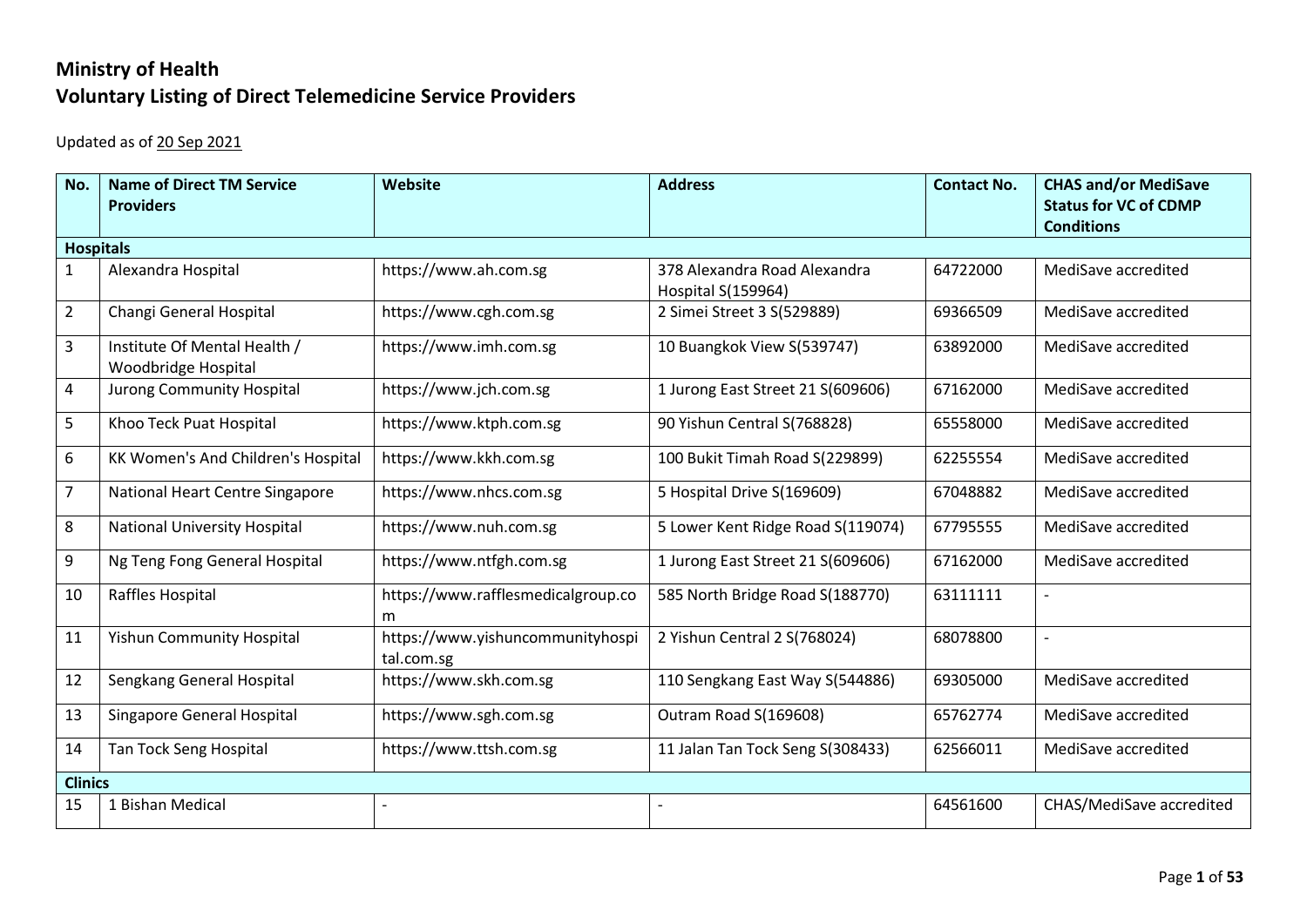| 16 | 1 Medical Teck Ghee                       |                                          | 410 Ang Mo Kio Avenue 10 #01-837<br>Teck Ghee Square S(560410)       | 91525375 | CHAS/MediSave accredited |
|----|-------------------------------------------|------------------------------------------|----------------------------------------------------------------------|----------|--------------------------|
| 17 | 3E Health Doctor Online                   |                                          |                                                                      | 93369985 | $\overline{a}$           |
| 18 | 57 Medical Clinic (Geylang Bahru)         | $\overline{a}$                           | 57 Geylang Bahru #01-3505<br>S(330057)                               | 66947078 | CHAS/MediSave accredited |
| 19 | 81 Family Clinic                          |                                          |                                                                      | 63466768 |                          |
| 20 | A Healing Heart Medical Clinic            | https://www.ahealingheartmedical.c<br>om | 134 Geylang East Avenue 1 #01-227<br>S(380134)                       | 69621362 | MediSave accredited      |
| 21 | A Life Clinic                             |                                          | 10 Sinaran Drive #09-21 Novena<br>Medical Center S(307506)           | 67372283 | CHAS/MediSave accredited |
| 22 | A Medical Clinic                          | https://www.amedicalclinic.sg            | 1 Everton Park #01-27 Everton Park<br>S(081001)                      | 62262066 | CHAS/MediSave accredited |
| 23 | <b>Accord Medical Clinic</b>              | https://www.accordmedical.com.sg         | 325 Ubi Avenue 1 #01-701 S(400325)                                   | 68441528 |                          |
| 24 | Adidah Family Clinic & Surgery            | $\overline{a}$                           | 821 Tampines Street 81 #01-210<br>S(520821)                          | 67845435 | CHAS/MediSave accredited |
| 25 | <b>Admiralty Medical Centre</b>           | $\overline{a}$                           | 676 Woodlands Drive 71 #03-01<br>Kampung Admiralty S(730676)         | 68078000 | $\overline{a}$           |
| 26 | <b>Advantage Medical Clinic</b>           | https://www.advantagemedical.sg          | 1 Fifth Avenue #03-12 Guthrie House<br>S(268802)                     | 87840093 | $\overline{a}$           |
| 27 | Aesthetic Reconstructive Jaw<br>Surgery   | https://www.aestheticjawsurgery.co<br>m  | 3 Mount Elizabeth #04-05 Mount<br>Elizabeth Medical Centre S(228510) | 67384351 | $\overline{a}$           |
| 28 | <b>Aesthetic Works Medical Associates</b> |                                          | 80 Marine Parade Road #05-06/07<br>Parkway Parade S(449269)          | 64933678 | $\overline{a}$           |
| 29 | <b>Aidan Medical Clinic</b>               | $\overline{a}$                           | 539 Bedok North Street 3 #01-623<br>S(460539)                        | 69707820 | CHAS/MediSave accredited |
| 30 | Ally Health                               | https://www.heyally.com                  | 46-2 Commonwealth Drive #01-372<br>S(140462)                         | 66640263 | CHAS/MediSave accredited |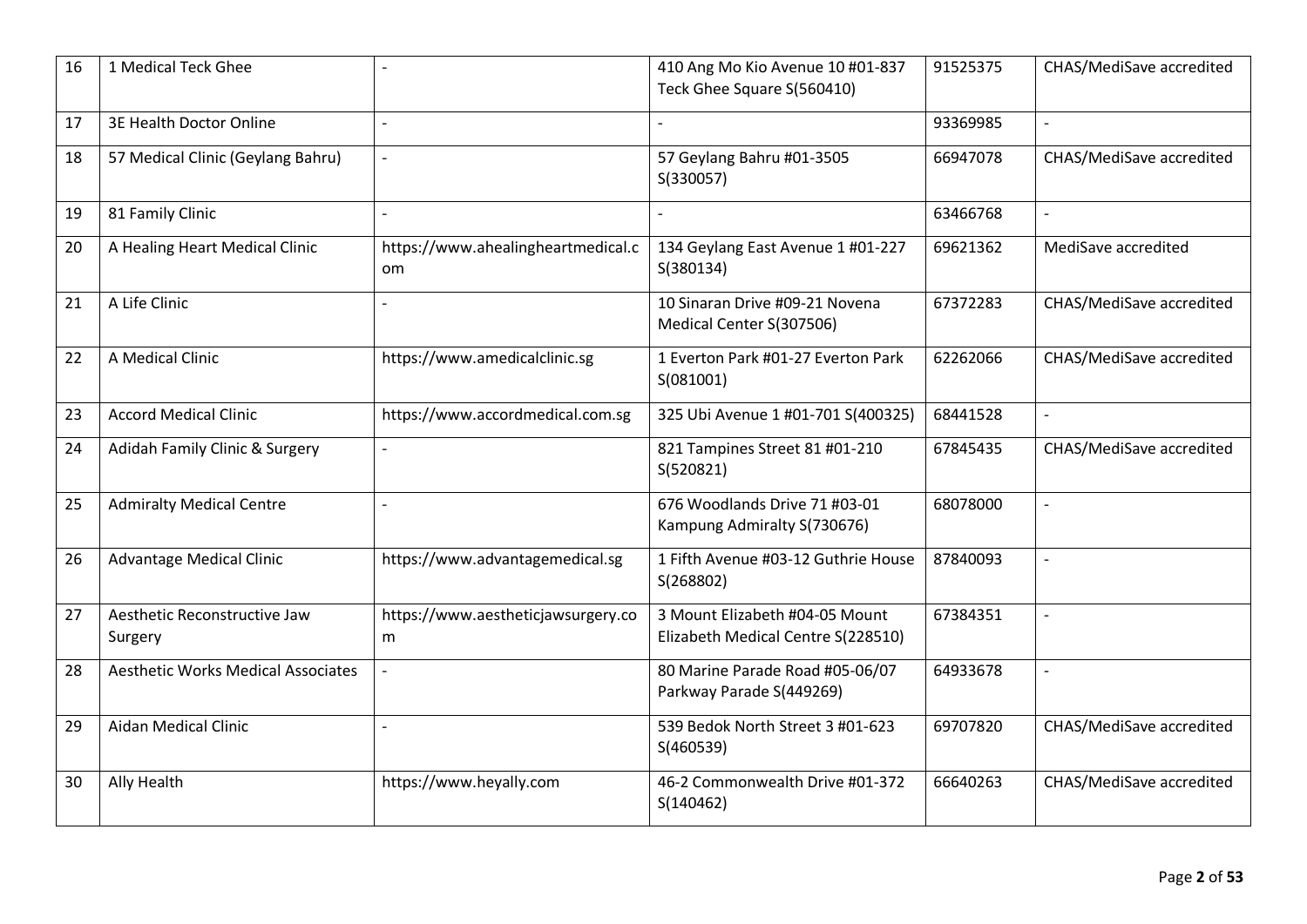| 31 | American International Clinic                                       |                                          | 10 Sinaran Drive #10-09/10 Novena<br>Medical Center S(307506)                           | 63977129 |                          |
|----|---------------------------------------------------------------------|------------------------------------------|-----------------------------------------------------------------------------------------|----------|--------------------------|
| 32 | Ang Mo Kio Family Medicine Clinic                                   |                                          | 4190 Ang Mo Kio Avenue 6 #03-01<br>Broadway Plaza S(569841)                             | 65541133 | CHAS/MediSave accredited |
| 33 | Anson International Paediatric &<br><b>Child Development Clinic</b> | https://www.pediatricdoctor.net          | 290 Orchard Road #13-07 Paragon<br>S(238859)                                            | 68362802 | $\overline{a}$           |
| 34 | Anteh Dispensary                                                    |                                          | 1 Lorong 22 Geylang #01-02<br>Grandview Suites S(398664)                                | 67441809 | CHAS/MediSave accredited |
| 35 | <b>Apicare Pain Specialist</b>                                      | http://www.apicarepainspecialist.co<br>m | 1 Farrer Park Station Road #14-09/10<br>Connexion S(217562)                             | 65133383 | MediSave accredited      |
| 36 | Apple Wellness Center                                               |                                          |                                                                                         | 62253735 |                          |
| 37 | Apple Wellness Center Medical<br><b>Services</b>                    | $\overline{\phantom{a}}$                 | $\overline{a}$                                                                          | 62271216 | $\blacksquare$           |
| 38 | <b>Appletree Medical Centre</b>                                     | https://www.appletree-medical.com        | 416 Ang Mo Kio Avenue 10 #01-997<br>Teck Ghee Heartlands S(560416)                      | 64548361 | CHAS/MediSave accredited |
| 39 | <b>Ark Medical Centre</b>                                           |                                          | 10 Sinaran Drive #09-20 Square 2<br>S(307506)                                           | 97274369 | MediSave accredited      |
| 40 | Arx Health                                                          | https://www.arxhealth.com                | 81 Ayer Rajah Crescent #03-60<br>S(139967)                                              | 88330792 | $\overline{a}$           |
| 41 | Asian American Liver Centre                                         | https://www.aamg.co                      | 6A Napier Road #02-36A/36B/37<br><b>Gleneagles Hospital Annexe</b><br>S(258500)         | 64762088 | $\blacksquare$           |
| 42 | Asian Heart & Vascular Centre                                       | https://www.ahvc.com.sg                  | 38 Irrawaddy Road #08-58 to 61<br>Mount Elizabeth Novena Specialist<br>Centre S(329563) | 63393638 | $\overline{\phantom{a}}$ |
| 43 | Asian Heart & Vascular Centre                                       | https://www.ahvc.com.sg                  | 38 Irrawaddy Road #10-54 to 55<br>S(329563)                                             | 66946591 | $\blacksquare$           |
| 44 | Asian Heart & Vascular Centre                                       | https://www.ahvc.com.sg                  | 3 Mount Elizabeth #17-08 S(228510)                                                      | 67338638 | $\overline{\phantom{a}}$ |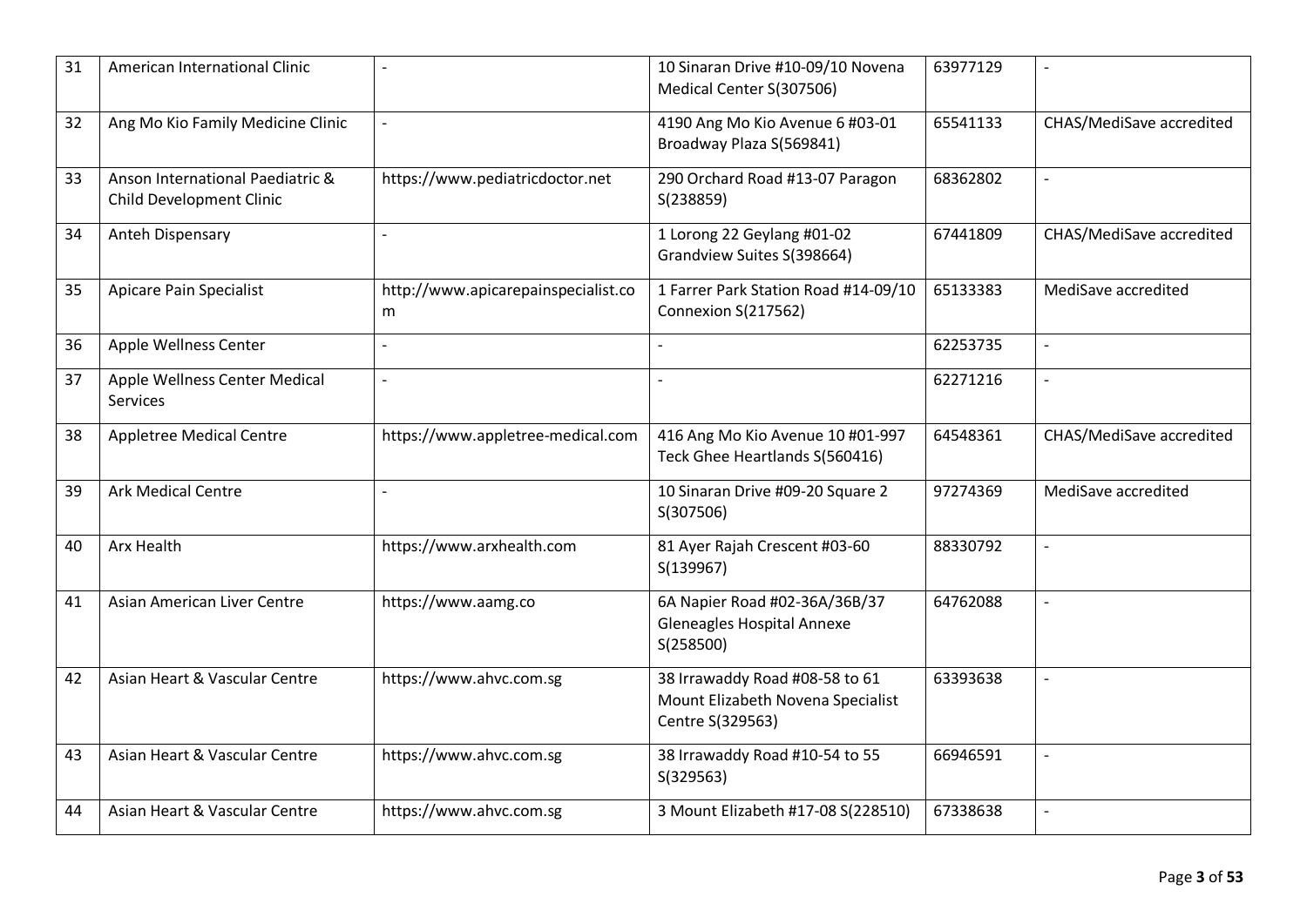| 45 | Asian Heart & Vascular Centre                                       | https://www.ahvc.com.sg        | 6A Napier Road #01-39 S(258500)                                                      | 64739698 |                          |
|----|---------------------------------------------------------------------|--------------------------------|--------------------------------------------------------------------------------------|----------|--------------------------|
| 46 | Asian Heart & Vascular Centre                                       | https://www.ahvc.com.sg        | 3 Mount Elizabeth #16-07 S(228510)                                                   | 68873422 | $\blacksquare$           |
| 47 | Aspen Clinic                                                        | https://www.aspenclinic.com.sg | 283 Bishan Street 22 #01-185<br>S(570283)                                            | 64553829 | CHAS/MediSave accredited |
| 48 | Assurance Skin, Laser & Aesthetics                                  | https://www.assuranceskin.com  | 38 Irrawaddy Road #10-22/23 Mount<br>Elizabeth Novena Specialist Centre<br>S(329563) | 66941121 | $\overline{a}$           |
| 49 | Avenue+Co Medical Aesthetics                                        | https://avedoc.com/avedoc      | 82 Marine Parade Central #01-606<br>Marine Parade Promenade<br>S(440082)             | 88124999 | $\blacksquare$           |
| 50 | Avermed                                                             |                                | 492 Jurong West Street 41 #01-54<br>S(640492)                                        | 65657484 | CHAS/MediSave accredited |
| 51 | Avermed                                                             | $\overline{\phantom{a}}$       | 959 Jurong West Street 92 #01-160<br>S(640959)                                       | 62512775 | CHAS/MediSave accredited |
| 52 | <b>Babysteps Medical</b>                                            | https://babystepsmedical.sg    | 25 Ghim Moh Link #01-10 Ghim Moh<br>Valley S(270025)                                 | 88391322 | CHAS/MediSave accredited |
| 53 | <b>Bedok Central Clinic</b>                                         | $\sim$                         | 214 Bedok North Street 1 #01-161<br>S(460214)                                        | 62424489 | CHAS/MediSave accredited |
| 54 | <b>Bedok Clinic &amp; Surgery (Family</b><br><b>Medical Centre)</b> | $\overline{\phantom{a}}$       | 17 Bedok South Road #01-565<br>S(460017)                                             | 62410943 | CHAS/MediSave accredited |
| 55 | Bedok Day & Night Clinic                                            | $\blacksquare$                 | 418 Bedok North Avenue 2 #01-85<br>S(460418)                                         | 64441104 | MediSave accredited      |
| 56 | <b>Bedok Medical Centre</b>                                         | $\sim$                         | 18 Bedok South Road #01-57<br>S(460018)                                              | 62414111 | CHAS/MediSave accredited |
| 57 | <b>Belief Family Clinic</b>                                         | $\overline{\phantom{a}}$       | 541 Kallang Bahru #B1-02 Geylang<br>Bahru MRT Station S(339355)                      | 65924667 | $\overline{a}$           |
| 58 | Belinda's Clinic For Children                                       | $\overline{a}$                 | 3 Mount Elizabeth #15-17 Mount<br>Elizabeth Medical Centre S(228510)                 | 67345833 | $\blacksquare$           |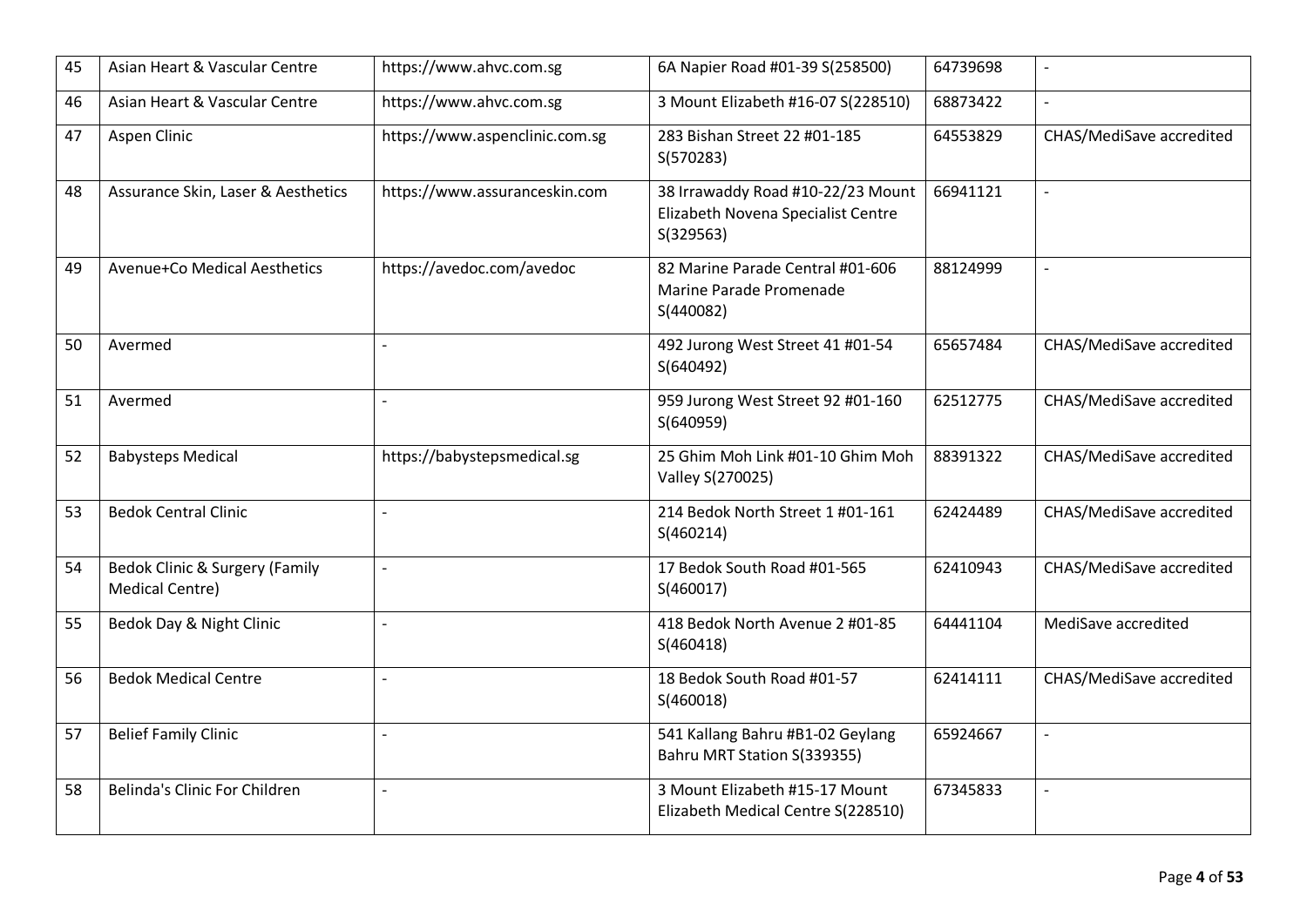| 59 | <b>Bernard Ee Cardiac Clinic</b>        | $\overline{a}$                     | 6 Napier Road #03-05 S(258499)                                             | 67336811 | $\blacksquare$           |
|----|-----------------------------------------|------------------------------------|----------------------------------------------------------------------------|----------|--------------------------|
| 60 | Best Med Family Clinic and Home<br>Care | $\blacksquare$                     | 126 Canberra Street #01-04<br>S(750126)                                    | 65184268 | $\overline{\phantom{0}}$ |
| 61 | Betterhealth (MHC Network)              |                                    | 1 Commonwealth Lane #02-13 One<br>Commonwealth MHC Asia Group<br>S(149544) | 67745005 |                          |
| 62 | <b>Bl Medical Associates</b>            | $\overline{a}$                     | 2 Science Park Drive #01-10 Ascent<br>S(118222)                            | 62651052 | CHAS/MediSave accredited |
| 63 | <b>Bless Medical Centre</b>             | $\overline{a}$                     | 221 Boon Lay Place #01-108 Boon<br>Lay Shopping Centre S(640221)           | 62664119 | CHAS/MediSave accredited |
| 64 | <b>Blood Specialist Clinic</b>          |                                    | 6A Napier Road #10-09 Gleneagles<br>Medical Centre S(258500)               | 81252039 |                          |
| 65 | <b>Boon Lay Corporation Clinic</b>      | $\blacksquare$                     | 350 Jurong East Avenue 1 #01-1225<br>S(600350)                             | 68994569 | CHAS/MediSave accredited |
| 66 | <b>Braddell Medical Clinic</b>          | $\overline{a}$                     | 124 Lorong 1 Toa Payoh #01-489<br>S(310124)                                | 87809067 | CHAS/MediSave accredited |
| 67 | C K Tan Family Clinic & Surgery         |                                    | 125 Toa Payoh Lorong 1 #01-537<br>S(310125)                                | 97851948 | CHAS/MediSave accredited |
| 68 | C3 Family Clinic @Aljunied Crescent     |                                    | 95 Aljunied Crescent #01-509<br>Macpherson View S(380095)                  | 67422285 | CHAS/MediSave accredited |
| 69 | <b>Calrose Medical Family Clinic</b>    | $\blacksquare$                     | 231A Sumang Lane #01-05 Matilda<br>Court S(821231)                         | 69571750 | CHAS/MediSave accredited |
| 70 | <b>Capital Medical Centre</b>           |                                    | 111 North Bridge Road #05-18<br>Peninsula Plaza S(179098)                  | 63335244 |                          |
| 71 | <b>Cardiology Associates</b>            | https://www.heartspecialist.com.sg | 3 Mount Elizabeth #06-08 Mount<br>Elizabeth Medical Centre S(228510)       | 68353333 | $\overline{\phantom{0}}$ |
| 72 | <b>CareDoc Medical Clinic</b>           | $\overline{a}$                     | 215 Ang Mo Kio Avenue 1 #01-907<br>S(560215)                               | 65184771 | $\blacksquare$           |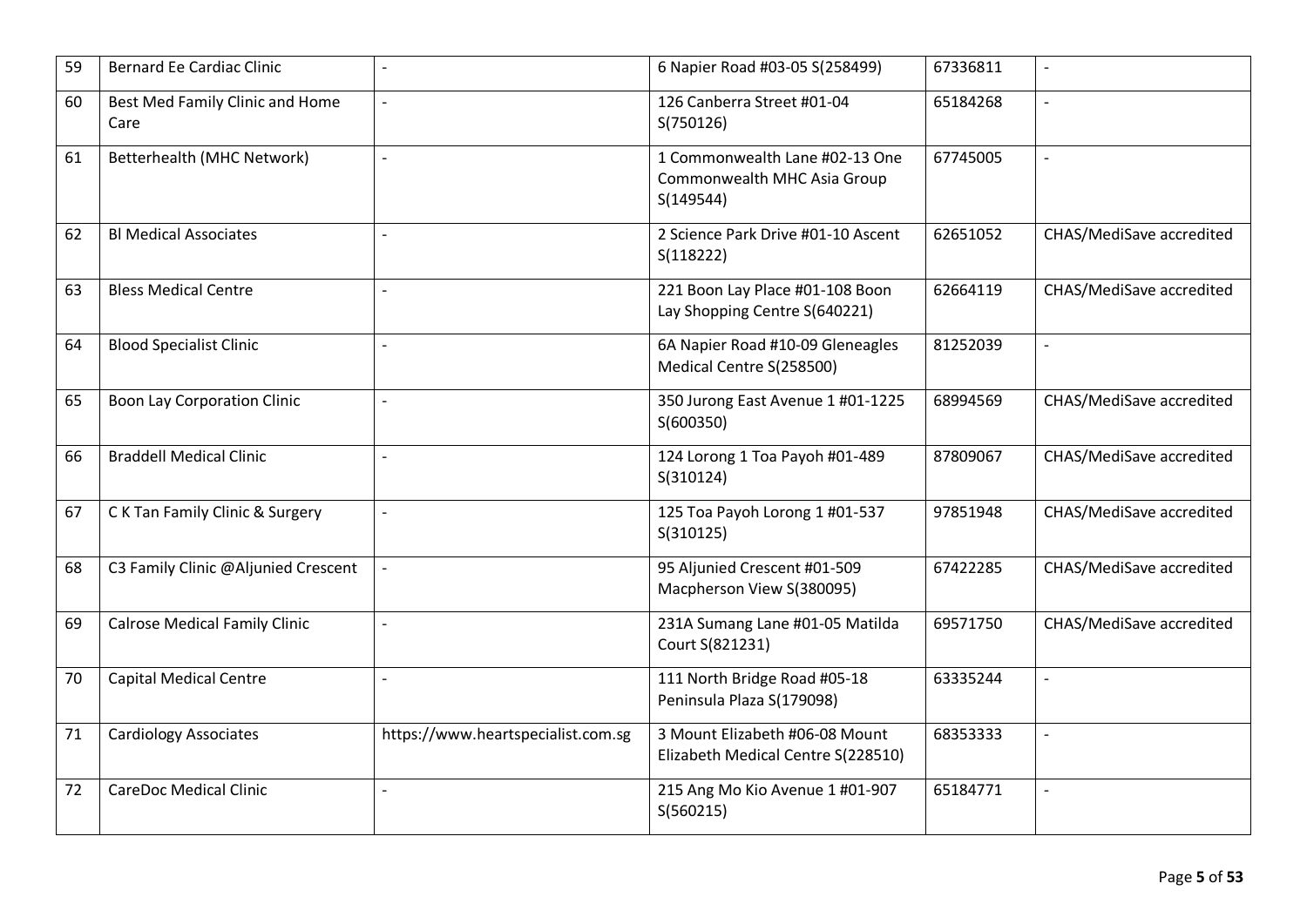| 73 | <b>Caritas Clinic</b>                          |                                                   | 304 Ubi Avenue 1 #01-127 S(400304)                                                | 67489284 | CHAS/MediSave accredited |
|----|------------------------------------------------|---------------------------------------------------|-----------------------------------------------------------------------------------|----------|--------------------------|
| 74 | <b>Cashew Medical &amp; Surgery</b>            |                                                   | 445 Fajar Road #02-522 Fajar<br>Shopping Centre S(670445)                         | 67634255 | CHAS/MediSave accredited |
| 75 | Centramed International                        |                                                   |                                                                                   | 69638987 | CHAS/MediSave accredited |
| 76 | <b>Centurion Orthopaedic Centre</b>            | https://www.coc.sg                                | 38 Irrawaddy Road #08-35 Mount<br>Elizabeth Novena Specialist Centre<br>S(329563) | 69705835 |                          |
| 77 | Chang Clinic & Surgery                         | https://www.changclinicandsurgery.<br>com         | 7 Everton Park #01-21 S(080007)                                                   | 62216955 | CHAS/MediSave accredited |
| 78 | Cheong Chest & Medical Clinic                  |                                                   | 3 Mount Elizabeth #10-08 Mount<br>Elizabeth Medical Centre S(228510)              | 67343808 | $\overline{a}$           |
| 79 | <b>Cheong Medical Clinic</b>                   | $\overline{a}$                                    | 76 Jalan Jurong Kechil S(598589)                                                  | 64686311 | CHAS/MediSave accredited |
| 80 | Chiang Children's Allergy And<br>Asthma Clinic | http://www.childrenallergyasthma.s<br>g           | 3 Mount Elizabeth #17-12 Mount<br>Elizabeth Medical Centre S(228510)              | 67345676 | MediSave accredited      |
| 81 | <b>Child And Cardiology Practice</b>           |                                                   | 290 Orchard Road #07-10 Paragon<br>S(238859)                                      | 68873233 |                          |
| 82 | Chua Poh Gek Angeline                          | $\overline{\phantom{a}}$                          |                                                                                   | 81126906 | $\overline{a}$           |
| 83 | Chung & Ee Medical Clinic                      | https://chung-ee-medical-<br>clinic.business.site | 10 Telok Blangah Crescent #01-151<br>S(090010)                                    | 69963782 | CHAS/MediSave accredited |
| 84 | Clinic @ The Sail                              |                                                   | 2 Marina Boulevard #B1-11/12 The<br>Sail @ Marina Bay S(018987)                   | 62255410 | CHAS/MediSave accredited |
| 85 | Clinic@Costa                                   | $\overline{a}$                                    | 84 Bayshore Road #01-35/36<br>S(469994)                                           | 62433638 | CHAS/MediSave accredited |
| 86 | <b>CMI Aesthetics</b>                          |                                                   |                                                                                   | 63850520 | CHAS/MediSave accredited |
| 87 | <b>CMI Health Services</b>                     | $\blacksquare$                                    | $\blacksquare$                                                                    | 63876965 | CHAS/MediSave accredited |
| 88 | <b>CMI Lifemed</b>                             | $\overline{\phantom{a}}$                          | $\overline{a}$                                                                    | 67732925 | CHAS/MediSave accredited |
| 89 | <b>CMI Urban Healthcare</b>                    | $\overline{a}$                                    | $\blacksquare$                                                                    | 67597985 | CHAS/MediSave accredited |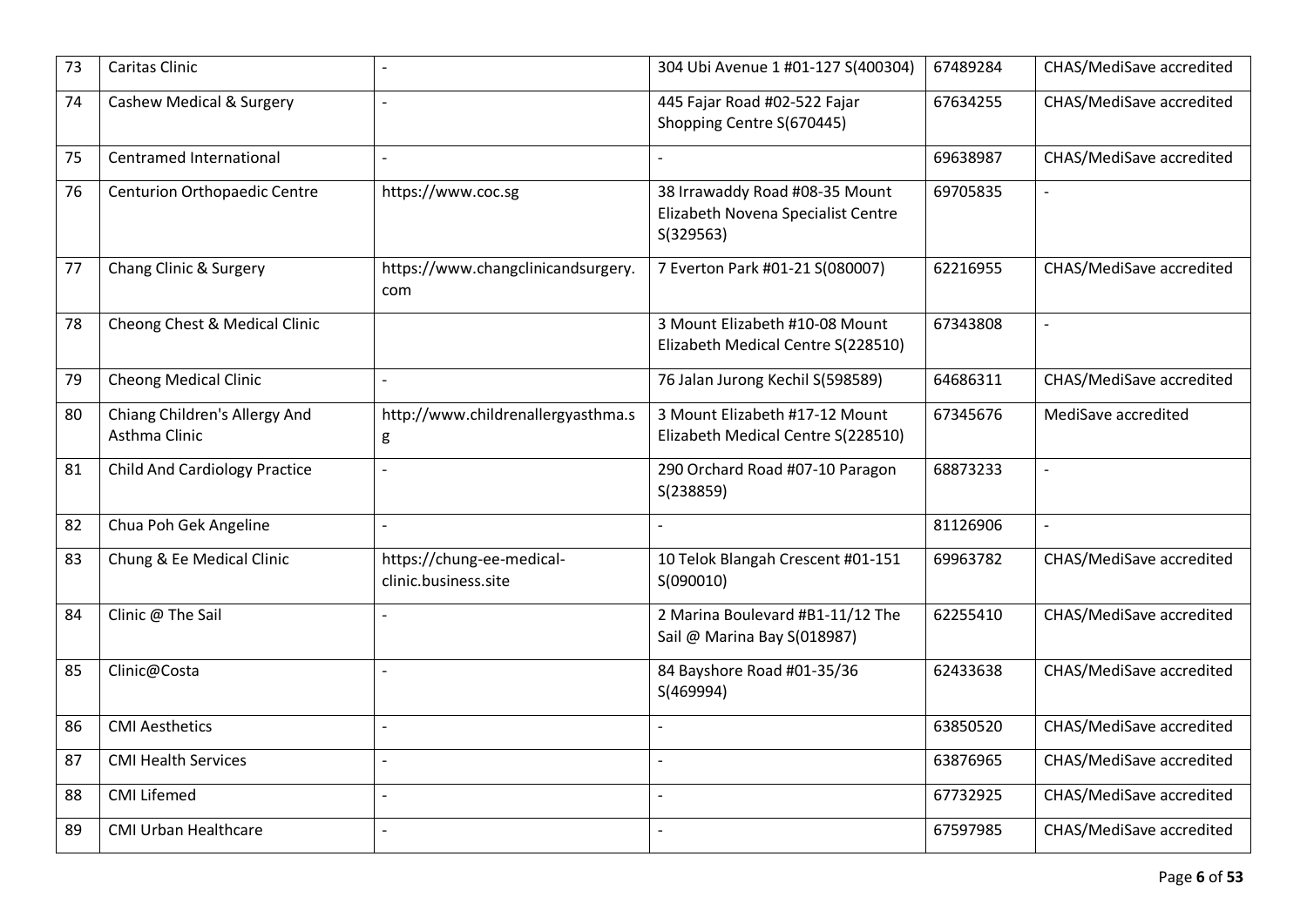| 90  | <b>Colorectal Clinic Associates</b>                   |                                         | 319 Joo Chiat Place Parkway East<br>Medical Centre #05-08 S(427989)                   | 66439922 |                          |
|-----|-------------------------------------------------------|-----------------------------------------|---------------------------------------------------------------------------------------|----------|--------------------------|
| 91  | <b>Colorectal Clinic Associates</b>                   |                                         | 820 Thomson Road Mount Alvernia<br>Medical Centre Block D #08-62<br>S(574623)         | 66439922 |                          |
| 92  | <b>Colorectal Clinic Associates</b>                   | $\overline{a}$                          | 1 Farrer Park Station Road<br>Connexion #14-12 S(217562)                              | 66439922 | $\overline{a}$           |
| 93  | <b>Colorectal Clinic Associates</b>                   |                                         | 38 Irrawaddy Road Mount Elizabeth<br>Novena Specialist Centre #10-48/49<br>S(329563)  | 66439922 |                          |
| 94  | Cove Sports & Reconstruction                          | https://www.coveorthopaedics.com.<br>sg | 3 Mount Elizabeth #11-13 S(228510)                                                    | 62353877 | MediSave accredited      |
| 95  | Cove Sports & Reconstruction                          | https://www.coveorthopaedics.com.<br>sg | 1 Farrer Park Station Road #15-05<br>Connexion S(217562)                              | 81292177 | $\overline{a}$           |
| 96  | Cove Sports & Reconstruction                          | https://www.coveorthopaedics.com.<br>sg | 319 Joo Chiat Place #02-05 Parkway<br>East Medical Centre S(427989)                   | 62430177 | $\overline{a}$           |
| 97  | <b>Crawfurd Medical</b>                               |                                         |                                                                                       | 97692055 | CHAS/MediSave accredited |
| 98  | <b>CSK® Aesthetic &amp; Wellness Clinic</b><br>Yishun |                                         | 1 Northpoint Drive #01-149<br>Northpoint City S(768019)                               | 90064688 | $\overline{a}$           |
| 99  | CSK® Laser Aesthetic Clinic (West)                    | $\mathbb{L}$                            | 3 Gateway Drive #03-12 Westgate<br>Mall S(608532)                                     | 90064688 | $\blacksquare$           |
| 100 | CSK® Laser Aesthetic Clinic Kovan                     |                                         | 205 Hougang Street 21 #03-00<br>Heartland Mall-Kovan S(530205)                        | 90064688 |                          |
| 101 | CSK® Novena Laser Aesthetic Clinic                    |                                         | 10 Sinaran Drive #10-25/26 Square 2<br>S(307506)                                      | 90064688 | $\overline{a}$           |
| 102 | <b>CSK® Premier Aesthetic &amp; Surgery</b><br>Centre |                                         | 9 Scotts Road #07-04/05 Scotts<br><b>Medical Centre At Pacific Plaza</b><br>S(228210) | 90064688 | $\overline{a}$           |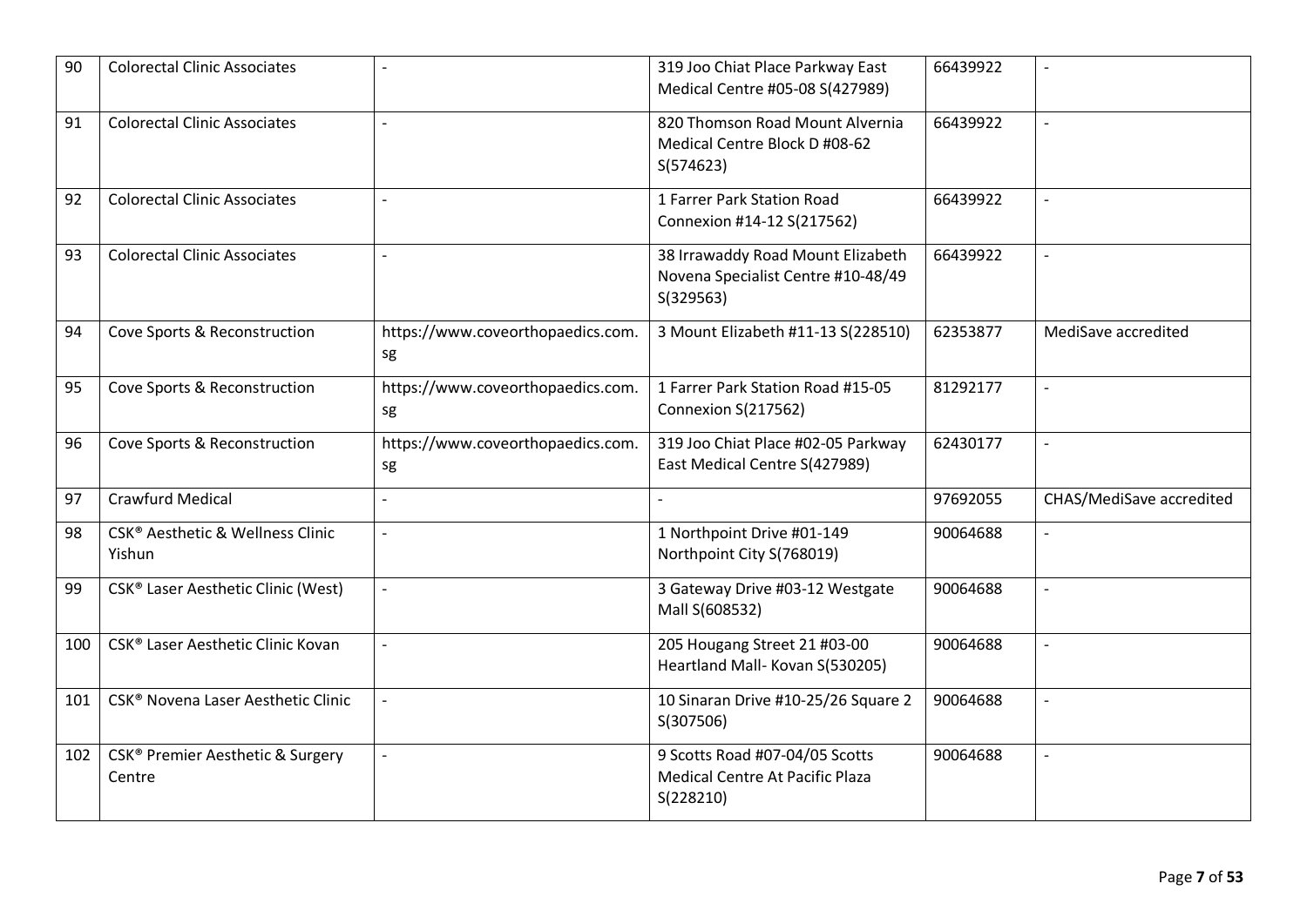| 103 | <b>Curie Oncology</b>                                     |                                | 38 Irrawaddy Road #08-21 Mount<br>Elizabeth Novena Specialist Centre<br>S(329563) | 62595538 |                          |
|-----|-----------------------------------------------------------|--------------------------------|-----------------------------------------------------------------------------------|----------|--------------------------|
| 104 | Curie Oncology (Farrer)                                   | $\overline{a}$                 | 1 Farrer Park Station Road #10-<br>05/06/07 Connexion S(217562)                   | 64420160 |                          |
| 105 | <b>D&amp;C Medical Services</b>                           | $\overline{a}$                 | 51 Goldhill Plaza #21-06 S(308900)                                                | 62596118 | $\overline{a}$           |
| 106 | DA Clinic @ Anchorvale                                    | $\overline{\phantom{a}}$       | 351 Anchorvale Road #01-01<br>S(540351)                                           | 31650144 | CHAS/MediSave accredited |
| 107 | DA Clinic @ Anson                                         | $\overline{a}$                 | 10 Anson Road #01-12 International<br>Plaza S(079903)                             | 31650142 | CHAS/MediSave accredited |
| 108 | DA Clinic @ Bishan                                        |                                | 501 Bishan Street 11 #01-374<br>S(570501)                                         | 31650140 | CHAS/MediSave accredited |
| 109 | DA Clinic @ Bukit Batok                                   | $\overline{a}$                 | 451 Bukit Batok West Avenue 6 #01-<br>02 S(650451)                                | 31650143 | CHAS/MediSave accredited |
| 110 | DA Clinic @ Potong Pasir                                  | $\overline{a}$                 | 51 Upper Serangoon Road #01-53<br>The Poiz Centre S(347697)                       | 31650139 | CHAS/MediSave accredited |
| 111 | DA Clinic @ Taman Jurong                                  | $\overline{a}$                 | 140 Corporation Drive #01-03<br>S(610410)                                         | 31650145 | CHAS/MediSave accredited |
| 112 | <b>Daily Medical Centre</b>                               |                                | 159 Hougang Street 11 #01-17<br>S(530159)                                         | 62843218 | CHAS/MediSave accredited |
| 113 | Daniel Wai Diabetes, Thyroid And<br><b>Hormone Clinic</b> | https://www.drdanielwai.com.sg | 3 Mount Elizabeth #03-04 Mount<br>Elizabeth Medical Centre S(228510)              | 67335201 | $\overline{a}$           |
| 114 | Dayspring Medical Clinic (Tampines)                       | http://www.minmed.sg           | 2 Tampines Central 5 #04-09 Century<br>Square S(529509)                           | 67890123 | CHAS/MediSave accredited |
| 115 | Dedicare Medical Practice & Surgery<br>@ Hougang          |                                | 419 Hougang Avenue 8 #01-K1<br>S(530419)                                          | 69803066 | MediSave accredited      |
| 116 | <b>Dermatology Associates</b>                             | https://www.dermassoc.com.sg   | 290 Orchard Road #15-05/06<br>Paragon S(238859)                                   | 63338108 | $\overline{a}$           |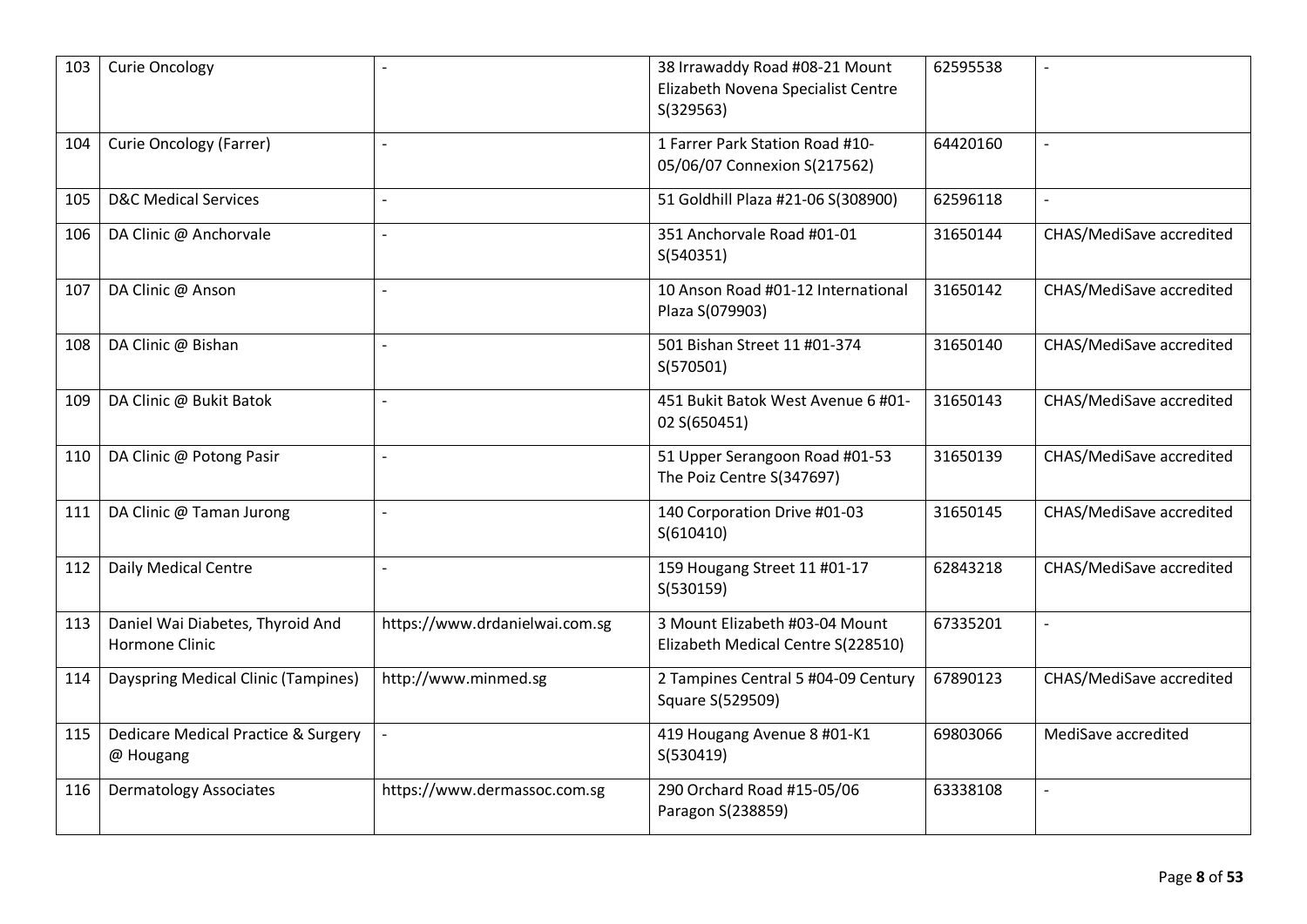| 117 | <b>Dermatology Associates</b>                                    | https://www.dermassoc.com.sg  | 6 Napier Road #05-07 Gleneagles<br>Medical Centre S(258499)          | 64711733 | $\overline{\phantom{a}}$ |
|-----|------------------------------------------------------------------|-------------------------------|----------------------------------------------------------------------|----------|--------------------------|
| 118 | Desmond Wai Liver and Gastro<br>Center                           | https://www.drdesmondwai.com  | 1 Farrer Park Station Road #09-05/06<br>Connexion S(217562)          | 67343554 | $\blacksquare$           |
| 119 | Doctor Anywhere                                                  | $\overline{a}$                |                                                                      | 31584622 | $\mathbf{r}$             |
| 120 | <b>Doctors For Life Medical</b>                                  |                               | 3 Pickering Street #01-02 Nankin<br>Row S(048660)                    | 69090527 | CHAS/MediSave accredited |
| 121 | <b>Doctors Plus Wellness</b>                                     | https://www.doctoronclick.com | 166A Rochor Road S(188441)                                           | 81636302 | $\blacksquare$           |
| 122 | <b>Dover Medical Centre</b>                                      |                               | 1 Fusionopolis Way #03-05 Connexis<br>S(138632)                      | 67756266 | CHAS/MediSave accredited |
| 123 | Dr Ben Medical                                                   | https://www.drbenmedical.sg   | 221 Boon Lay Place #02-160 Boon<br>Lay Shopping Centre S(640221)     | 88812344 | $\blacksquare$           |
| 124 | Dr Ben Medical                                                   | https://www.drbenmedical.sg   | 1 Raffles Place #04-50 S(048616)                                     | 88867890 | $\blacksquare$           |
| 125 | Dr Ho Li Chin                                                    | $\overline{a}$                |                                                                      | 81684098 | $\overline{a}$           |
| 126 | Dr Joyce & Partners Family Clinic                                |                               | 224A Sumang Lane Matilda Edge<br>#01-01 S(821224)                    | 69267607 | CHAS/MediSave accredited |
| 127 | Dr Joyce & Partners Family Clinic<br>(Toa Payoh)                 |                               | 177 Toa Payoh Central #01-146<br>S(310177)                           | 68023507 | CHAS/MediSave accredited |
| 128 | Dr Kevin Chua Medical & Aesthetics                               | https://www.kevinchua.com.sg  | 360 Orchard Road #03-05<br>International Building S(238869)          | 66946700 | CHAS/MediSave accredited |
| 129 | Dr Lim Lean Huat & Associates                                    | $\overline{\phantom{0}}$      | 101 Irrawaddy Road #21-04/05<br>S(329565)                            | 63238611 | CHAS/MediSave accredited |
| 130 | Dr Lynne Lim Ear Nose Throat Head<br>and Neck Surgery Centre     | https://www.drlynnelim.com    | 3 Mount Elizabeth #17-07 Mount<br>Elizabeth Medical Centre S(228510) | 67377787 | $\mathbb{Z}^2$           |
| 131 | Dr Lynne Lim Ear Nose Throat Head<br>and Neck Surgery Centre     | https://www.drlynnelim.com    | 1 Farrer Park Station Road #15-02<br>Connexion S(217562)             | 67020990 | $\overline{a}$           |
| 132 | Dr SN Wong Skin, Hair, Nails & Laser<br><b>Specialist Clinic</b> |                               | 3 Mount Elizabeth #07-09 Mount<br>Elizabeth Medical Centre S(228510) | 67333629 | $\overline{\phantom{a}}$ |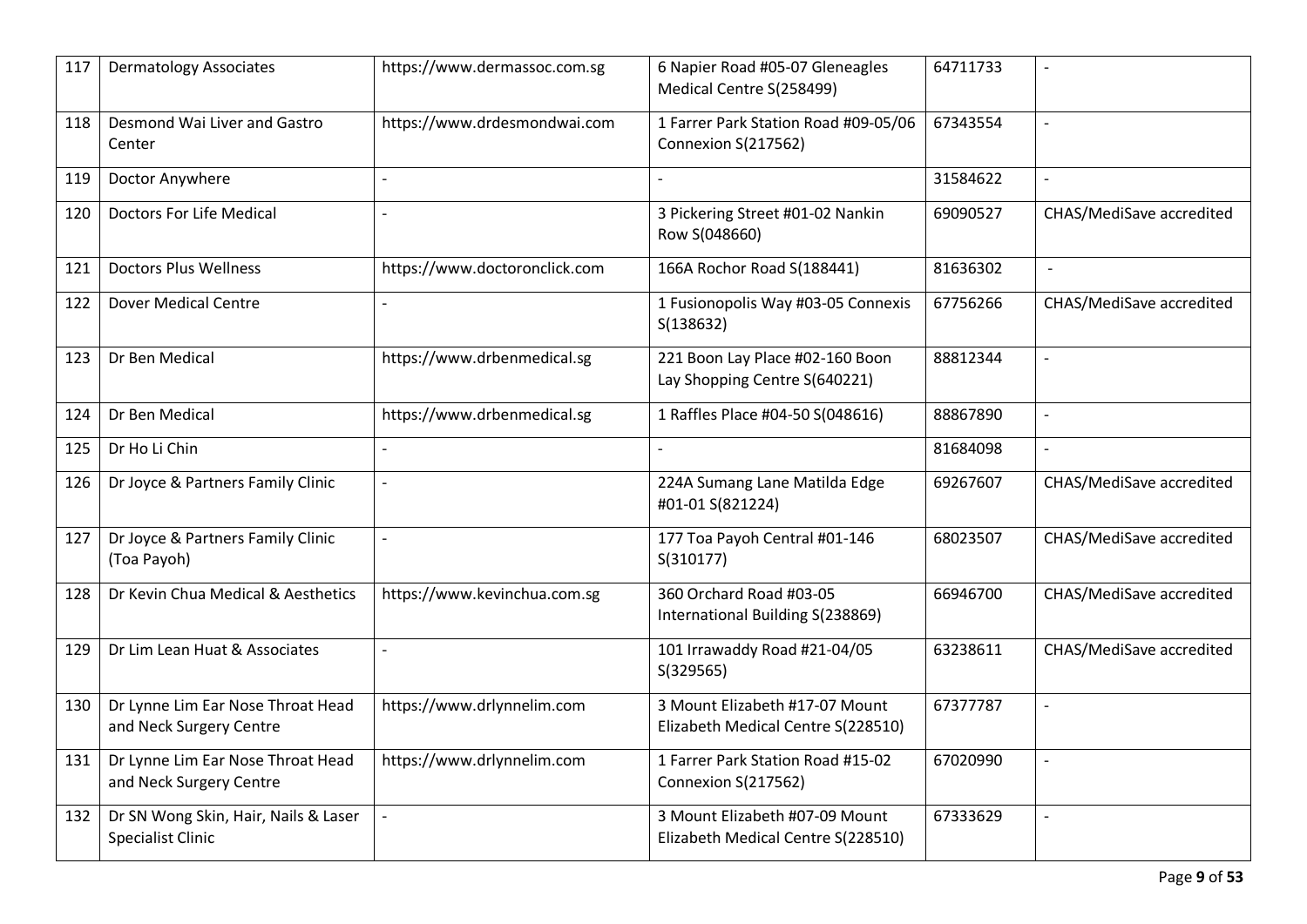| 133 | Dr Stanley Peck Family Clinic                                 | https://www.peckclinic.com       | 636 Bukit Batok Central #01-06<br>S(650636)                          | 69177889 | CHAS/MediSave accredited |
|-----|---------------------------------------------------------------|----------------------------------|----------------------------------------------------------------------|----------|--------------------------|
| 134 | Dr Steven Ang Aesthetic & Family<br>Clinic                    | https://www.stevenaesthetics.com | 75D Redhill Road #01-112 S(154075)                                   | 64767333 | CHAS/MediSave accredited |
| 135 | Dr Teoh Pui Pui                                               |                                  |                                                                      | 94888241 |                          |
| 136 | Dr Wendy Liew Paediatric And Child<br><b>Neurology Centre</b> | https://www.drwendyliew.com      | 3 Mount Elizabeth #10-06 Mount<br>Elizabeth Medical Centre S(228510) | 64525288 |                          |
| 137 | Dr Yeo Sze Kin, Clarence                                      | $\overline{a}$                   |                                                                      | 97972189 | $\overline{\phantom{a}}$ |
| 138 | Dr. Sri's Kidney And Medical Clinic                           | $\overline{a}$                   | 319 Joo Chiat Place #05-01 Parkway<br>East Medical Centre S(427989)  | 69084530 | $\overline{a}$           |
| 139 | Dr.W Family Clinic                                            | $\overline{\phantom{a}}$         | 8 Empress Road #01-09 S(260008)                                      | 64754262 | CHAS/MediSave accredited |
| 140 | <b>Dream Ambulatory Surgery Centre</b>                        | $\overline{\phantom{a}}$         | 290 Orchard Road #17-03/04 The<br>Paragon S(238859)                  | 68718888 | $\overline{\phantom{a}}$ |
| 141 | Drs Chan & Tang Family Clinic                                 | $\overline{\phantom{a}}$         | 125 Lorong 1 Toa Payoh #01-549<br>S(310125)                          | 62511782 | CHAS/MediSave accredited |
| 142 | Drs Tang & Partners                                           |                                  | 64 Yung Kuang Road #01-115<br>S(610064)                              | 62656077 | CHAS/MediSave accredited |
| 143 | <b>DSC Clinic</b>                                             | https://www.dsc-clinic.sg        | 31 Kelantan Lane #01-16 S(200031)                                    | 62399482 | $\blacksquare$           |
| 144 | DTAP @ DUO                                                    | https://www.dtapclinic.com       | 7 Fraser Street #B3-17/18 DUO<br>Galleria S(189356)                  | 69765023 | $\overline{\phantom{a}}$ |
| 145 | DTAP @ Holland V                                              | https://www.dtapclinic.com       | 15B Lorong Liput Holland Village<br>S(277730)                        | 62351339 |                          |
| 146 | DTAP @ Kovan                                                  | https://www.dtapclinic.com       | 988 Upper Serangoon Road #01-21<br>Stars of Kovan S(534733)          | 69261678 | $\overline{\phantom{a}}$ |
| 147 | DTAP @ Novena                                                 | https://www.dtapclinic.com       | 10 Sinaran Drive #08-31 Novena<br>Medical Center S(307506)           | 63972095 | $\blacksquare$           |
| 148 | DTAP @ Raffles                                                | https://www.dtapclinic.com       | 20 Cecil Street Plus #02-01 S(049705)                                | 69261678 |                          |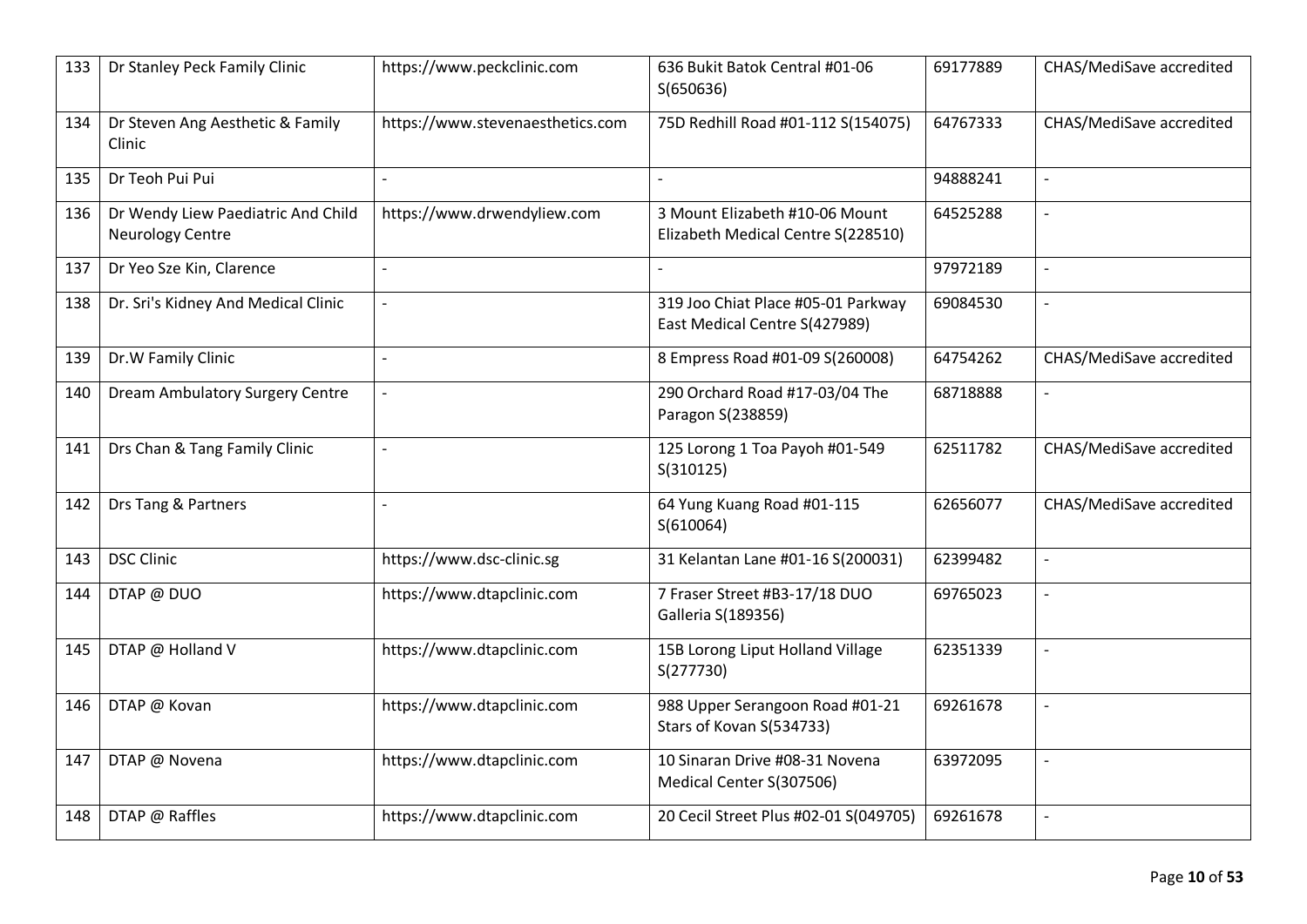| 149 | DTAP @ Robertson                                | https://www.dtapclinic.com               | 11 Unity Street #02-07 Robertson<br>Walk S(237995)                   | 62387810 |                          |
|-----|-------------------------------------------------|------------------------------------------|----------------------------------------------------------------------|----------|--------------------------|
| 150 | DTAP @ Siglap                                   | https://www.dtapclinic.com               | 914 East Coast Road #01-04 The<br>Domain S(459108)                   | 69261678 | $\overline{\phantom{a}}$ |
| 151 | DTAP @ Somerset                                 | https://www.dtapclinic.com               | 1 Grange Road #10-08 Orchard<br><b>Building S(239693)</b>            | 62620762 | $\overline{\phantom{a}}$ |
| 152 | <b>DTAP Express</b>                             | https://dtapexpress.clinic               | 12 Gopeng Street #01-70 S(078877)                                    | 69261678 | $\blacksquare$           |
| 153 | Ear, Nose & Throat Centre CC Lau                | https://www.entcentrecclau.com.sg        | 3 Mount Elizabeth #14-11 Mount<br>Elizabeth Medical Centre S(228510) | 62359535 | $\overline{a}$           |
| 154 | <b>East Coast Family Clinic</b>                 | http://www.eastcoastfamilyclinic.co<br>m | 121 Meyer Road #01-05 The Makena<br>S(437932)                        | 64404556 | CHAS/MediSave accredited |
| 155 | EHA Clinic @ Jurong                             | $\sim$                                   | 492 Jurong West Street 41 #01-40<br>S(640492)                        | 81290998 | CHAS/MediSave accredited |
| 156 | <b>Elissa Medical Clinic</b>                    |                                          | 1 Hougang Street 91 #01-21<br>Hougang 1 S(538692)                    | 66845271 | CHAS/MediSave accredited |
| 157 | Elizabeth Kids Clinic                           | $\overline{a}$                           | 290 Orchard Road #06-08 Paragon<br>S(238859)                         | 67366331 |                          |
| 158 | <b>Enable Healthcare</b>                        | https://enable-healthcare.com            | 35 Oei Tiong Ham Park S(267040)                                      | 91095015 | $\blacksquare$           |
| 159 | Eric Khoo Diabetes And Endocrine<br>Clinic      | $\overline{a}$                           | 6 Napier Road Unit 09-16 Gleneagles<br>Medical Centre S(258499)      | 62591778 | $\overline{\phantom{a}}$ |
| 160 | <b>ESC Cardiovascular &amp; Medicine Clinic</b> |                                          | 1 Farrer Park Station Road #15-01<br>Connexion S(217562)             | 93827396 |                          |
| 161 | <b>ESC Heart Clinic</b>                         | $\overline{\phantom{a}}$                 | 6 Napier Road #08-08 Gleneagles<br>Medical Centre S(258499)          | 93827396 | $\blacksquare$           |
| 162 | <b>Etern Medical Clinic</b>                     | https://www.eternmedical.com             | 70 Punggol Central #01-05 Punggol<br>MRT Station S(828868)           | 64259935 | CHAS/MediSave accredited |
| 163 | Etern Medical Clinic (Fernvale Palm)            | https://www.eternmedical.com             | 432A Sengkang West Way #01-03<br>S(791432)                           | 66047224 | CHAS/MediSave accredited |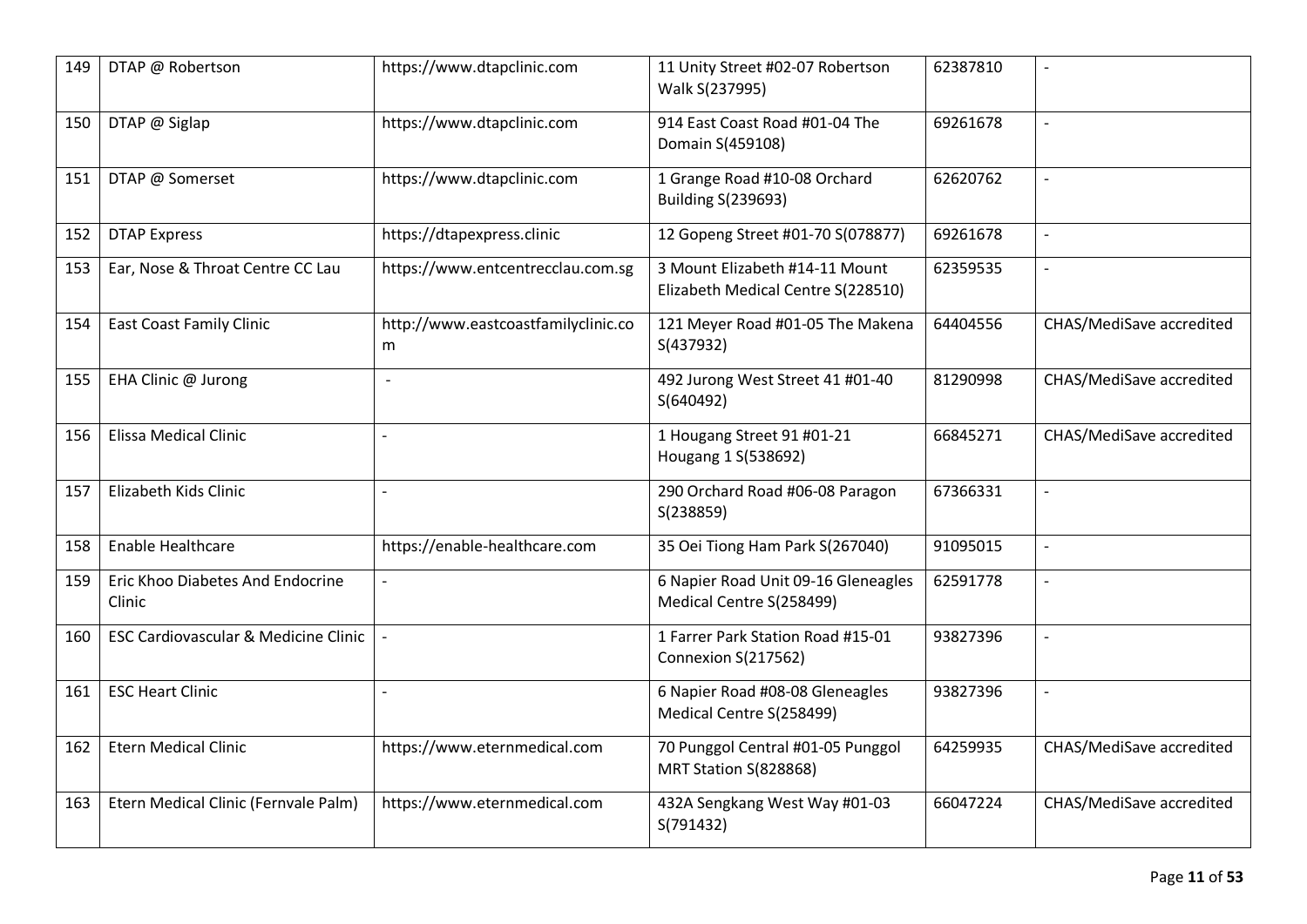| 164 | <b>Etern Medical Clinic (Punggol</b><br>Sumang LRT) | https://www.eternmedical.com | 308C Punggol Walk #01-302<br>Waterway Terraces I S(823308)           | 62467288 | CHAS/MediSave accredited |
|-----|-----------------------------------------------------|------------------------------|----------------------------------------------------------------------|----------|--------------------------|
| 165 | Etern Medical Clinic (Sengkang)                     | https://www.eternmedical.com | 33 Sengkang West Avenue #03-33<br>The Seletar Mall S(797653)         | 64257255 | CHAS/MediSave accredited |
| 166 | Evercare Medical Clinic (475)                       | $\overline{a}$               | 475 Choa Chu Kang Avenue 3 #02-02<br>Sunshine Place S(680475)        | 67666465 | CHAS/MediSave accredited |
| 167 | Everhealth Family Clinic & Surgery                  |                              | 4 Bukit Batok Street 41 #01-88 Le<br>Quest S(657991)                 | 67933113 | CHAS/MediSave accredited |
| 168 | <b>Everhealth Medical Centre</b>                    | $\overline{\phantom{a}}$     | 540 Hougang Avenue 8 #B1-1235<br>S(530540)                           | 63850815 | CHAS/MediSave accredited |
| 169 | <b>Everton Clinic</b>                               |                              | 7 Everton Park #01-17 S(080007)                                      | 98428115 | CHAS/MediSave accredited |
| 170 | Eye Care Clinic                                     | https://www.eyecare.com.sg   | 3 Mount Elizabeth #03-08 Mount<br>Elizabeth Medical Centre S(228510) | 67335188 | $\overline{\phantom{a}}$ |
| 171 | <b>Faircare Family Clinic (Clementi)</b>            |                              | 345 Clementi Avenue 5 #01-94<br>S(120345)                            | 62503198 |                          |
| 172 | Faith Clinic (Bedok)                                | https://www.faithmedical.sg  | 746 Bedok Reservoir Road #01-3013<br>S(470746)                       | 67020820 | CHAS/MediSave accredited |
| 173 | Faith Clinic (Jurong West)                          | https://www.faithmedical.sg  | 762 Jurong West Street 75 #02-256D<br>S(640762)                      | 67916780 | CHAS/MediSave accredited |
| 174 | Faith Clinic (Simei)                                | https://www.faithmedical.sg  | 139 Simei Street 1 #01-10 S(520139)                                  | 67884303 | CHAS/MediSave accredited |
| 175 | Faith Clinic (Toa Payoh)                            | https://www.faithmedical.sg  | 211 Toa Payoh Lorong 8 #01-19<br>S(310211)                           | 62527896 | CHAS/MediSave accredited |
| 176 | Faith Clinic (Yishun)                               | https://www.faithmedical.sg  | 598 Yishun Ring Road #01-11<br>Wisteria Mall S(768698)               | 63391129 | CHAS/MediSave accredited |
| 177 | Faith Family Clinic (Marine Terrace)                | https://www.faithmedical.sg  | 57 Marine Terrace #01-113<br>S(440057)                               | 64466326 | CHAS/MediSave accredited |
| 178 | Faith Healthcare (Rivervale)                        | https://www.faithmedical.sg  | 11 Rivervale Crescent #02-15<br>Rivervale Mall S(545082)             | 63157879 | CHAS/MediSave accredited |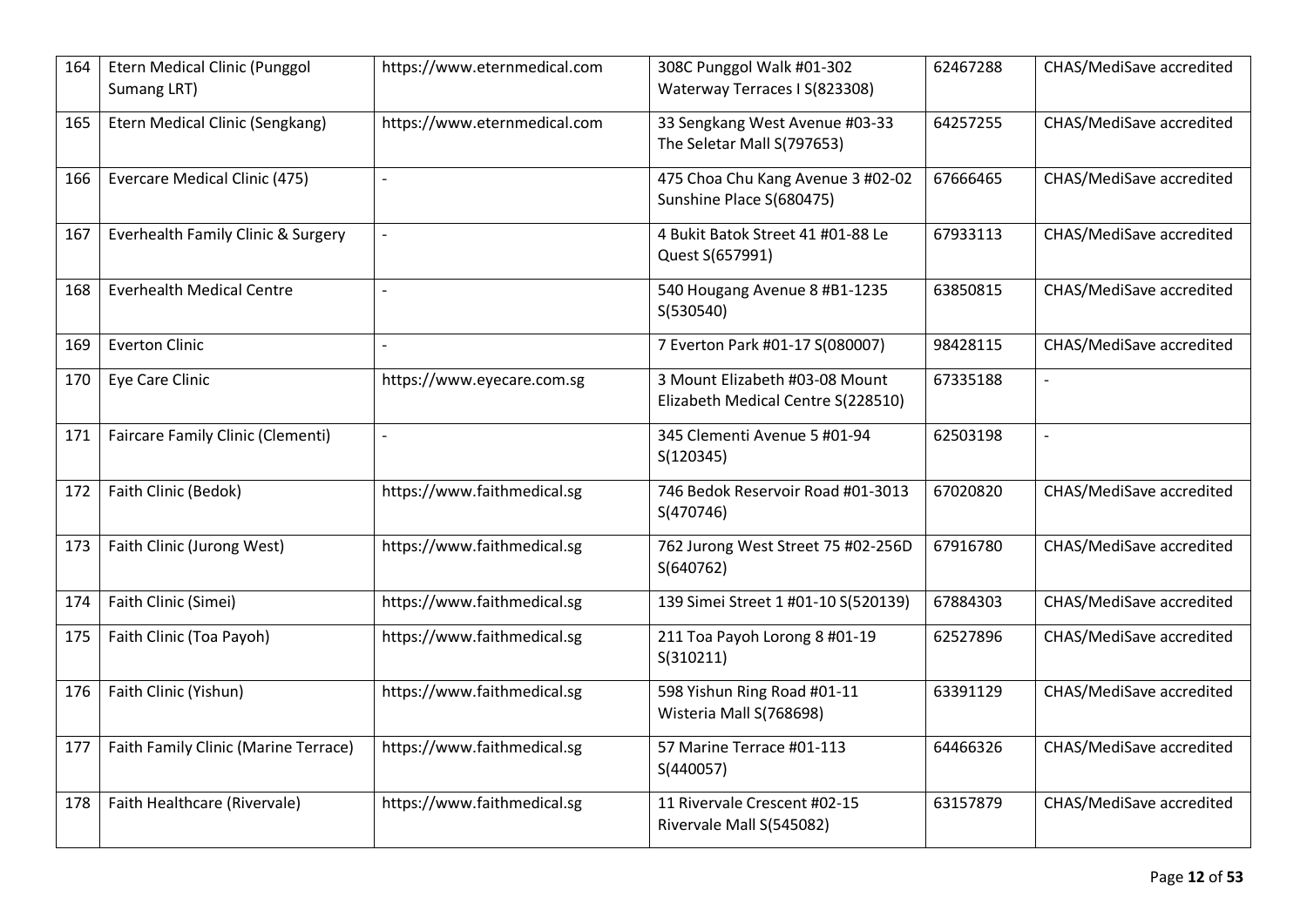| 179 | <b>Faith Healthcare (Tampines)</b> | https://www.faithmedical.sg     | 11 Tampines Street 32 #01-11<br>Tampines Mart S(529287)              | 64433843 | CHAS/MediSave accredited |
|-----|------------------------------------|---------------------------------|----------------------------------------------------------------------|----------|--------------------------|
| 180 | <b>Faith Medical</b>               | $\overline{a}$                  |                                                                      | 92340933 | $\overline{\phantom{a}}$ |
| 181 | Faith Medical Clinic & Surgery     | $\overline{a}$                  | 487C Tampines Street 45 #B1-103<br>S(522487)                         | 67881061 | CHAS/MediSave accredited |
| 182 | <b>Family Care Clinic</b>          | https://www.familycareclinic.sg | 415 Bt Batok West Avenue 4 #01-272<br>S(650415)                      | 65671775 | CHAS/MediSave accredited |
| 183 | <b>Family Care Medical Centre</b>  | $\overline{a}$                  | 916 Hougang Avenue 9 #01-08<br>S(530916)                             | 63855177 | CHAS/MediSave accredited |
| 184 | Family Doctors At 365              |                                 | 365 Corporation Drive #01-407<br>S(610365)                           | 62652968 | CHAS/MediSave accredited |
| 185 | Family Health Clinic & Surgery     | $\overline{a}$                  | 2 Balestier Road #01-651 Balestier<br>Hill Shopping Centre S(320002) | 62542440 | CHAS/MediSave accredited |
| 186 | Family Healthcare Clinic & Surgery |                                 | 523 Hougang Avenue 6 #01-119<br>S(530523)                            | 63871120 | CHAS/MediSave accredited |
| 187 | Family Medicare Clinic & Surgery   | https://www.familymedicare.com  | 721 Ang Mo Kio Avenue 8 #01-2815<br>S(560721)                        | 64566582 | CHAS/MediSave accredited |
| 188 | Family Medicine Clinic Chinatown   | $\blacksquare$                  | 133 New Bridge Road #02-09<br>Chinatown Point S(059413)              | 62255155 | CHAS/MediSave accredited |
| 189 | Fema Clinic & Surgery              | https://www.femaglobal.com      | 10 Sinaran Drive #09-32 Novena<br>Medical Center S(307506)           | 63972012 | CHAS/MediSave accredited |
| 190 | <b>Fraser Medical Centre</b>       | $\overline{a}$                  | 78A Telok Blangah Street 32 #01-07<br>S(101078)                      | 62733603 | CHAS/MediSave accredited |
| 191 | Frontier Family Medicine Clinic    | $\overline{a}$                  | 3151 Commonwealth Avenue West<br>#04-01 Cityvibe S(129581)           | 67788362 | CHAS/MediSave accredited |
| 192 | <b>Frontier Medical Associates</b> | $\overline{\phantom{a}}$        | 304 Ubi Avenue 1 #01-87 S(400304)                                    | 67460909 | CHAS/MediSave accredited |
| 193 | <b>Frontier Medical Associates</b> | $\overline{a}$                  | 163 Ang Mo Kio Avenue 4 #01-426<br>S(560163)                         | 64532571 | CHAS/MediSave accredited |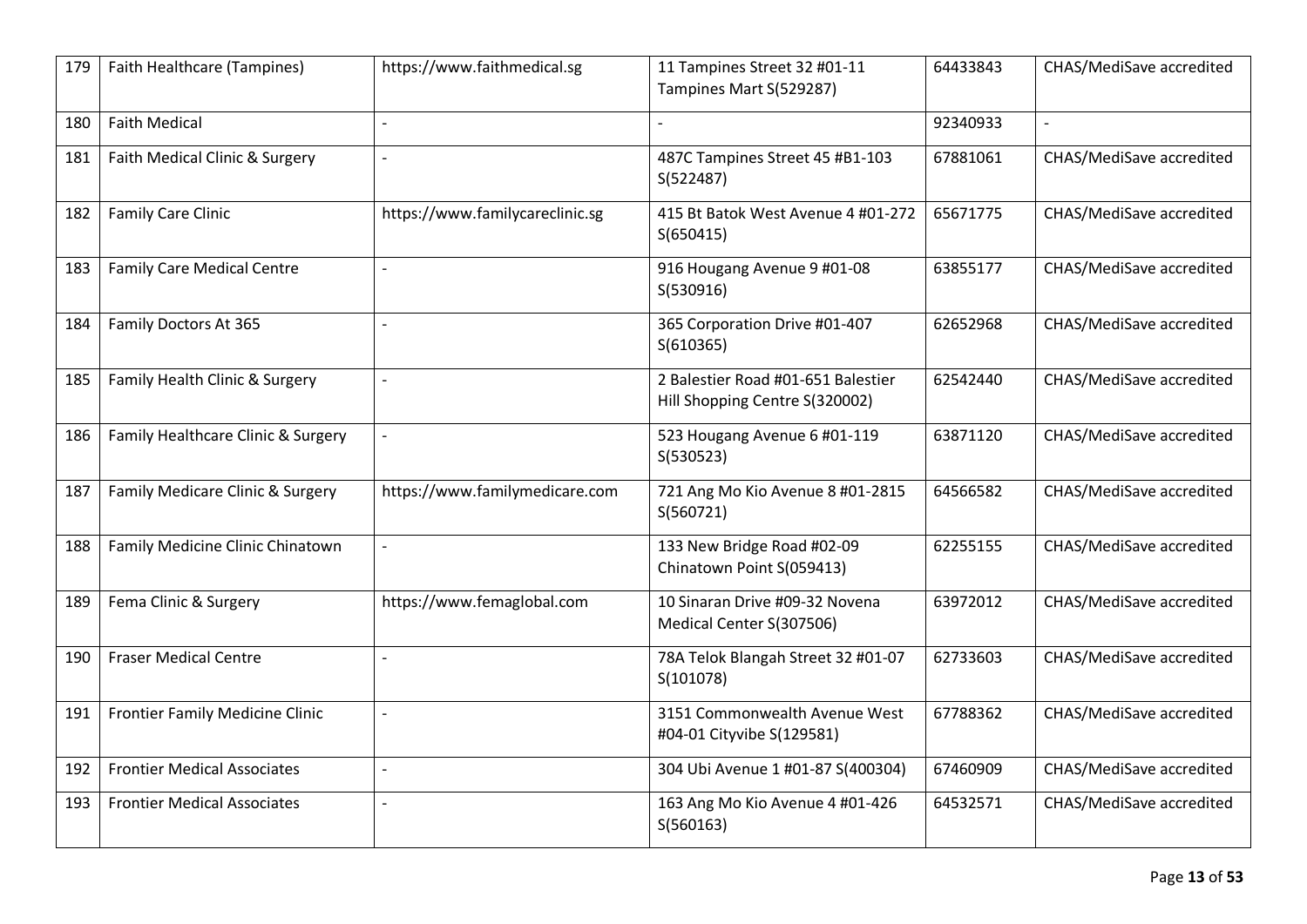| 194 | <b>Frontier Medical Associates</b>                   |                                           | 654 Yishun Avenue 4 #01-437<br>S(760654)                                     | 67587536 | CHAS/MediSave accredited |
|-----|------------------------------------------------------|-------------------------------------------|------------------------------------------------------------------------------|----------|--------------------------|
| 195 | <b>Frontier Medical Associates</b>                   |                                           | 691 Woodlands Drive 73 #01-04<br>S(730691)                                   | 63141098 | CHAS/MediSave accredited |
| 196 | <b>Frontier Medical Associates</b>                   | $\overline{a}$                            | 982 Buangkok Crescent #01-03<br>S(530982)                                    | 63152913 | CHAS/MediSave accredited |
| 197 | <b>Frontier Medical Associates</b>                   | $\overline{a}$                            | 899C Woodlands Drive 50 #01-296<br>S(732899)                                 | 63663631 | CHAS/MediSave accredited |
| 198 | <b>Frontier Medical Associates</b>                   |                                           | 451 Bukit Batok West Avenue 6 #01-<br>07 S(650451)                           | 62583035 | CHAS/MediSave accredited |
| 199 | <b>Frontier Medical Associates</b>                   |                                           | 678D Jurong West Street 64 #01-347<br>S(644678)                              | 68622340 | CHAS/MediSave accredited |
| 200 | <b>Frontier Medical Associates</b>                   |                                           | 105 Canberra Street #01-11<br>S(750105)                                      | 62665080 | CHAS/MediSave accredited |
| 201 | <b>Frontier Medical Associates</b>                   | https://www.frontierhealthcare.com<br>.sg | 440 Bukit Batok West Avenue 8 #01-<br>05 S(650440)                           | 62583035 | CHAS/MediSave accredited |
| 202 | <b>Frontier People's Clinic</b>                      |                                           | 123 Bedok North Street 2 #01-152<br>S(460123)                                | 64430261 | CHAS/MediSave accredited |
| 203 | Fullerton Health @ Drs Trythall Hoy<br><b>Davies</b> |                                           | 391B Orchard Road #25-01/07/08<br>Ngee Ann City Tower B S(238874)            | 66643801 | CHAS/MediSave accredited |
| 204 | Fullerton Health @ OFC                               |                                           | 10 Collyer Quay #03-08/09 Ocean<br>Financial Centre S(049315)                | 63333636 | CHAS/MediSave accredited |
| 205 | Fullerton Health @ Watsons (Changi<br>City Point)    |                                           | 5 Changi Business Park Central 1<br>#B1-14/15 Changi City Point<br>S(486038) | 63333636 | CHAS/MediSave accredited |
| 206 | Fullerton Healthcare @ ARC                           | $\overline{\phantom{a}}$                  | 460 Alexandra Road #02-18<br>S(119963)                                       | 63333636 | CHAS/MediSave accredited |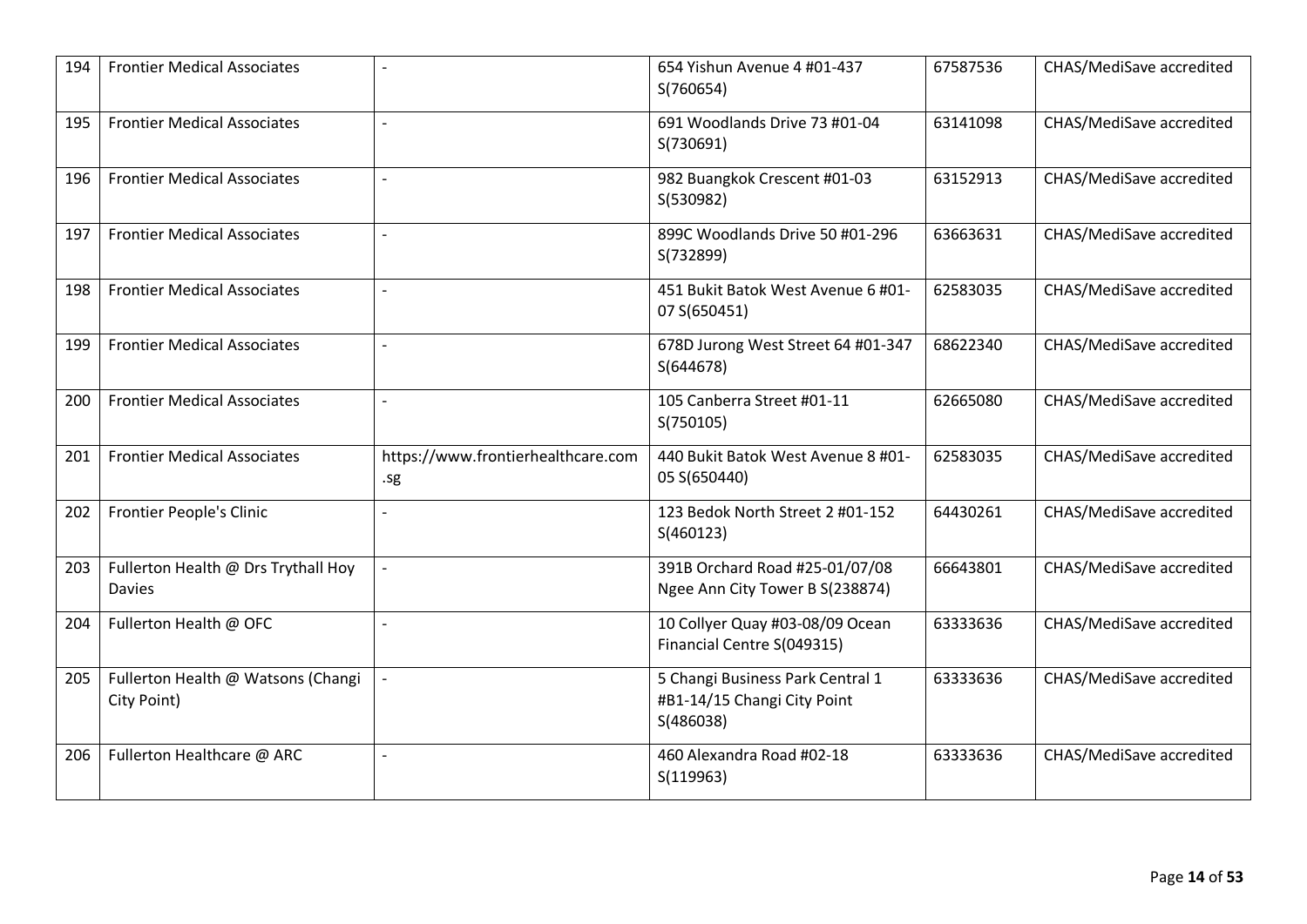| 207 | Fullerton Healthcare @ Drs Trythall<br><b>Hoy Davies</b> |                                                 | 1 Jurong West Central 2 #B1A-19B<br>Jurong Point Shopping Centre<br>S(648886)      | 63333636 | CHAS/MediSave accredited |
|-----|----------------------------------------------------------|-------------------------------------------------|------------------------------------------------------------------------------------|----------|--------------------------|
| 208 | Fullerton Healthcare @ Gethin-Jones                      |                                                 | 78 Shenton Way #04-01 S(079120)                                                    | 62778900 | CHAS/MediSave accredited |
| 209 | Fullerton Healthcare @ MBFC                              | https://www.fullertonhealth.com                 | 10 Marina Boulevard #01-03/03A<br>Tower 2 Marina Bay Financial Centre<br>S(018981) | 63333636 | CHAS/MediSave accredited |
| 210 | Fullerton Healthcare @ Metropolis                        |                                                 | 9 North Buona Vista Drive #01-03<br>The Metropolis S(138588)                       | 63395938 | CHAS/MediSave accredited |
| 211 | <b>Fullerton Healthcare Screening</b><br>Centre          | $\overline{\phantom{a}}$                        | 391B Orchard Road #26-02 Ngee Ann<br>City Tower B Singapore S(238874)              | 63333636 | CHAS/MediSave accredited |
| 212 | <b>Gainhealth Clinic and Homecare</b>                    | https://www.gainhealthclinicandho<br>mecare.com | 531 Ang Mo Kio Avenue 10 #01-2447<br>S(560531)                                     | 69700802 | CHAS/MediSave accredited |
| 213 | <b>Glad Clinic</b>                                       | https://www.gladclinic.com.sg/en                | 1 Farrer Park Station Road #07-01<br>Connexion S(217562)                           | 67344931 | $\overline{a}$           |
| 214 | Goh Clinic & Surgery                                     | $\overline{a}$                                  | 204 Hougang Street 21 #01-101<br>S(530204)                                         | 63863836 | CHAS/MediSave accredited |
| 215 | Good Samaritan Healthcare                                |                                                 |                                                                                    | 91706131 |                          |
| 216 | <b>GoodDoctors Medical Clinic</b>                        | $\overline{a}$                                  | 18 Yishun Avenue 9 #02-55 Junction<br>Nine S(768897)                               | 69093457 | CHAS/MediSave accredited |
| 217 | <b>Gong Surgery</b>                                      | $\overline{a}$                                  |                                                                                    | 98215973 | $\overline{\phantom{m}}$ |
| 218 | Grace Lee Renal And Medical Clinic                       |                                                 | 6 Napier Road #10-11 Gleneagles<br>Medical Centre S(258499)                        | 64734047 | $\overline{\phantom{a}}$ |
| 219 | <b>Gramercy Heart And Vascular Centre</b>                | https://www.gramercyheart.com.sg                | 38 Irrawaddy Road #05-45 Mount<br>Elizabeth Novena Specialist Centre<br>S(329563)  | 62502662 | $\overline{\phantom{a}}$ |
| 220 | <b>Greenlink Medical Clinic</b>                          | $\overline{\phantom{a}}$                        | 807 Yishun Ring Road #01-4213<br>S(760807)                                         | 67552238 | CHAS/MediSave accredited |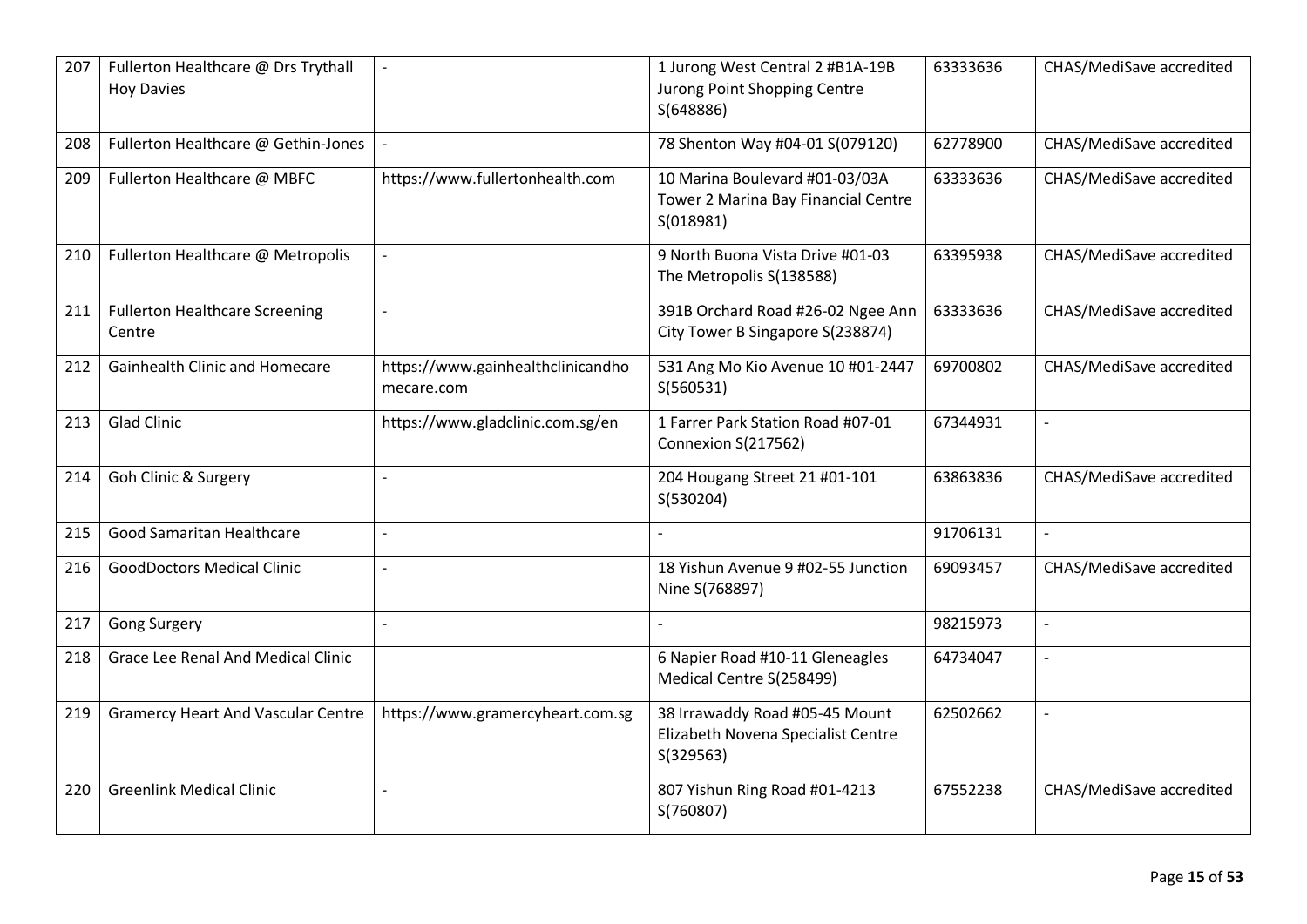| 221 | <b>GSH Clinic &amp; Surgery</b>               | https://www.gshclinicsurgery.com | 9 Yio Chu Kang Road #01-40 Space @<br>Kovan S(545523)                             | 62605942 | CHAS/MediSave accredited |
|-----|-----------------------------------------------|----------------------------------|-----------------------------------------------------------------------------------|----------|--------------------------|
| 222 | <b>HAFcare Novena Clinic</b>                  | $\overline{a}$                   | 38 Irrawaddy Road #09-35 Mount<br>Elizabeth Novena Specialist Centre<br>S(329563) | 65702038 | $\overline{a}$           |
| 223 | <b>HAFcare OG Clinic</b>                      |                                  | 339 Thomson Road #05-04A<br>Thomson Medical Centre S(307677)                      | 82289780 |                          |
| 224 | <b>Halley Body Slimming Clinic</b>            | $\overline{a}$                   | 277 Orchard Road #03-16 Orchard<br>Gateway S(238858)                              | 66845271 | $\blacksquare$           |
| 225 | <b>Halley Medical Aesthetics</b>              | $\overline{a}$                   | 277 Orchard Road #03-15 Orchard<br>Gateway S(238858)                              | 66845271 | $\overline{\phantom{a}}$ |
| 226 | Harmony Family Clinic                         |                                  | 235 Choa Chu Kang Central #B1-25<br>S(680235)                                     | 67623979 | CHAS/MediSave accredited |
| 227 | <b>Heal Medical Centre</b>                    | $\overline{a}$                   | 262 Balestier Road #04-01/02 Okio<br>S(329714)                                    | 62509550 | CHAS/MediSave accredited |
| 228 | Health 2.0                                    | $\overline{a}$                   | 303 Woodlands Street 31 #01-185<br>S(730303)                                      | 63652908 | CHAS/MediSave accredited |
| 229 | Health 2.0                                    |                                  | 768 Woodlands Avenue 6 #02-06A<br>Woodlands Mart S(730768)                        | 63654895 | CHAS/MediSave accredited |
| 230 | Health Partnership Medical Centre             |                                  |                                                                                   | 62782860 | CHAS/MediSave accredited |
| 231 | <b>Healthcare Family Clinic &amp; Surgery</b> | $\overline{a}$                   | 403 Sin Ming Avenue #01-311<br>S(570403)                                          | 64542373 | CHAS/MediSave accredited |
| 232 | <b>Healthify Medical Family Clinic</b>        | http://healthifymedical.com.sg   | 262 Balestier Road #01-04 Okio<br>S(329714)                                       | 69779773 | CHAS/MediSave accredited |
| 233 | <b>Healthlight Family Medicine Clinic</b>     |                                  | 601 Choa Chu Kang Street 62 #01-09<br>S(680601)                                   | 67672281 | CHAS/MediSave accredited |
| 234 | <b>Healthmark Clinic (Pasir Ris)</b>          | $\overline{a}$                   | 735 Pasir Ris Street 72 #01-314<br>S(510735)                                      | 65827823 | CHAS/MediSave accredited |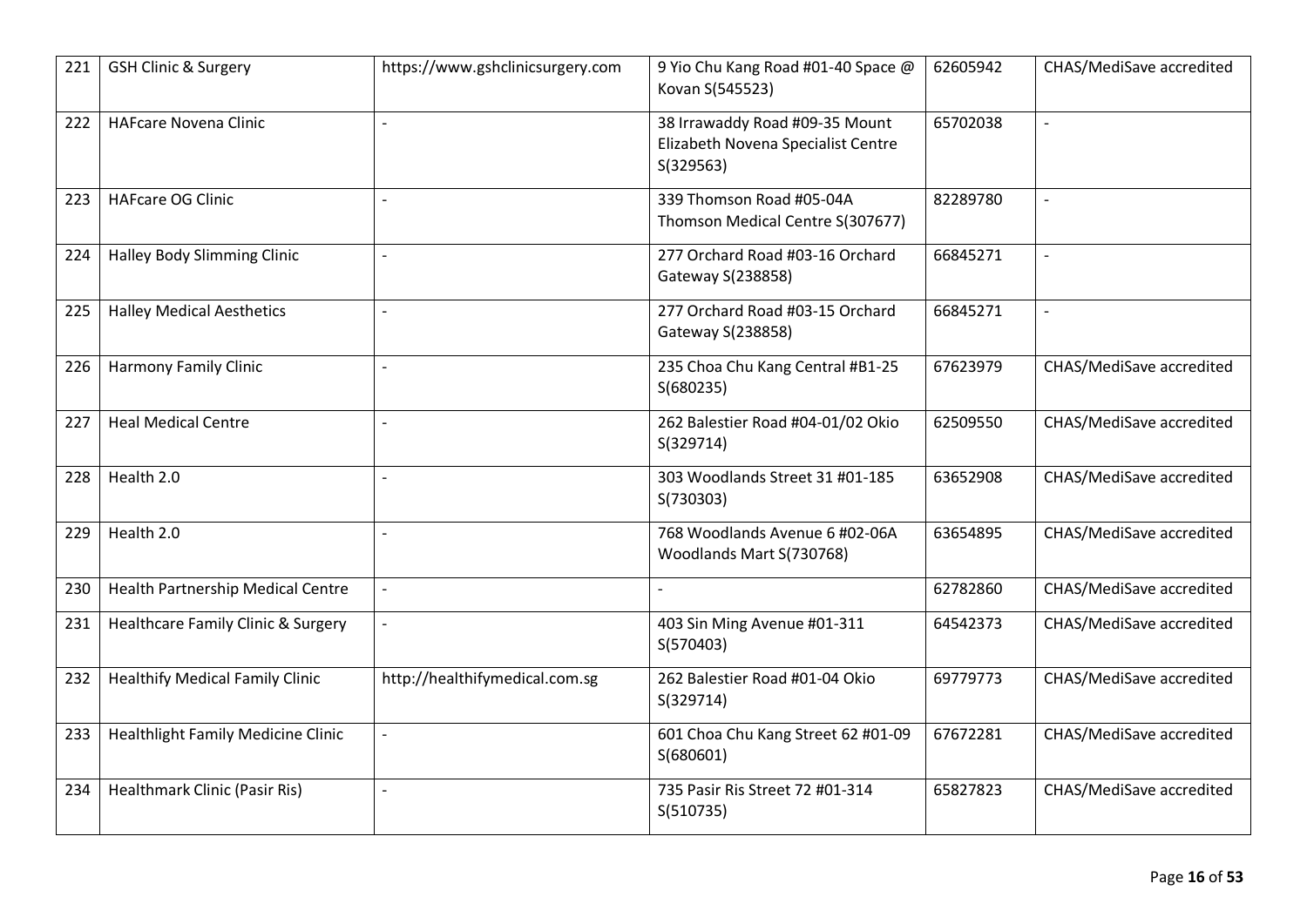| 235 | <b>Healthmark Family Clinic</b><br>(Compassvale) |                          | 263 Compassvale Street #01-02/03<br>S(540263)                                  | 68810075 | CHAS/MediSave accredited |
|-----|--------------------------------------------------|--------------------------|--------------------------------------------------------------------------------|----------|--------------------------|
| 236 | Healthsprings Medical & Laser Clinic             |                          | 105A Bidadari Park Drive #01-09<br>S(341105)                                   | 69707933 | CHAS/MediSave accredited |
| 237 | <b>Healthsprings Medical Associates</b>          |                          | 541 Orchard Road #10-02 Liat<br>Towers S(238881)                               | 67345260 | CHAS/MediSave accredited |
| 238 | <b>Healthsprings Medical Clinic</b>              | $\overline{\phantom{a}}$ | 524A Jelapang Road #02-01/02<br><b>Greenridge Shopping Centre</b><br>S(671524) | 68926681 | CHAS/MediSave accredited |
| 239 | <b>Healthway Medical</b>                         | $\overline{\phantom{a}}$ | 452 Ang Mo Kio Avenue 10 #01-1787<br>S(560452)                                 | 64516558 | CHAS/MediSave accredited |
| 240 | <b>Healthway Medical</b>                         |                          | 308 Anchorvale Road #01-03 Multi<br>Storey Car Park S(540308)                  | 63123106 | CHAS/MediSave accredited |
| 241 | Healthway Medical                                | $\overline{\phantom{a}}$ | 625 Elias Road #01-322 Elias Mall<br>S(510625)                                 | 65846822 | CHAS/MediSave accredited |
| 242 | <b>Healthway Medical</b>                         | $\overline{a}$           | 30 Sembawang Drive #03-20 Sun<br>Plaza S(757713)                               | 65551445 | CHAS/MediSave accredited |
| 243 | <b>Healthway Medical</b>                         |                          | 406 Sembawang Drive #01-820<br>S(750406)                                       | 65556674 | CHAS/MediSave accredited |
| 244 | <b>Healthway Medical</b>                         | $\overline{\phantom{a}}$ | 168 Punggol Field #02-07A S(820168)                                            | 63153493 | CHAS/MediSave accredited |
| 245 | <b>Healthway Medical</b>                         | $\overline{\phantom{a}}$ | 6A Shenton Way #02-15 Downtown<br>Gallery S(068815)                            | 62202383 | CHAS/MediSave accredited |
| 246 | <b>Healthway Medical</b>                         |                          | 118 Rivervale Drive #02-17 Rivervale<br>Plaza S(540118)                        | 68812689 | CHAS/MediSave accredited |
| 247 | <b>Healthway Medical</b>                         | $\overline{\phantom{a}}$ | 475 Choa Chu Kang Avenue 3 #02-03<br>Sunshine Place S(680475)                  | 68926330 | CHAS/MediSave accredited |
| 248 | <b>Healthway Medical</b>                         | $\overline{\phantom{a}}$ | 710 Tampines Street 71 #01-134<br>S(520710)                                    | 62609081 | CHAS/MediSave accredited |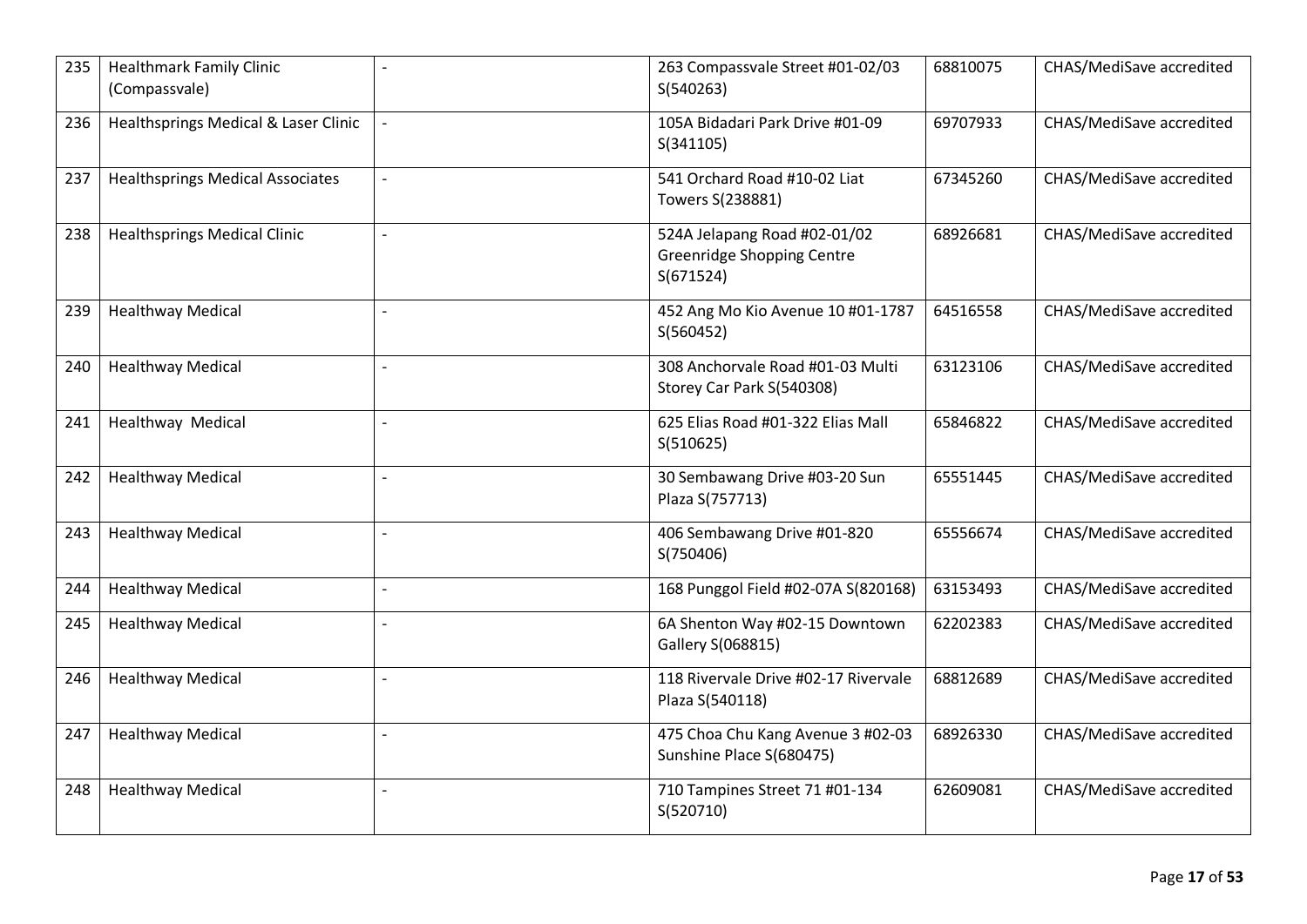| 249 | <b>Healthway Medical</b>       |                          | 503 Tampines Central 1 #01-311<br>S(520503)                | 67890383 | CHAS/MediSave accredited |
|-----|--------------------------------|--------------------------|------------------------------------------------------------|----------|--------------------------|
| 250 | <b>Healthway Medical</b>       | $\overline{a}$           | 177 Toa Payoh Central #01-130<br>S(310177)                 | 62553773 | CHAS/MediSave accredited |
| 251 | <b>Healthway Medical</b>       |                          | 888 Woodlands Drive 50 #02-737<br>888 Plaza S(730888)      | 63649661 | CHAS/MediSave accredited |
| 252 | <b>Healthway Medical</b>       | $\overline{\phantom{a}}$ | 717 Woodlands Drive 70 #01-114<br>S(730717)                | 63647450 | CHAS/MediSave accredited |
| 253 | <b>Healthway Medical</b>       | $\overline{a}$           | 101 Yishun Avenue 5 #01-15<br>S(760101)                    | 67551345 | CHAS/MediSave accredited |
| 254 | <b>Healthway Medical</b>       |                          | 461 Yishun Avenue 6 #01-05<br>S(760461)                    | 62354824 | CHAS/MediSave accredited |
| 255 | <b>Healthway Medical</b>       | $\overline{a}$           | 748 Yishun Street 72 #01-230<br>S(760748)                  | 68537101 | CHAS/MediSave accredited |
| 256 | <b>Healthway Medical Group</b> | $\overline{a}$           | 10 Sinaran Drive #09-36 Novena<br>Medical Center S(307506) | 63528696 | CHAS/MediSave accredited |
| 257 | <b>Healthway Medical Group</b> |                          | 721 Ang Mo Kio Ave 8 #01-2801<br>S(560721)                 | 64554629 | CHAS/MediSave accredited |
| 258 | <b>Healthway Medical Group</b> | $\overline{a}$           | 330 Ang Mo Kio Avenue 1 #01-1803<br>S(560330)              | 65530100 | CHAS/MediSave accredited |
| 259 | <b>Healthway Medical Group</b> | $\overline{a}$           | 446 Bukit Batok West Avenue 8 #01-<br>03 S(650446)         | 62565980 | CHAS/MediSave accredited |
| 260 | <b>Healthway Medical Group</b> |                          | 218 Bedok North Street 1 #01-17<br>S(460218)               | 64410236 | CHAS/MediSave accredited |
| 261 | <b>Healthway Medical Group</b> |                          | 445 Fajar Road #02-534 Fajar<br>Shopping Centre S(670445)  | 67690600 | CHAS/MediSave accredited |
| 262 | <b>Healthway Medical Group</b> | $\overline{a}$           | 153 Bukit Batok ST 11 #01-284<br>S(650153)                 | 65679881 | CHAS/MediSave accredited |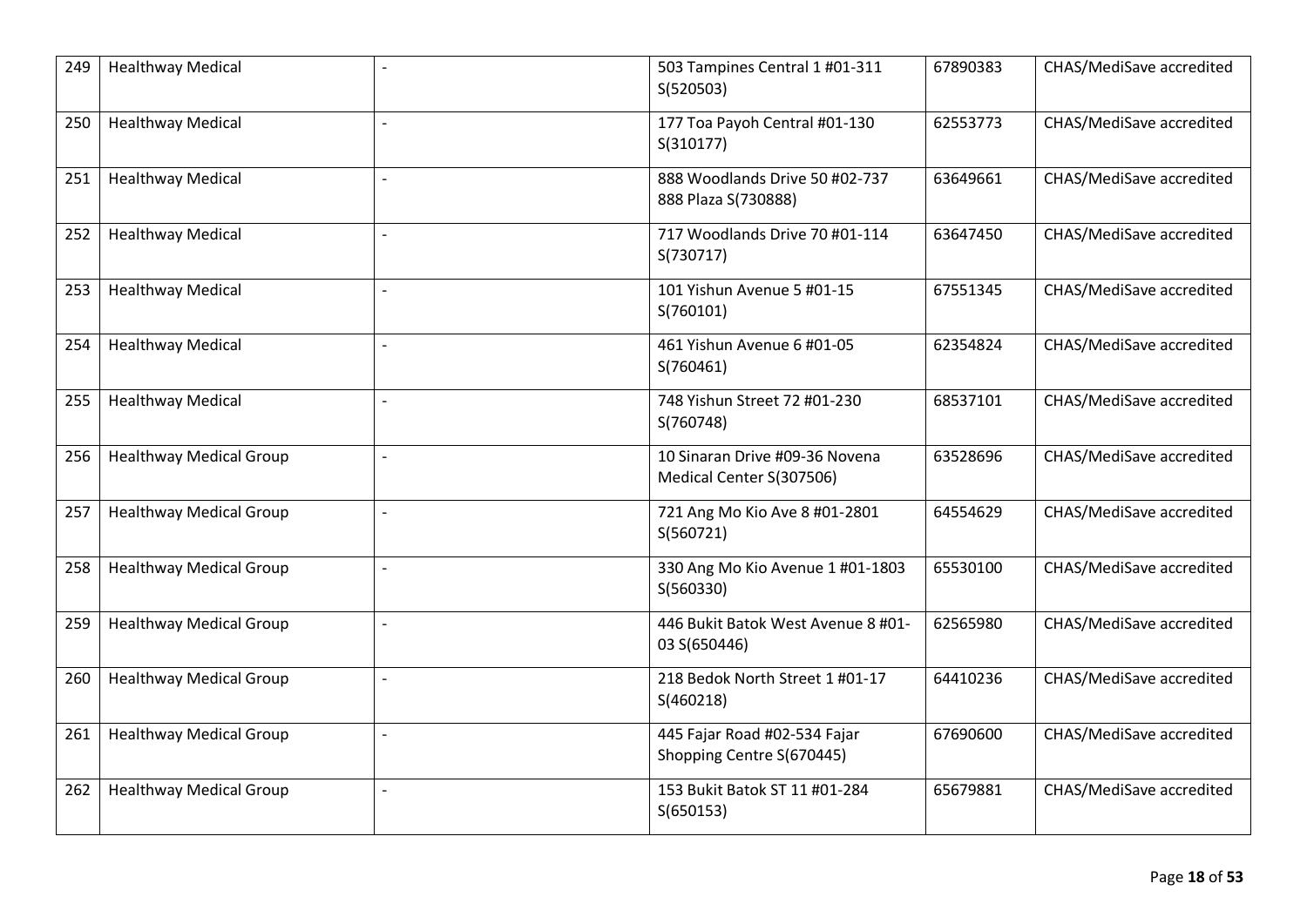| 263 | <b>Healthway Medical Group</b>                                 |                             | 534 Choa Chu Kang Street 51 #01-37<br>Limbang Shopping Centre S(680534) | 67622555 | CHAS/MediSave accredited |
|-----|----------------------------------------------------------------|-----------------------------|-------------------------------------------------------------------------|----------|--------------------------|
| 264 | <b>Healthway Medical Group</b>                                 | $\overline{a}$              | 267 Compassvale Link #01-04<br>S(540267)                                | 63438770 | CHAS/MediSave accredited |
| 265 | <b>Healthway Medical Group</b>                                 | $\overline{a}$              | 101 Towner Road #01-236 S(322101)                                       | 62977592 | CHAS/MediSave accredited |
| 266 | <b>Healthway Medical Group</b>                                 | $\blacksquare$              | 108 Hougang Avenue 1 #01-1299<br>S(530108)                              | 62849692 | CHAS/MediSave accredited |
| 267 | <b>Healthway Medical Group</b>                                 | $\overline{a}$              | 90 Hougang Avenue 10 #04-06<br>Hougang Mall S(538766)                   | 63437620 | CHAS/MediSave accredited |
| 268 | <b>Healthway Medical Group</b>                                 | $\overline{a}$              | 201D Tampines Street 21 #01-1143<br>S(524201)                           | 62608801 | CHAS/MediSave accredited |
| 269 | <b>Healthway Medical Group</b>                                 |                             | 727 Clementi West Street 2 #01-258<br>S(120727)                         | 67745901 | CHAS/MediSave accredited |
| 270 | <b>Healthway Medical Group</b>                                 | $\overline{a}$              | 3 Gateway Drive #04-32 Westgate<br>S(608532)                            | 65606127 | CHAS/MediSave accredited |
| 271 | <b>Healthway Medical Group</b>                                 | $\blacksquare$              | 690 Jurong West Central 1 #01-193<br>S(640690)                          | 67921812 | CHAS/MediSave accredited |
| 272 | <b>Healthway Medical Group</b>                                 | $\overline{a}$              | 960 Jurong West Street 92 #01-166<br>S(640960)                          | 67915680 | CHAS/MediSave accredited |
| 273 | <b>Healthway Medical Group</b>                                 | $\overline{a}$              | 110 Lengkong Tiga #01-231<br>S(410110)                                  | 67494062 | CHAS/MediSave accredited |
| 274 | Healthwerkz Medical Centre (CCK)                               | https://www.healthwerkz.com | 225 Choa Chu Kang Central #01-199<br>S(680225)                          | 67662827 | CHAS/MediSave accredited |
| 275 | Healthwerkz Medical Centre @<br>Orchard/ Amelio Medical Clinic | https://www.healthwerkz.com | 9 Scotts Road #11-02 Scotts Medical<br>Centre Pacific Plaza S(228210)   | 67345987 | $\overline{\phantom{a}}$ |
| 276 | HeartlandHealth                                                | $\overline{a}$              | 164 Bukit Batok Street 11 #01-152<br>S(650164)                          | 87809067 | CHAS/MediSave accredited |
| 277 | HeartlandHealth                                                |                             | 86 Redhill Close #01-600 S(150086)                                      | 87809067 | CHAS/MediSave accredited |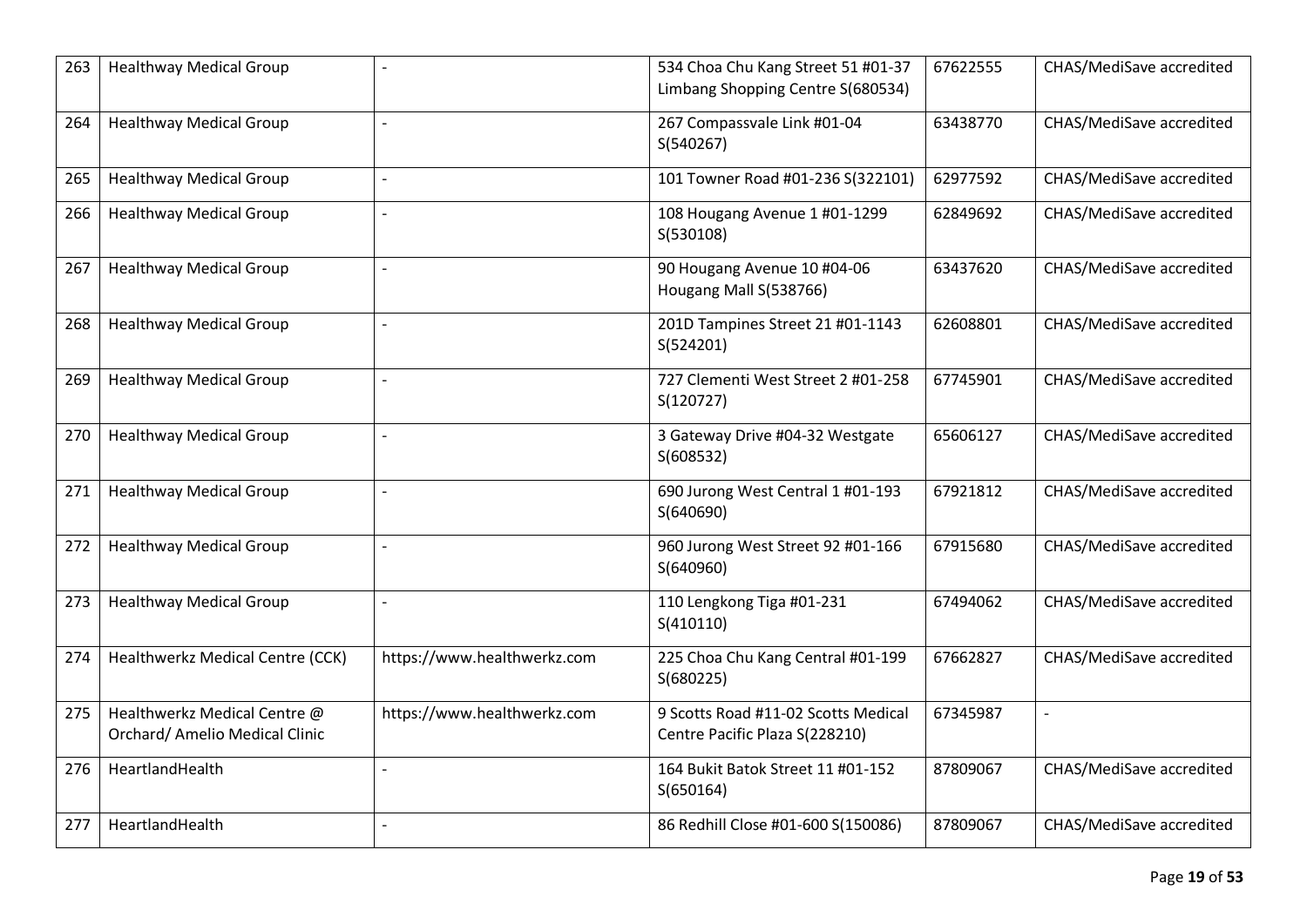| 278 | HeartlandHealth                            |                                    | 114 Jurong East Street 13 #01-406<br>Jurong East Ville S(600114)   | 87809067 | CHAS/MediSave accredited |
|-----|--------------------------------------------|------------------------------------|--------------------------------------------------------------------|----------|--------------------------|
| 279 | HeartlandHealth                            |                                    | 730 Tampines Street 71 #01-51<br>Tampines Courtview S(520730)      | 87809067 | CHAS/MediSave accredited |
| 280 | HeartlandHealth                            |                                    | 66 Lorong 4 Toa Payoh #01-315 Toa<br>Payoh Vista S(310066)         | 87809067 | CHAS/MediSave accredited |
| 281 | HeartlandHealth                            |                                    | 19 Lorong 7 Toa Payoh #01-272 Kim<br>Keat Palm S(310019)           | 87809067 | CHAS/MediSave accredited |
| 282 | HeartlandHealth                            | $\overline{a}$                     | 59 New Upper Changi Road #01-<br>1268 S(461059)                    | 87809067 | CHAS/MediSave accredited |
| 283 | HeartlandHealth                            |                                    | 87 Whampoa Drive #01-869<br>S(320087)                              | 87809067 | CHAS/MediSave accredited |
| 284 | HeartlandHealth                            |                                    | 88 Circuit Road #01-965 Macpherson<br>Oasis S(370088)              | 87809067 | CHAS/MediSave accredited |
| 285 | HeartlandHealth                            | $\overline{\phantom{a}}$           | 18 Bedok South Road #01-69<br>S(460018)                            | 87809067 | CHAS/MediSave accredited |
| 286 | HeartlandHealth                            |                                    | 463 Jurong West Street 41 #01-564<br>S(640463)                     | 87809067 | CHAS/MediSave accredited |
| 287 | <b>Helix Aesthetics and Medical Clinic</b> | https://www.helixmedicalclinic.com | 160 Robinson Road #03-04 SBF<br>Center S(068914)                   | 88119131 | $\overline{a}$           |
| 288 | <b>Holistic Care Family Clinic</b>         | https://www.holisticcare.sg        | 455 Sengkang West Avenue #01-10<br>Multi Storey Car Park S(790455) | 65134757 | CHAS/MediSave accredited |
| 289 | Hougang Family Medicine Clinic             |                                    | 51 Hougang Avenue 9 #02-01<br>S(538776)                            | 98574848 | CHAS/MediSave accredited |
| 290 | Hua Mei Clinic                             |                                    | 298 Tiong Bahru Road #15-01 To 06<br>Central Plaza S(168730)       | 65939530 | CHAS/MediSave accredited |
| 291 | Hui Clinic + Surgery                       | https://www.huiclinic.com          | 157 Ang Mo Kio Avenue 4 #01-566<br>S(560157)                       | 64588596 | CHAS/MediSave accredited |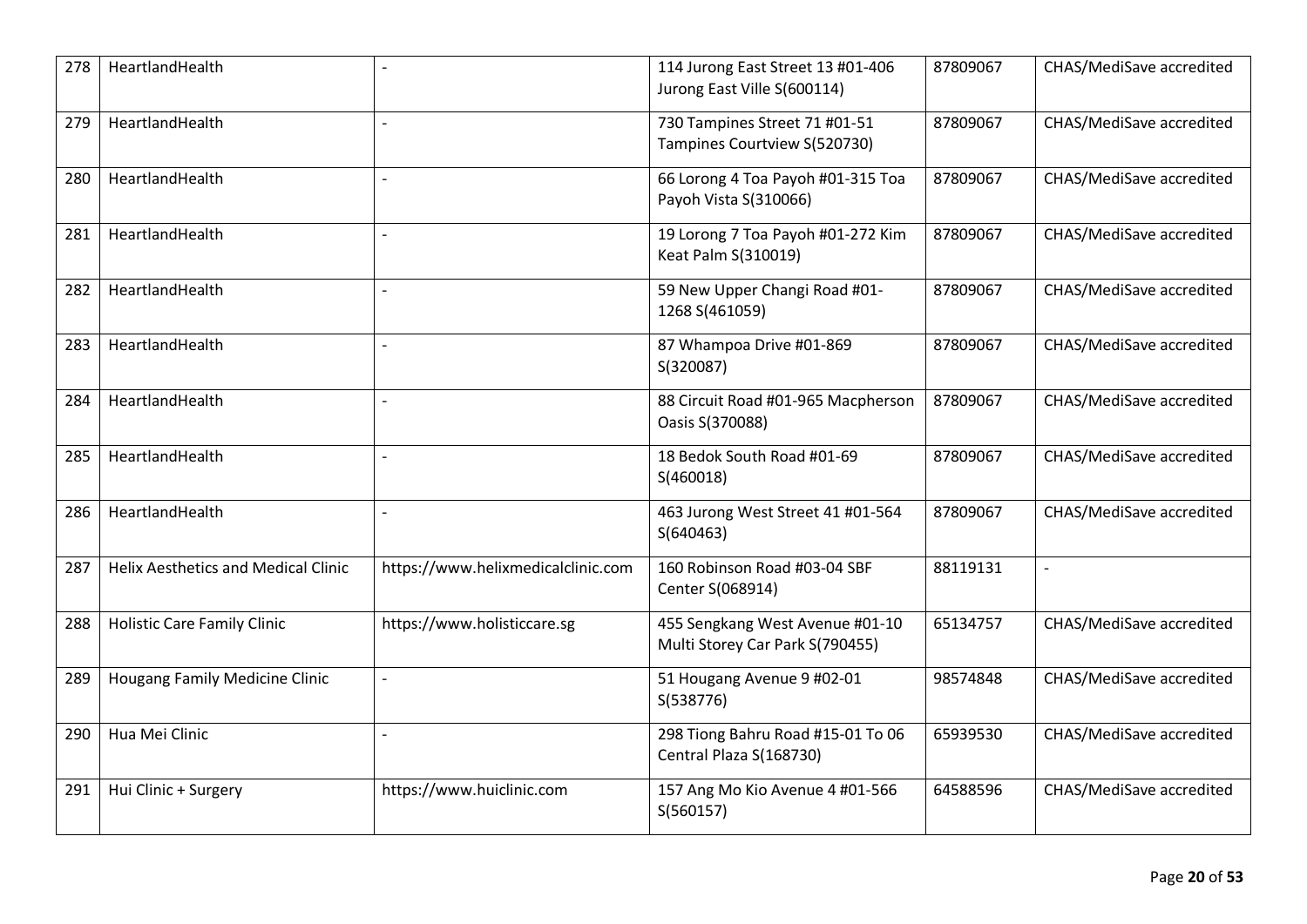| 292 | Hwang & Liang Family Clinic &<br>Surgery         |                                 | 476 Tampines Street 44 #01-173<br>S(520476)                                                   | 67888888 | CHAS/MediSave accredited |
|-----|--------------------------------------------------|---------------------------------|-----------------------------------------------------------------------------------------------|----------|--------------------------|
| 293 | iCare Medical and Wellness Clinic                | https://www.icaremedical.com.sg | 22 Havelock Road #01-701 S(160022)                                                            | 62746858 | CHAS/MediSave accredited |
| 294 | Icon Medical Clinic                              |                                 | 517 Jurong West Street 52 #01-101<br>S(640517)                                                | 65600521 | CHAS/MediSave accredited |
| 295 | iDOC Clinic                                      | https://www.idoc.sg             | 21 Hougang Street 51 #01-43<br>Hougang Green Shopping Mall<br>S(538719)                       | 69093485 | CHAS/MediSave accredited |
| 296 | iDOC Clinic (Hong Kah)                           | https://www.idoc.sg             | 502 Jurong West Avenue 1 #01-813<br>S(640502)                                                 | 69099516 | CHAS/MediSave accredited |
| 297 | <b>IDS Clinic</b>                                | https://www.idsclinic.com       | 360 Orchard Road #02-02<br>International Building S(238869)                                   | 64503555 | $\overline{a}$           |
| 298 | <b>IDS Clinic</b>                                | https://www.idsclinic.com       | 8 Sinaran Drive, #05-07to10, Novena<br>Specialist Center S(307470)                            | 65683555 | $\blacksquare$           |
| 299 | Ihealth                                          | $\overline{\phantom{a}}$        |                                                                                               | 62476122 | CHAS/MediSave accredited |
| 300 | <b>Infectious Disease Specialists</b>            | https://www.idspecialists.sg    | 6 Napier Road #05-13 Gleneagles<br>Medical Centre S(258499)                                   | 67326388 |                          |
| 301 | Infectious Disease Specialists @ Mt E            | https://www.idspecialists.sg    | 3 Mount Elizabeth #09-02 Mount<br>Elizabeth Medical Centre S(228510)                          | 67322668 |                          |
| 302 | Infectious Disease Specialists @<br>Novena       | https://www.idspecialists.sg    | 38 Irrawaddy Road #06-33 Mount<br>Elizabeth Novena Specialist Centre<br>S(329563)             | 66843033 |                          |
| 303 | <b>Infectious Disease Specialists</b><br>@Farrer | https://www.idspecialists.sg    | 1 Farrer Park Station Road #14-01<br><b>Connexion Farrer Park Medical</b><br>Centre S(217562) | 64432212 | $\blacksquare$           |
| 304 | <b>Integrated Wellness Clinic</b>                | $\overline{a}$                  | 8 Sinaran Drive #05-04 Novena<br>Specialist Center S(307470)                                  | 63390665 | CHAS/MediSave accredited |
| 305 | Intemedical (Kovan)                              | https://www.intemedical.com     | 210 Hougang Street 21 #01-233<br>S(530210)                                                    | 62433036 | CHAS/MediSave accredited |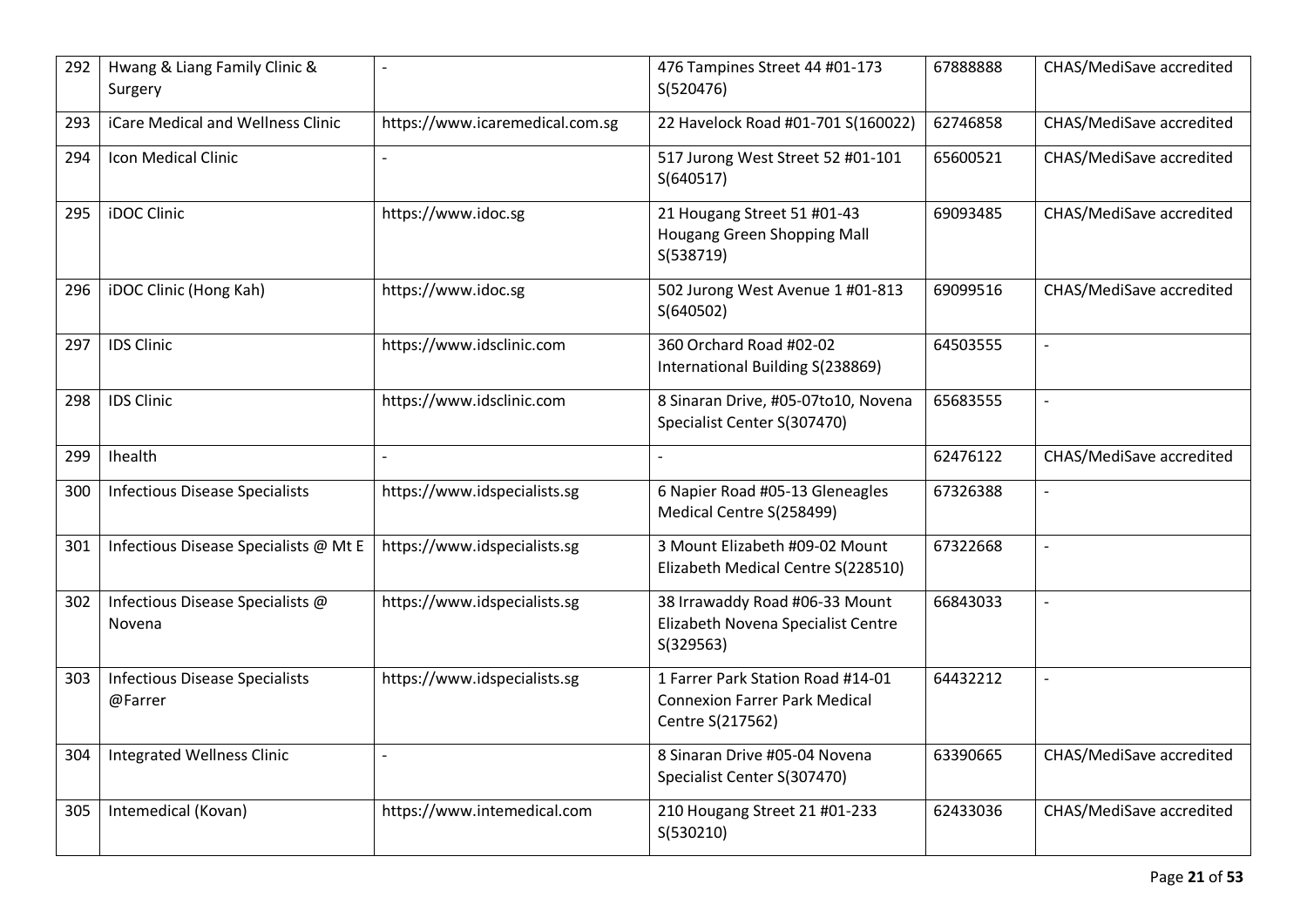| 306 | Intemedical 24 Hour Clinic                          |                                     | 525 Ang Mo Kio Avenue 10 #01-2407<br>Cheng San Centre S(560525)                          | 31650147 | CHAS/MediSave accredited |
|-----|-----------------------------------------------------|-------------------------------------|------------------------------------------------------------------------------------------|----------|--------------------------|
| 307 | <b>International Child And Adolescent</b><br>Clinic | https://www.ibcaamk.com             | 6A Napier Road #02-43/44<br>Gleneagles Hospital Annexe<br>S(258500)                      | 65549554 | $\overline{a}$           |
| 308 | Island Family Clinic (Bukit Batok)                  | $\overline{a}$                      | 447 Bukit Batok West Avenue 9 #01-<br>05 S(650447)                                       | 62501530 | CHAS/MediSave accredited |
| 309 | Island Family Clinic (Fernvale)                     | https://www.islandfamilyclinic.com  | 473A Fernvale Street #01-03<br>S(791473)                                                 | 64813740 | CHAS/MediSave accredited |
| 310 | Island Family Clinic (Sengkang)                     | $\overline{\phantom{a}}$            | 279 Sengkang East Avenue #01-05<br>S(540279)                                             | 63842759 | CHAS/MediSave accredited |
| 311 | J Laser And Aesthetics Clinic                       | $\overline{\phantom{a}}$            | 101 Irrawaddy Road #19-08/09 Royal<br>Square @ Novena S(329565)                          | 64513313 |                          |
| 312 | Jaga-Me                                             | https://www.jaga-me.com             | 79 Ayer Rajah Crescent #01-10<br>S(139955)                                               | 67173737 | $\overline{\phantom{a}}$ |
| 313 | Jedatis                                             | $\overline{a}$                      | 57 Marine Terrace #01-113<br>S(440057)                                                   | 93662213 | $\overline{\phantom{a}}$ |
| 314 | Jo-Lin Family Clinic & Surgery                      | $\overline{a}$                      | 533 Choa Chu Kang Street 51 #01-29<br>Limbang Shopping Centre S(680533)                  | 67606014 | CHAS/MediSave accredited |
| 315 | Jurong Day & Night Clinic                           |                                     | 966 Jurong West Street 93 #01-219<br>S(640966)                                           | 67922257 | MediSave accredited      |
| 316 | Jurong Medical Clinic                               | https://www.jmc.com.sg              | 60 Jurong West Central 3 S(648346)                                                       | 67162000 | $\overline{a}$           |
| 317 | <b>K2 Medical Clinic</b>                            |                                     | 248 Simei Street 5 #01-128<br>S(520248)                                                  | 31650146 | CHAS/MediSave accredited |
| 318 | Kao & Tan Family Medical Centre &<br>Surgery        | https://www.prohealth.sg            | 18 Jalan Membina #02-03 Tiong<br>Bahru Court S(164018)                                   | 64720384 | CHAS/MediSave accredited |
| 319 | Karri Family Clinic                                 | http://www.karrifamilyclinic.com.sg | 866A Tampines Street 83 #03-05<br><b>Tampines Central Community</b><br>Complex S(521866) | 67850311 | CHAS/MediSave accredited |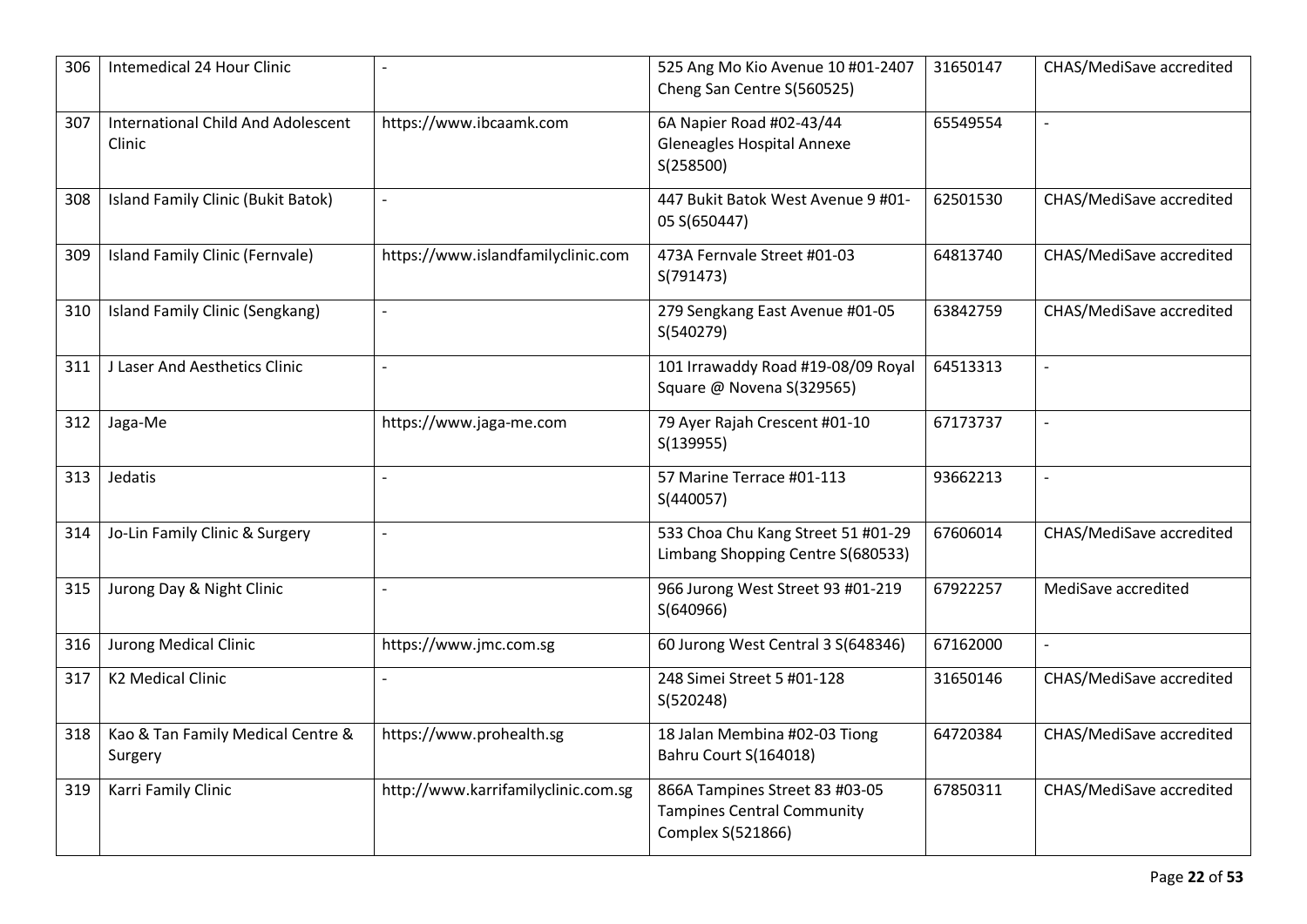| 320 | Kevin Tan Clinic For Diabetes,<br><b>Thyroid And Hormones</b> |                                 | 3 Mount Elizabeth #13-07 Mount<br>Elizabeth Medical Centre S(228510)             | 68849948 |                          |
|-----|---------------------------------------------------------------|---------------------------------|----------------------------------------------------------------------------------|----------|--------------------------|
| 321 | <b>Kids Medical Specialists</b>                               | $\overline{a}$                  | 301 Upper Thomson Road #02-02<br>Thomson Plaza S(574408)                         | 64510028 | $\overline{\phantom{a}}$ |
| 322 | Killiney Medical Clinic                                       | $\overline{a}$                  | $\sim$                                                                           | 67362998 | CHAS/MediSave accredited |
| 323 | Kinder Clinic                                                 | https://www.kinderclinic.com.sg | 290 Orchard Road Paragon #07-<br>02/03 S(238859)                                 | 67324718 |                          |
| 324 | Kinder Clinic                                                 | https://www.kinderclinic.com.sg | 80 Marine Parade Road Parkway<br>Parade Shopping Centre # 05-10/11<br>S(449269)  | 63424821 | $\overline{\phantom{a}}$ |
| 325 | <b>Kinder Clinic</b>                                          | https://www.kinderclinic.com.sg | 820 Thomson Road Mount Alvernia<br>Medical Centre Block A #06-03/04<br>S(574623) | 64785925 |                          |
| 326 | <b>Kinder Clinic</b>                                          | https://www.kinderclinic.com.sg | 38 Irrawaddy Road #04-23 Mount<br>Elizabeth Novena S(329563)                     | 62685441 | $\blacksquare$           |
| 327 | Kinder Clinic                                                 | https://www.kinderclinic.com.sg | 319 Joo Chiat Place Parkway East<br>Medical Centre #03-04 S(427989)              | 64467100 |                          |
| 328 | King George's Medical Clinic                                  | $\overline{\phantom{a}}$        | 803 King George's Avenue #01-144<br>S(200803)                                    | 62939883 | CHAS/MediSave accredited |
| 329 | King's Health Care                                            | https://www.drmahen.com         | 1 Orchard Boulevard #03-07/08<br>Camden Centre S(248649)                         | 69095400 | $\overline{a}$           |
| 330 | Kingsway Medical                                              | $\overline{a}$                  |                                                                                  | 91395747 | CHAS/MediSave accredited |
| 331 | L & H Polyclinic And Surgery                                  | $\overline{a}$                  | 59 Lengkok Bahru #01-543 S(150059)                                               | 64744544 | CHAS/MediSave accredited |
| 332 | L & L Family Medicine Clinic                                  |                                 | 6 Sin Ming Road #01-07 Sin Ming<br>Plaza Tower 2 S(575585)                       | 64588001 | CHAS/MediSave accredited |
| 333 | Lakeside Family Medicine Clinic                               | $\overline{\phantom{a}}$        | 518A Jurong West Street 52 #01-02<br>S(641518)                                   | 62626434 | CHAS/MediSave accredited |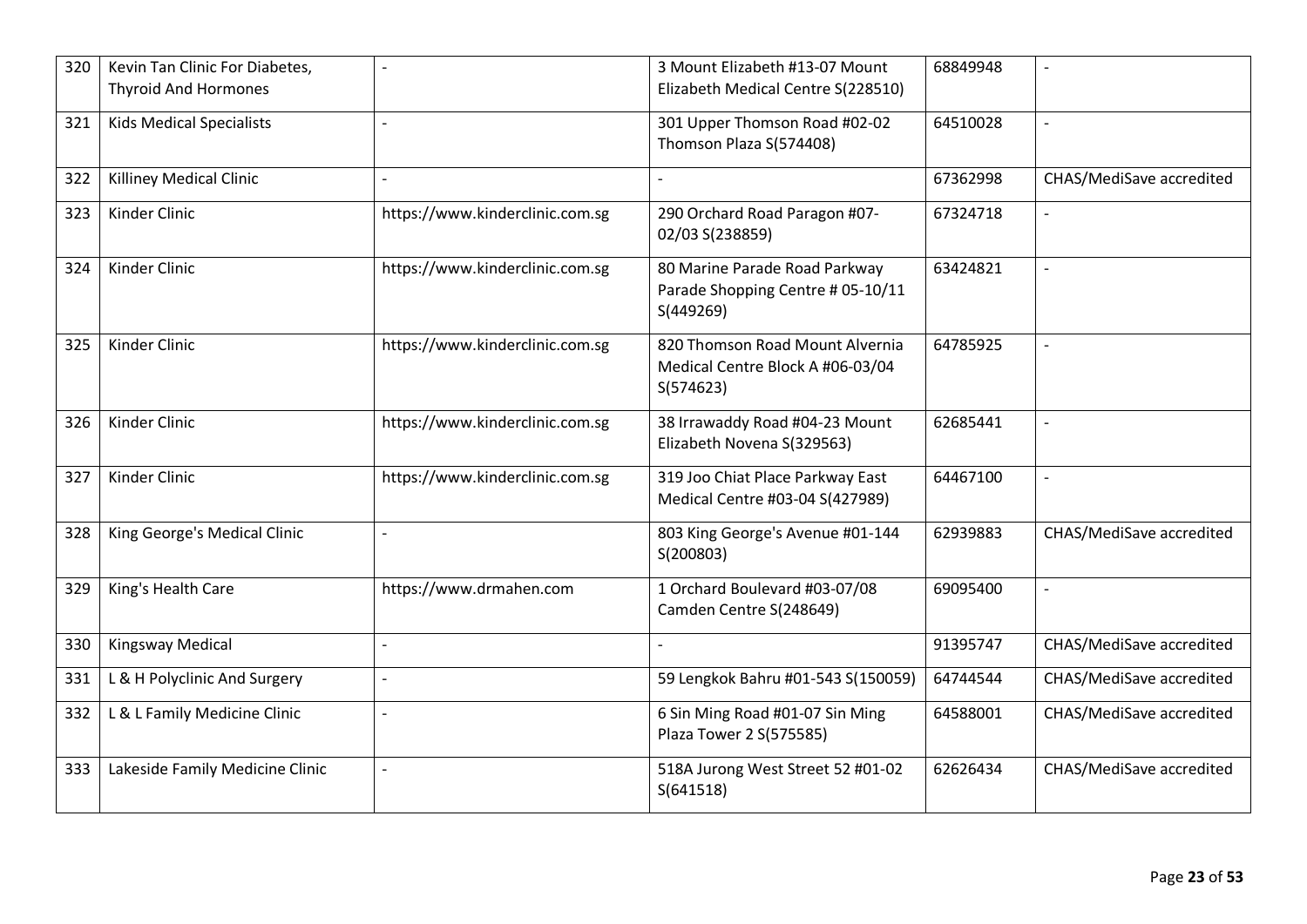| 334 | Lavender Medical Clinic & Surgery                 |                                            | 803 King George's Avenue #01-186<br>S(200803)                          | 62916631 | $\overline{a}$           |
|-----|---------------------------------------------------|--------------------------------------------|------------------------------------------------------------------------|----------|--------------------------|
| 335 | LC Clinic Medical Surgery Aesthetics              | $\mathbf{r}$                               |                                                                        | 64640932 | CHAS/MediSave accredited |
| 336 | Lee & Tan Family Clinic And Surgery               |                                            | 72 Circuit Road #01-03 S(370072)                                       | 67456877 | CHAS/MediSave accredited |
| 337 | Lee Clinic                                        |                                            | 123 Bedok North Street 2 #01-156<br>S(460123)                          | 62418827 | CHAS/MediSave accredited |
| 338 | Lee Family Clinic                                 | http://www.leefamilyclinic.com.sg          | 762 Jurong West Street 75 #02-262<br>Gek Poh Shopping Centre S(640762) | 67940217 | CHAS/MediSave accredited |
| 339 | Lee Surgery And Endoscopy                         | https://www.leesurgery.com.sg              |                                                                        | 89526327 | $\overline{a}$           |
| 340 | Lifecare Family Clinic                            | $\overline{a}$                             | 524A Jelapang Road #02-15<br>Greenridge Shopping Centre<br>S(671524)   | 67698588 | CHAS/MediSave accredited |
| 341 | Lim Clinic & Surgery                              |                                            | 109 Toa Payoh Lorong 1 #01-312<br>S(310109)                            | 62527473 | CHAS/MediSave accredited |
| 342 | Lim Country Clinic                                | $\overline{a}$                             | 208 Hougang Street 21 #01-207<br>S(530208)                             | 98620186 | CHAS/MediSave accredited |
| 343 | Linc Aesthetic Clinic                             | http://www.linc.com.sg                     | 541 Orchard Road #21-01/02 Liat<br>Towers S(238881)                    | 67320208 | $\overline{\phantom{a}}$ |
| 344 | Lisa Wong Women & Gynae<br><b>Oncology Centre</b> | $\overline{a}$                             | 3 Mount Elizabeth Mount Elizabeth<br>Medical Centre #12-17 S(228510)   | 68362008 | $\overline{a}$           |
| 345 | Little Cross Family Clinic                        |                                            | 929 Tampines Street 91 #01-445<br>S(520929)                            | 65440040 | CHAS/MediSave accredited |
| 346 | Livewell Medical Family Clinic                    | https://www.livewellmedical.com.sg         | 20 Ah Hood Road #01-08 Zhongshan<br>Mall S(329984)                     | 69099888 | CHAS/MediSave accredited |
| 347 | Livingstone Endocrine                             | https://www.livingstonendocrine.co<br>m.sg | 820 Thomson Road Medical Centre A<br>#06-07 S(574623)                  | 62616156 | MediSave accredited      |
| 348 | Livingstone Endocrine                             | https://www.livingstonendocrine.co<br>m.sg | 3 Mount Elizabeth #14-13 S(228510)                                     | 62616156 | $\overline{a}$           |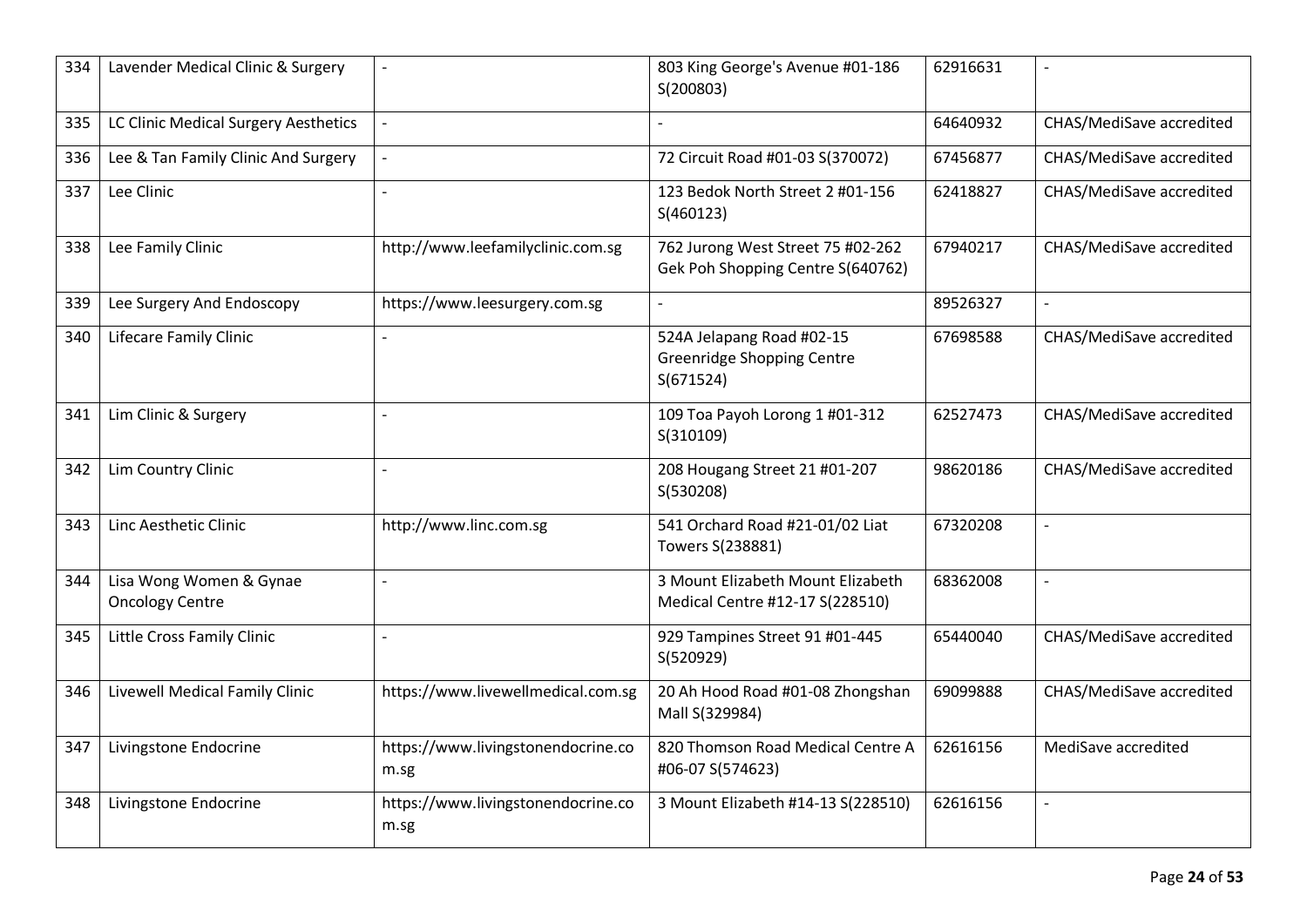| 349 | Lotus Eldercare                   | https://www.lotuseldercare.com.sg | 1 Raffles Place #19-61 Tower 2<br>S(048616)                                                | 68085664 | $\overline{\phantom{a}}$ |
|-----|-----------------------------------|-----------------------------------|--------------------------------------------------------------------------------------------|----------|--------------------------|
| 350 | Low Medical Clinic                | $\overline{a}$                    |                                                                                            | 62950805 | CHAS/MediSave accredited |
| 351 | M Lam Clinic                      |                                   | 739 Geylang Road S(389649)                                                                 | 67481949 | CHAS/MediSave accredited |
| 352 | Make-Well Family Clinic & Surgery |                                   | 70 Lorong 4 Toa Payoh #01-351<br>S(310070)                                                 | 96967128 | CHAS/MediSave accredited |
| 353 | Marine Terrace Family Clinic      | $\overline{a}$                    | $\blacksquare$                                                                             | 64420188 | CHAS/MediSave accredited |
| 354 | <b>Maritime Medical Centre</b>    |                                   | 120 Cantonment Road #02-02/04 To<br>05 Maritime House S(089760)                            | 62236066 | $\blacksquare$           |
| 355 | Mark Wong Surgery                 |                                   | 38 Irrawaddy Road #08-31 Mount<br>Elizabeth Novena Hospital Specialist<br>Centre S(329563) | 62614883 | $\overline{a}$           |
| 356 | Medi Clinic                       | $\overline{a}$                    | 2 Jalan Kukoh #01-149 S(163002)                                                            | 62350697 | $\blacksquare$           |
| 357 | <b>Medicare Associates</b>        |                                   | 482 Tampines Avenue 9 Street 43<br>#01-236 S(520482)                                       | 98198990 | CHAS/MediSave accredited |
| 358 | <b>Medical Housecall Service</b>  |                                   |                                                                                            | 65358833 |                          |
| 359 | Medilife Clinic & Surgery         |                                   | 474 Tampines Street 43 #01-122<br>S(520474)                                                | 67813168 | CHAS/MediSave accredited |
| 360 | Medivene Clinic & Surgery         | $\overline{a}$                    | 330 Anchorvale Street #01-05<br>S(540330)                                                  | 63850441 | CHAS/MediSave accredited |
| 361 | <b>MHC Healthcare</b>             |                                   | 10 Sinaran Drive Novena Medical<br>Center #09-10 S(307506)                                 | 63976568 | $\overline{a}$           |
| 362 | <b>MHC Healthcare</b>             | $\overline{a}$                    | 10 Bayfront Avenue Basement 2<br>Marina Bay Sands S(018956)                                | 66881651 | $\blacksquare$           |
| 363 | MHC Medical Centre (Amara)        | $\overline{\phantom{a}}$          | 100 Tras Street 100 AM #15-<br>01/02/03 S(079027)                                          | 62255220 | $\blacksquare$           |
| 364 | Minmed Clinic (Haig Road)         | http://www.minmed.sg              | 30 Haig Road S(438737)                                                                     | 67410123 | CHAS/MediSave accredited |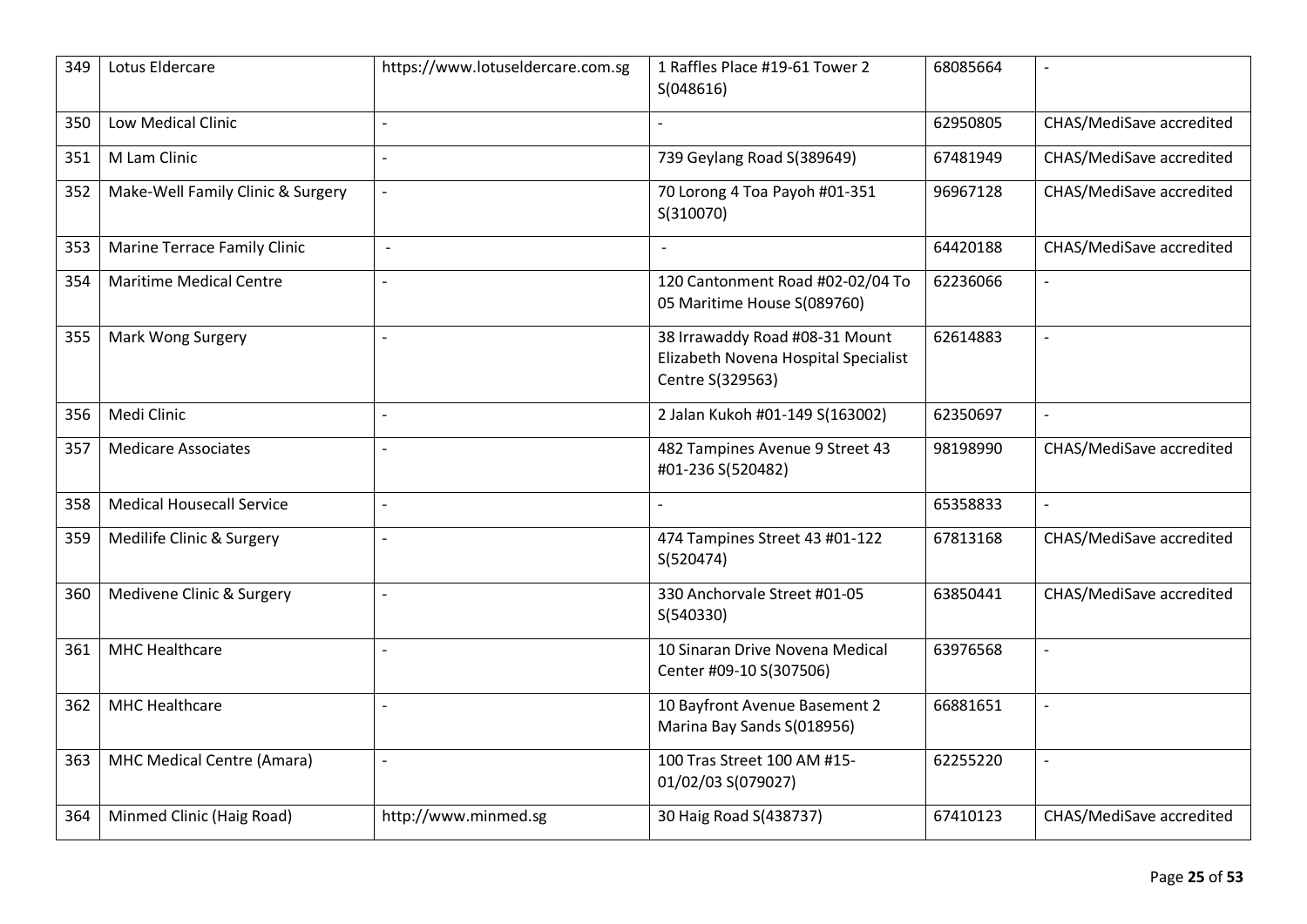| 365 | Minmed Clinic (Jurong East)        | http://www.minmed.sg             | 50 Jurong Gateway Road #04-17 JEM<br>S(608549)                                    | 63330123 | CHAS/MediSave accredited |
|-----|------------------------------------|----------------------------------|-----------------------------------------------------------------------------------|----------|--------------------------|
| 366 | Minmed Clinic (Pasir Ris)          | http://www.minmed.sg             | 1 Pasir Ris Central Street 3 # 05-09<br>White Sands S(518457)                     | 65850123 | CHAS/MediSave accredited |
| 367 | Minmed Clinic (Punggol)            | http://www.minmed.sg             | 83 Punggol Central #02-1 Waterway<br>Point S(828761)                              | 63880123 | CHAS/MediSave accredited |
| 368 | Minmed Clinic (Sengkang)           | http://www.minmed.sg             | 1 Sengkang Square #04-13 Compass<br>One S(545078)                                 | 63860123 | CHAS/MediSave accredited |
| 369 | Minmed Clinic (Yishun)             | http://www.minmed.sg             | 1 Northpoint Drive #02-153<br>Northpoint City S(768019)                           | 65540123 | CHAS/MediSave accredited |
| 370 | <b>Minmed Health Screeners</b>     | http://www.minmed.sg             | 290 Orchard Road #16-04/09/10<br>Paragon S(238859)                                | 68380123 | CHAS/MediSave accredited |
| 371 | <b>Mint Medical Centre</b>         | https://www.mintmedicalcentre.sg | 1 Harbourfront Place #01-10<br>Harbourfront Tower One S(098633)                   | 62729372 | CHAS/MediSave accredited |
| 372 | Mint Medical Centre (Funan)        | $\overline{a}$                   | 107 North Bridge Road #04-13A<br>Funan S(179105)                                  | 66345100 | CHAS/MediSave accredited |
| 373 | Mission (Hougang) Medical Clinic   | $\overline{a}$                   | 356 Hougang Avenue 7 #01-799<br>S(530356)                                         | 62814567 | CHAS/MediSave accredited |
| 374 | <b>Mission Cross Family Clinic</b> | $\overline{a}$                   | 348 Yishun Avenue 11 #01-03<br>S(760348)                                          | 66358579 | CHAS/MediSave accredited |
| 375 | <b>Mission Medical Clinic</b>      | $\overline{\phantom{a}}$         | 780 Upper Serangoon Road #01-01<br>S(534649)                                      | 62892100 | CHAS/MediSave accredited |
| 376 | <b>ML've Urocare Center</b>        | https://www.mlvegroup.com        | 38 Irrawaddy Road #08-41 Mount<br>Elizabeth Novena Specialist Center<br>S(329563) | 81137560 | $\overline{a}$           |
| 377 | <b>Mobiledoctor Clinic</b>         |                                  |                                                                                   | 62500625 | MediSave accredited      |
| 378 | MWH Heart, Stroke & Cancer Centre  |                                  |                                                                                   | 68818000 | $\overline{a}$           |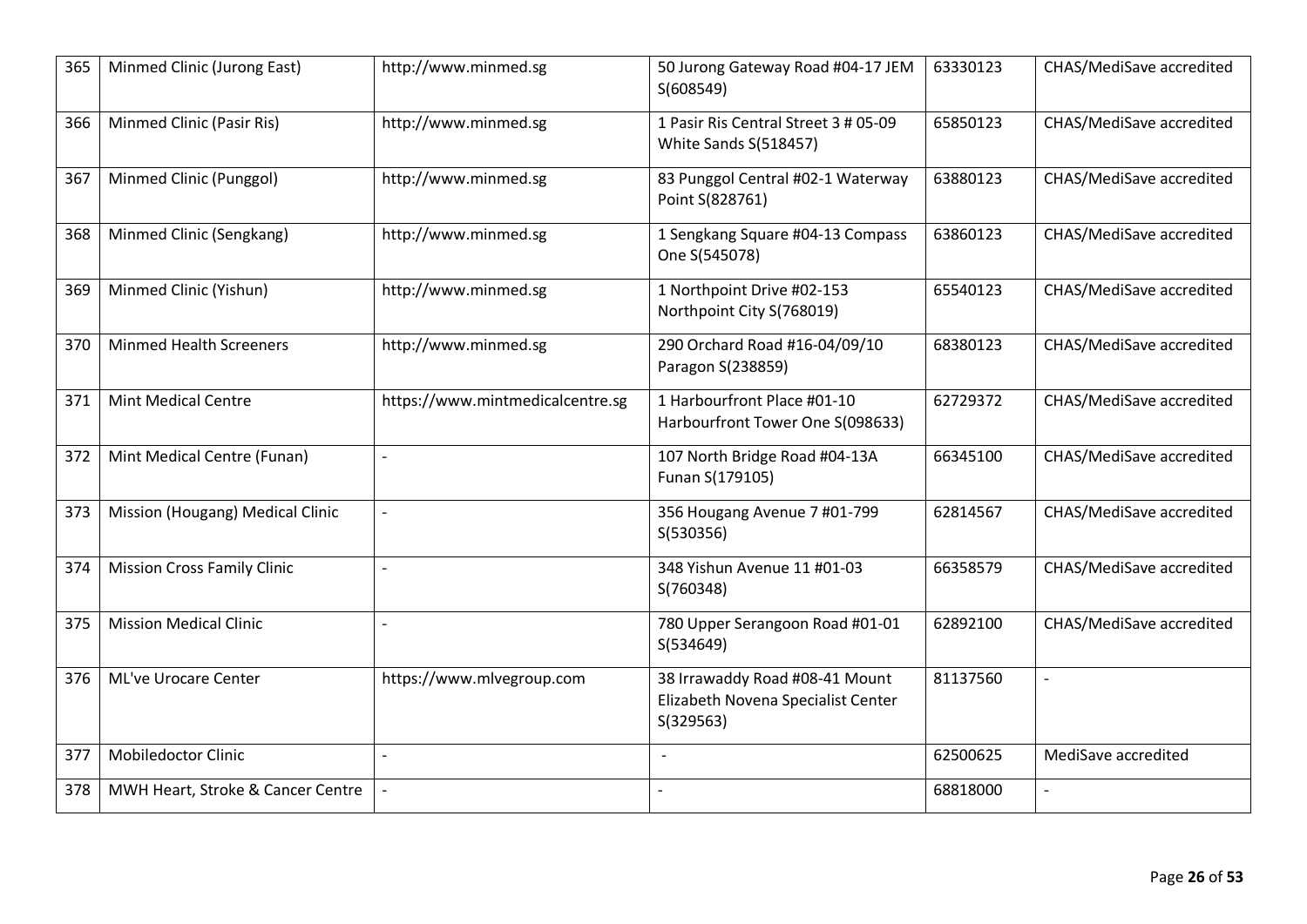| 379 | <b>MWH Medical Specialists Centre</b>         |                          | 101 Irrawaddy Road Royal Square at<br>Novena #07-01 S(329565) | 69318000 |                          |
|-----|-----------------------------------------------|--------------------------|---------------------------------------------------------------|----------|--------------------------|
| 380 | My Clinic                                     | $\overline{a}$           | 9 King Albert Park #01-50 KAP<br>S(598332)                    | 66108335 | CHAS/MediSave accredited |
| 381 | My Corporate Clinic                           |                          | 300 Bishan Road S(579828)                                     | 91398667 | CHAS/MediSave accredited |
| 382 | My Corporate Clinic                           |                          | 60 Woodlands Industrial Park E4<br>S(757705)                  | 92998563 | CHAS/MediSave accredited |
| 383 | My Ent Specialist                             | $\blacksquare$           | 1 Farrer Park Station Road #10-20<br>Connexion S(217562)      | 63975280 | $\blacksquare$           |
| 384 | My Family Clinic (Anchorvale)                 | $\overline{\phantom{a}}$ | 326A Anchorvale Road #01-260<br>S(541326)                     | 67023963 | CHAS/MediSave accredited |
| 385 | My Family Clinic (Angsana Breeze @<br>Yishun) |                          | 507 Yishun Avenue 4 #01-05<br>S(760507)                       | 67530178 | CHAS/MediSave accredited |
| 386 | My Family Clinic (Choa Chu Kang)              | $\overline{a}$           | 475 Choa Chu Kang Avenue 3 #02-01<br>Sunshine Place S(680475) | 67674566 | CHAS/MediSave accredited |
| 387 | My Family Clinic (Clementi 325)               | $\blacksquare$           | 325 Clementi Avenue 5 #01-139<br>S(120325)                    | 67784608 | CHAS/MediSave accredited |
| 388 | My Family Clinic (Clementi)                   | $\overline{\phantom{a}}$ | 420A Clementi Avenue 1 #01-05<br>Casa Clementi S(121420)      | 66942574 | CHAS/MediSave accredited |
| 389 | My Family Clinic (Hougang Central)            |                          | 804 Hougang Central #01-118<br>S(530804)                      | 63852117 | CHAS/MediSave accredited |
| 390 | My Family Clinic (Pioneer)                    |                          | 638 Jurong West Street 61 #02-09<br>Pioneer Mall S(640638)    | 68611182 | CHAS/MediSave accredited |
| 391 | My Family Clinic (Punggol Central)            | $\overline{a}$           | 301 Punggol Central #01-02<br>S(820301)                       | 68537351 | CHAS/MediSave accredited |
| 392 | My Family Clinic (Rivervale)                  | $\blacksquare$           | 11 Rivervale Crescent #02-11A<br>Rivervale Mall S(545082)     | 68811978 | CHAS/MediSave accredited |
| 393 | My Family Clinic (Segar)                      |                          | 485 Segar Road #01-508 S(670485)                              | 67107269 | CHAS/MediSave accredited |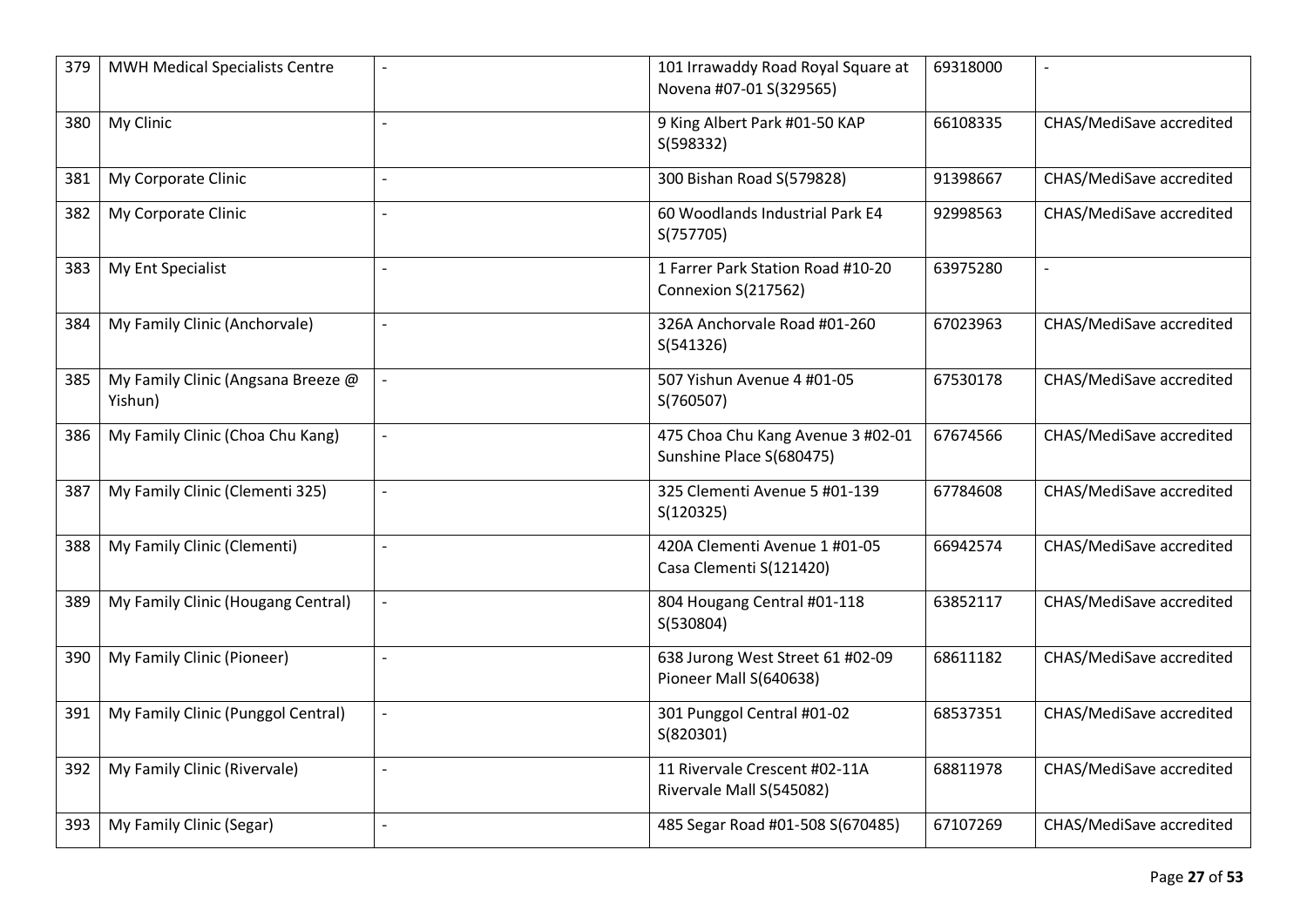| 394 | My Family Clinic (Senja)                                     | $\overline{a}$                | 628 Senja Road #01-04 S(670628)                             | 63140638 | CHAS/MediSave accredited |
|-----|--------------------------------------------------------------|-------------------------------|-------------------------------------------------------------|----------|--------------------------|
| 395 | My Family Clinic (St George)                                 | $\overline{\phantom{a}}$      | 2 St. George's Road S(328023)                               | 62922128 | CHAS/MediSave accredited |
| 396 | My Family Clinic (Tanglin Halt)                              | $\blacksquare$                | 46-2 Commonwealth Drive #01-372<br>S(140462)                | 64738920 | CHAS/MediSave accredited |
| 397 | My Family Clinic (Toa Payoh Central)                         |                               | 79D Toa Payoh Central #01-53<br>S(314079)                   | 62380301 | CHAS/MediSave accredited |
| 398 | My Family Clinic (Woodlands Glen)                            |                               | 573 Woodlands Drive 16 #01-09<br>S(730573)                  | 67321520 | CHAS/MediSave accredited |
| 399 | My Family Clinic (Woodlands)                                 |                               | 768 Woodlands Avenue 6 #02-07<br>Woodlands Mart S(730768)   | 68840658 | CHAS/MediSave accredited |
| 400 | My Gynae Women's Clinic                                      | $\overline{a}$                | 6 Napier Road #05-17 Gleneagles<br>Medical Centre S(258499) | 64753608 | $\blacksquare$           |
| 401 | <b>MyDoc</b>                                                 | https://my-doc.com            | 8 Marina View #43-70/71 Asia<br>Square Tower 1 S(018960)    | 98586772 | $\overline{a}$           |
| 402 | <b>MyHealth Medical Centre</b>                               | https://www.myhealthmedctr.sg | 501 West Coast Drive #01-256<br>S(120501)                   | 68726920 | CHAS/MediSave accredited |
| 403 | National Cancer Centre Singapore                             | https://www.nccs.com.sg       | 11 Hospital Crescent S(169610)                              | 64368088 | $\overline{a}$           |
| 404 | National Dental Centre Singapore                             | https://www.ndcs.com.sg       | 5 Second Hospital Avenue S(168938)                          | 63428802 |                          |
| 405 | <b>National Healthcare Group</b><br>Polyclinics (Ang Mo Kio) |                               | 21 Ang Mo Kio Central 2 Ang Mo Kio<br>Polyclinic S(569666)  | 63553000 | MediSave accredited      |
| 406 | <b>National Healthcare Group</b><br>Polyclinics (Geylang)    | $\overline{a}$                | 21 Geylang East Central S(389707)                           | 63553000 | MediSave accredited      |
| 407 | <b>National Healthcare Group</b><br>Polyclinics (Hougang)    | $\overline{\phantom{a}}$      | 89 Hougang Avenue 4 S(538829)                               | 63553000 | MediSave accredited      |
| 408 | <b>National Healthcare Group</b><br>Polyclinics (Toa Payoh)  | $\overline{a}$                | 2003 Toa Payoh Lorong 8 S(319260)                           | 63553000 | MediSave accredited      |
| 409 | <b>National Healthcare Group</b><br>Polyclinics (Woodlands)  | $\overline{a}$                | 10 Woodlands Street 31 Woodlands<br>Polyclinic S(738579)    | 63553000 | MediSave accredited      |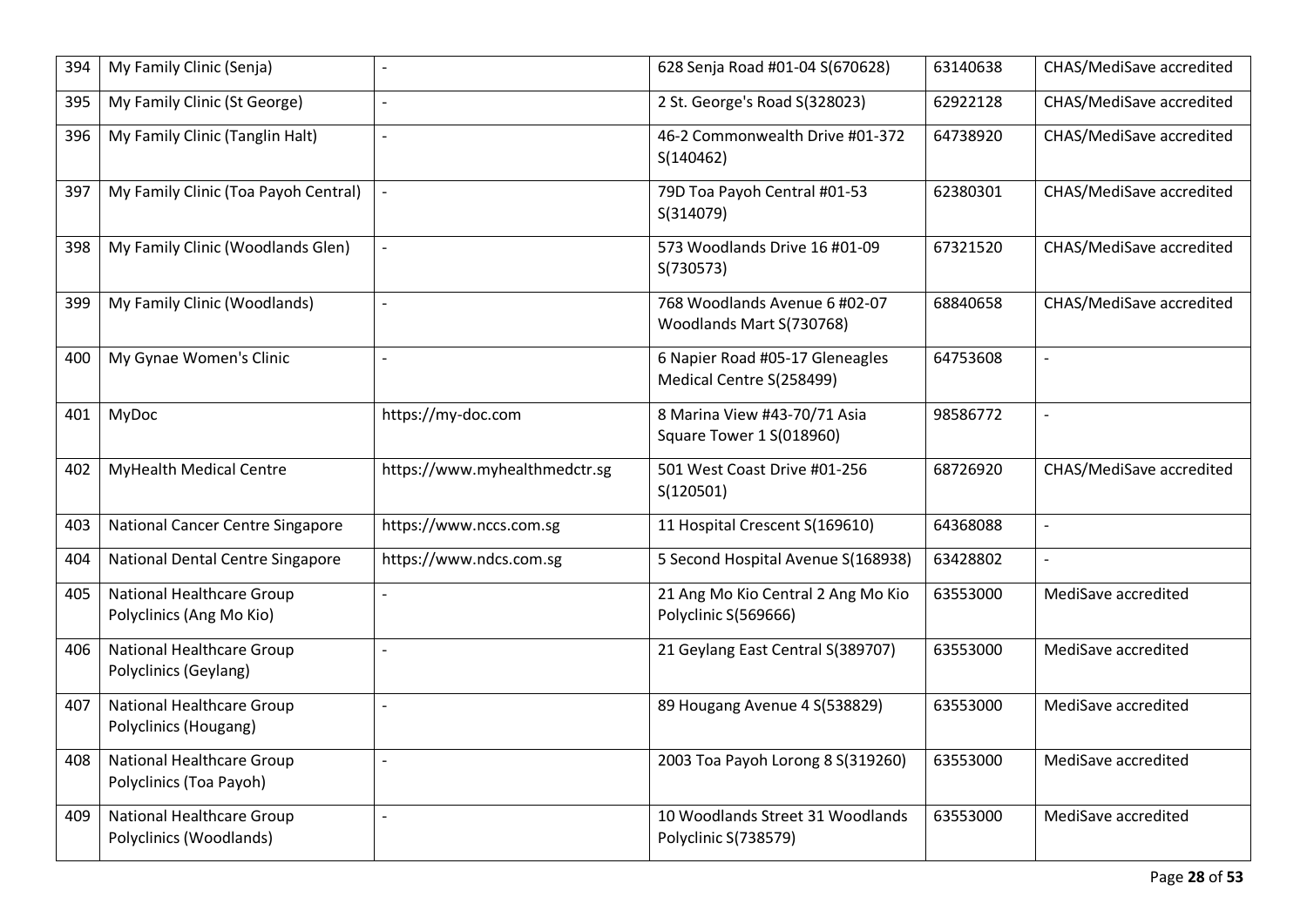| 410 | National Healthcare Group<br>Polyclinics (Yishun)       | $\overline{\phantom{a}}$         | 2 Yishun Avenue 9 #01-01 Yishun<br>Polyclinic S(768898)                 | 63553000 | MediSave accredited      |
|-----|---------------------------------------------------------|----------------------------------|-------------------------------------------------------------------------|----------|--------------------------|
| 411 | National Neuroscience Institute                         | https://www.nni.com.sg           | 11 Jalan Tan Tock Seng S(308433)                                        | 63306363 | MediSave accredited      |
| 412 | <b>National Skin Centre</b>                             | https://www.nsc.com.sg           | 1 Mandalay Road S(308205)                                               | 62534455 | MediSave accredited      |
| 413 | National University Polyclinics -<br><b>Bukit Batok</b> | https://www.nup.com.sg           | 50 Bukit Batok West Avenue 3<br>S(659164)                               | 66636847 | MediSave accredited      |
| 414 | National University Polyclinics -<br>Choa Chu Kang      | https://www.nup.com.sg           | 2 Teck Whye Crescent S(688846)                                          | 66636847 | MediSave accredited      |
| 415 | National University Polyclinics -<br>Clementi           | https://www.nup.com.sg           | 451 Clementi Avenue 3 #02-307<br>S(120451)                              | 66636847 | MediSave accredited      |
| 416 | National University Polyclinics -<br>Jurong             | https://www.nup.com.sg           | 190 Jurong East Avenue 1 S(609788)                                      | 66636847 | MediSave accredited      |
| 417 | National University Polyclinics -<br>Pioneer            | https://www.nup.com.sg           | 26 Jurong West Street 61 S(648201)                                      | 66636847 | MediSave accredited      |
| 418 | National University Polyclinics -<br>Queenstown         | https://www.nup.com.sg           | 50 Bukit Batok West Avenue 3<br>S(659164)                               | 66636847 | MediSave accredited      |
| 419 | Nee Soon Clinic                                         | $\overline{a}$                   | 779 Yishun Avenue 2 #01-1547<br>Khatib Vale S(760779)                   | 98001678 | CHAS/MediSave accredited |
| 420 | Neo Smiles Dental Studio                                | https://neosmiles.com.sg         | 214 Bedok North Street 1 #01-153<br>S(460214)                           | 64810800 | $\overline{a}$           |
| 421 | Neu Age Clinic                                          | $\overline{a}$                   | 13 Bukit Pasoh Road S(089827)                                           | 62221481 | $\overline{a}$           |
| 422 | <b>Neuglow The Aesthetics Doctors</b>                   | $\overline{a}$                   | 176 Orchard Road #06-12 The<br>Centrepoint S(238843)                    | 65363636 | $\blacksquare$           |
| 423 | Neuro Asia Care                                         | https://www.neuroasiacare.com    | 3 Mount Elizabeth #11-14/15 Mount<br>Elizabeth Medical Centre S(228510) | 65926871 | $\blacksquare$           |
| 424 | New Health Family Clinic                                | $\overline{a}$                   | 108 Depot Road #01-08 Depot<br>Heights Shopping Centre S(100108)        | 62786200 | CHAS/MediSave accredited |
| 425 | New Path Family Clinic                                  | http://www.newpathclinics.com.sg | 926 Upper Thomson Road S(787120)                                        | 69800662 | CHAS/MediSave accredited |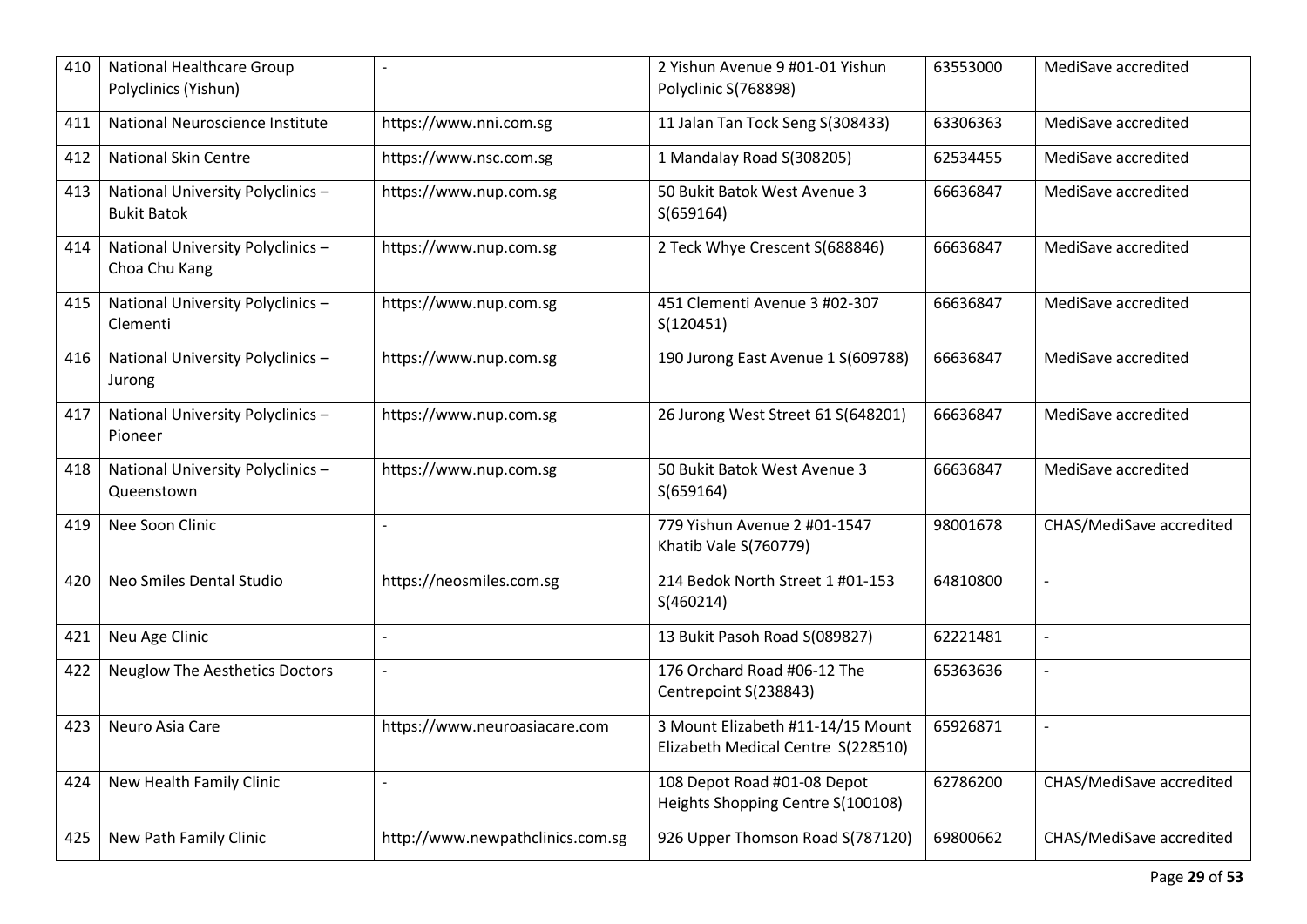| 426 | Newcastle Clinic                                    | http://www.newcastleclinic.com.sg       | 541 Orchard Road #14-02 Liat<br>Towers S(238881)                                  | 67362322 | CHAS/MediSave accredited |
|-----|-----------------------------------------------------|-----------------------------------------|-----------------------------------------------------------------------------------|----------|--------------------------|
| 427 | Newlife Family Clinic & Surgery                     | $\overline{a}$                          | 61 Teban Gardens Road #01-20<br>S(600061)                                         | 65663770 | CHAS/MediSave accredited |
| 428 | Ngui Psychiatry Associates                          | https://www.singaporepsychiatry.co<br>m | 101 Irrawaddy Road #15-07 Royal<br>Square At Novena S(329565)                     | 67344426 | $\overline{a}$           |
| 429 | Niks Maple Central Clinic                           | https://nikspro.com                     | 176 Orchard Road #04-17 The<br>Centrepoint S(238843)                              | 62359428 | $\overline{a}$           |
| 430 | Ninkatec                                            | https://ninkatec.com                    | 380 Jalan Besar #05-12 ARC 380<br>S(209000)                                       | 62479247 | $\overline{\phantom{a}}$ |
| 431 | Nippon Medical Care                                 |                                         |                                                                                   | 64747707 | $\overline{\phantom{a}}$ |
| 432 | Noah Health                                         | https://ofnoah.com                      | 45 Kallang Pudding Road #09-08A<br>Alpha Building S(349317)                       | 69800905 | $\overline{a}$           |
| 433 | <b>Nobel Gastroenterology Centre</b>                |                                         | 38 Irrawaddy Road #05-39 Mount<br>Elizabeth Novena Specialist Centre<br>S(329563) | 97480576 |                          |
| 434 | Nobel Psychological Wellness Centre                 |                                         | 10 Sinaran Drive #09-35 Novena<br>Medical Center S(307506)                        | 97480576 | MediSave accredited      |
| 435 | Nobel Psychological Wellness Centre<br>(Ang Mo Kio) |                                         | 452 Ang Mo Kio Avenue 10 #01-1773<br>S(560452)                                    | 64592630 | MediSave accredited      |
| 436 | <b>Nobel Surgery Centre</b>                         | $\overline{a}$                          | 820 Thomson Road #05-02 Mount<br>Alvernia Hospital S(574623)                      | 97480576 |                          |
| 437 | <b>Northeast Medical Group</b>                      |                                         | 10 Bukit Batok Central #01-01 Bukit<br>Batok MRT Station S(659958)                | 62661442 | CHAS/MediSave accredited |
| 438 | <b>Northeast Medical Group</b>                      | $\overline{a}$                          | 25 Ghim Moh Link #01-10 S(270025)                                                 | 66943282 | CHAS/MediSave accredited |
| 439 | <b>Northeast Medical Group</b>                      |                                         | 531 Bedok North Street 3 #01-692<br>S(460531)                                     | 64412402 | CHAS/MediSave accredited |
| 440 | <b>Northeast Medical Group</b>                      |                                         | 39 Jalan Tiga #01-01 S(390039)                                                    | 62413298 | CHAS/MediSave accredited |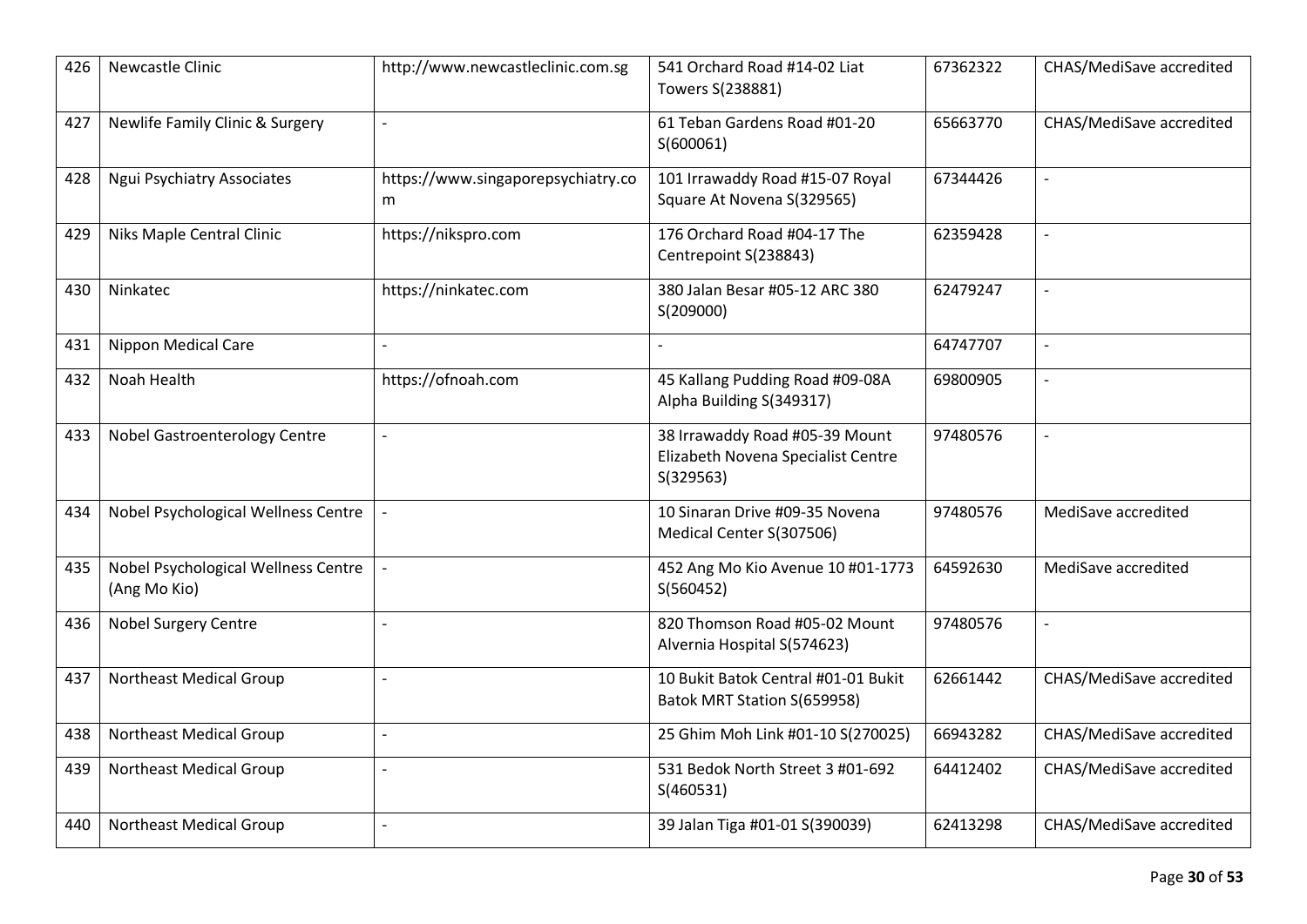| 441 | <b>Northeast Medical Group</b>                            | $\blacksquare$                     | 5 Sengkang Square #01-05 S(545062)                                                   | 68755911 | CHAS/MediSave accredited |
|-----|-----------------------------------------------------------|------------------------------------|--------------------------------------------------------------------------------------|----------|--------------------------|
| 442 | <b>Northeast Medical Group</b>                            | $\overline{a}$                     | 30 Simei Street 3 #02-01 Simei MRT<br><b>Station S(529888)</b>                       | 97838638 | CHAS/MediSave accredited |
| 443 | Northeast Medical Group                                   | $\overline{a}$                     | 20 Tampines Central 1 #01-25<br>Tampines MRT Station S(529538)                       | 97867848 | CHAS/MediSave accredited |
| 444 | <b>Northeast Medical Group</b>                            |                                    | 22 Malacca Street #13-03 RB Capital<br><b>Building S(048980)</b>                     | 65572770 | CHAS/MediSave accredited |
| 445 | Novena Medical Center Family Clinic                       | $\mathbb{L}$                       | $\mathbf{r}$                                                                         | 63977318 | CHAS/MediSave accredited |
| 446 | Novi Health                                               |                                    | 160 Robinson Road #03-01<br><b>Singapore Business Federation</b><br>Center S(068914) | 98239567 | CHAS/MediSave accredited |
| 447 | NTUC Health Family Medicine Clinic                        |                                    | 264 Serangoon Central #01-205<br>S(550264)                                           | 62812638 | CHAS/MediSave accredited |
| 448 | <b>Nuffield Dental Jewel</b>                              | https://www.nuffielddental.com.sg  | 501 Orchard Road #05-01 Wheelock<br>Place S(238880)                                  | 69502866 |                          |
| 449 | <b>Nuffield Medical Siglap</b>                            | https://www.nuffieldmedical.com.sg | 914 East Coast Road #01-03 The<br>Domain S(459108)                                   | 66363083 | CHAS/MediSave accredited |
| 450 | Nutramed                                                  | http://www.nutramed.com.sg         | 1 Grange Road #10-10 Orchard<br><b>Building S(239693)</b>                            | 67350706 | CHAS/MediSave accredited |
| 451 | Nyam Family Clinic                                        | $\overline{a}$                     | 296 Bedok Road Bedok Shopping<br>Complex S(469452)                                   | 64460069 | CHAS/MediSave accredited |
| 452 | O&G Partners Clinic For Women And<br>Fertility Services - |                                    | 6A Napier Road #03-32 Gleneagles<br>Hospital Annex S(258500)                         | 64797267 |                          |
| 453 | OC Medical Raffles Place                                  | https://www.onecaremedical.com.sg  | 1 Raffles Place #05-15/16 One<br>Raffles Place S(048616)                             | 65322692 | CHAS/MediSave accredited |
| 454 | Oei Family Clinic                                         |                                    | 625 Elias Road #02-316 Elias Mall<br>S(510625)                                       | 65815881 | $\blacksquare$           |
| 455 | <b>OGL Medical Centers</b>                                | $\overline{a}$                     |                                                                                      | 69099910 | CHAS/MediSave accredited |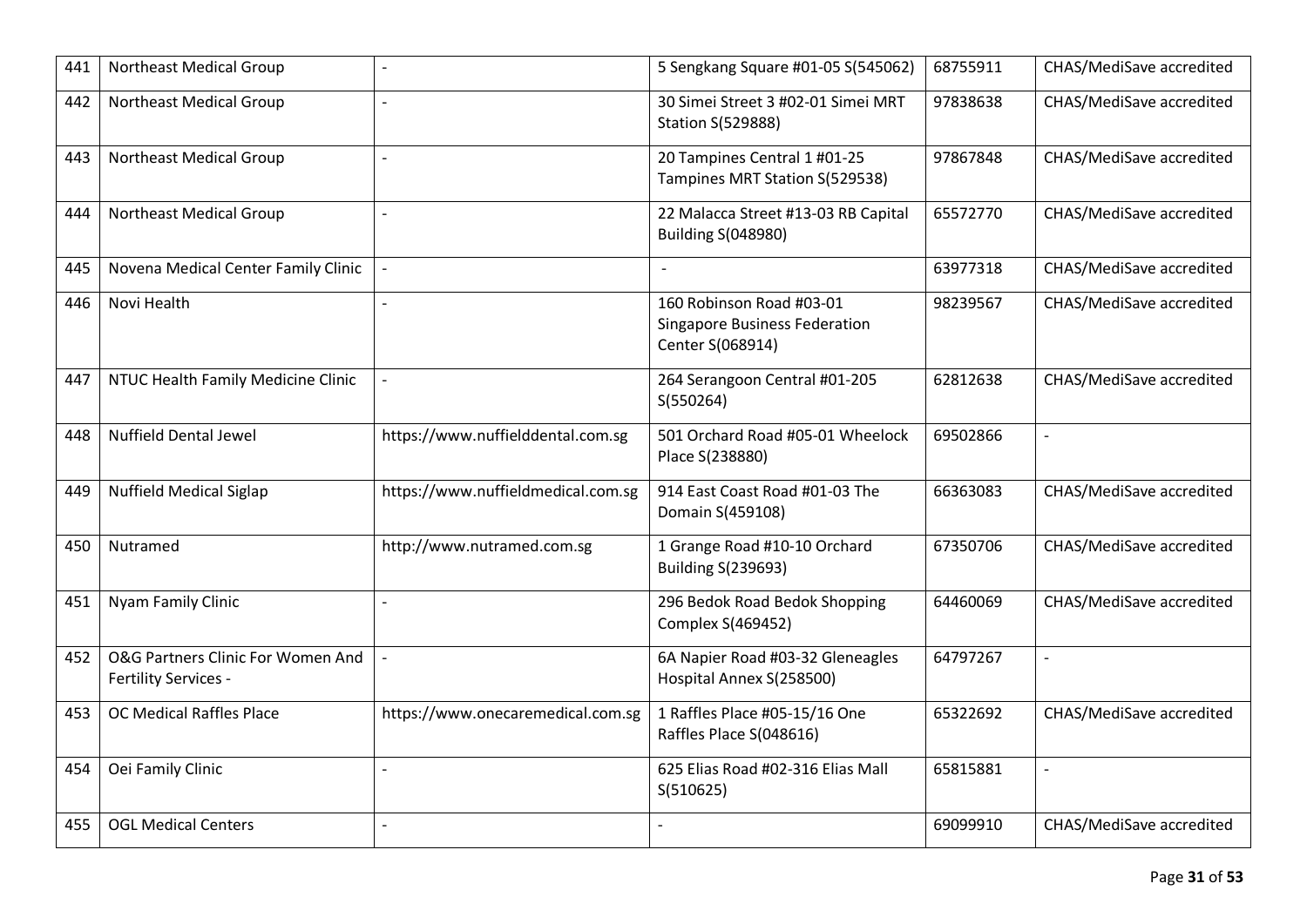| 456 | <b>OGL Medical Holdings</b>            | $\overline{a}$                    | $\blacksquare$                                                                                 | 69098767 | CHAS/MediSave accredited |
|-----|----------------------------------------|-----------------------------------|------------------------------------------------------------------------------------------------|----------|--------------------------|
| 457 | <b>OncoCare Medical</b>                | $\overline{a}$                    | 820 Thomson Road #08-53 Mount<br>Alvernia Hospital Medical Centre D<br>S(574623)               | 62508160 | $\blacksquare$           |
| 458 | <b>OncoCare Medical</b>                |                                   | 6A Napier Road #05-36C Gleneagles<br>Hospital S(258500)                                        | 62658959 |                          |
| 459 | <b>OncoCare Medical</b>                | $\overline{\phantom{a}}$          | 6 Napier Road #02-17/18/19<br><b>Gleneagles Medical Centre</b><br>S(258499)                    | 67337890 | $\overline{a}$           |
| 460 | <b>OncoCare Medical</b>                | $\overline{\phantom{a}}$          | 3 Mount Elizabeth #17-05 Mount<br>Elizabeth Medical Centre S(228510)                           | 68365201 | $\overline{\phantom{a}}$ |
| 461 | <b>OncoCare Medical</b>                | $\overline{a}$                    | 3 Mount Elizabeth #12-15 Mount<br>Elizabeth Medical Centre S(228510)                           | 68365201 | $\overline{a}$           |
| 462 | <b>OncoCare Medical</b>                |                                   | 38 Irrawaddy Road #09-<br>59/60/61/62/63 Mount Elizabeth<br>Novena Specialist Centre S(329563) | 66941721 |                          |
| 463 | <b>OncoCare Medical</b>                | $\overline{a}$                    | 38 Irrawaddy Road #06-22/23 Mount<br>Elizabeth Novena Specialist Centre<br>S(329563)           | 62525325 |                          |
| 464 | <b>OneCare Clinic Aljunied MRT</b>     | https://www.onecaremedical.com.sg | 81 Lorong 25 Geylang #01-03<br>Aljunied MRT Station S(388310)                                  | 69045871 | CHAS/MediSave accredited |
| 465 | <b>OneCare Clinic Bedok MRT</b>        | https://www.onecaremedical.com.sg | 315 New Upper Changi Road #01-01<br>Bedok MRT Station S(467347)                                | 69700813 | CHAS/MediSave accredited |
| 466 | OneCare Clinic Boon Lay                | https://www.onecaremedical.com.sg | 221 Boon Lay Place #01-152 Boon<br>Lay Shopping Centre S(640221)                               | 62611580 | CHAS/MediSave accredited |
| 467 | <b>OneCare Clinic Bukit Batok</b>      | https://www.onecaremedical.com.sg | 630 Bukit Batok Central #01-148<br>S(650630)                                                   | 65636913 | CHAS/MediSave accredited |
| 468 | <b>OneCare Clinic Bukit Batok West</b> | https://www.onecaremedical.com.sg | 440 Bukit Batok West Avenue 8 #01-<br>07 Multi Storey Car Park S(650440)                       | 69708649 | CHAS/MediSave accredited |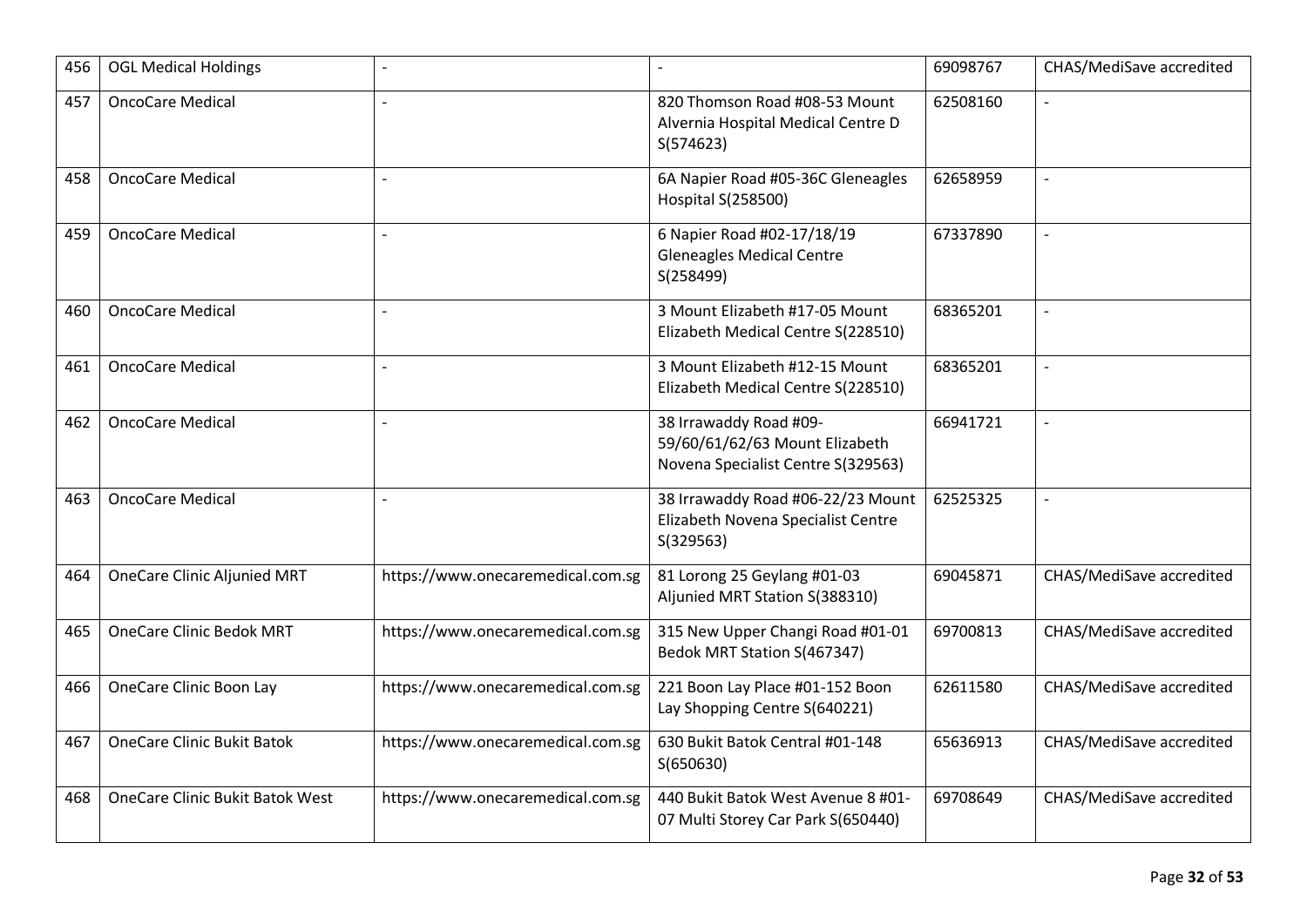| 469 | OneCare Clinic Bukit Gombak MRT     | https://www.onecaremedical.com.sg | 802 Bukit Batok West Avenue 5 #01-<br>16 Bukit Gombak MRT Station<br>S(659083) | 62558472 | CHAS/MediSave accredited |
|-----|-------------------------------------|-----------------------------------|--------------------------------------------------------------------------------|----------|--------------------------|
| 470 | <b>OneCare Clinic Bukit Panjang</b> | https://www.onecaremedical.com.sg | 547 Segar Road #01-05 Multi Storey<br>Car Park S(670547)                       | 62508533 | CHAS/MediSave accredited |
| 471 | <b>OneCare Clinic Canberra</b>      | https://www.onecaremedical.com.sg | 105 Canberra Street #01-09<br>S(750105)                                        | 62513778 | CHAS/MediSave accredited |
| 472 | OneCare Clinic Choa Chu Kang        | https://www.onecaremedical.com.sg | 810 Choa Chu Kang Avenue 7 #01-09<br>Multi Storey Car Park S(680810)           | 67666146 | CHAS/MediSave accredited |
| 473 | OneCare Clinic Clementi             | https://www.onecaremedical.com.sg | 449 Clementi Avenue 3 #01-241<br>S(120449)                                     | 69709300 | CHAS/MediSave accredited |
| 474 | <b>OneCare Clinic Fernvale</b>      | https://www.onecaremedical.com.sg | 417 Fernvale Link #01-10 S(790417)                                             | 69709302 | CHAS/MediSave accredited |
| 475 | <b>OneCare Clinic Hougang</b>       | https://www.onecaremedical.com.sg | 104 Hougang Avenue 1 #01-1125<br>S(530104)                                     | 65250325 | CHAS/MediSave accredited |
| 476 | OneCare Clinic Hougang Ave 8        | https://www.onecaremedical.com.sg | 681 Hougang Avenue 8 #01-835<br>S(530681)                                      | 69700811 | CHAS/MediSave accredited |
| 477 | <b>OneCare Clinic Loyang</b>        | https://www.onecaremedical.com.sg | 258 Pasir Ris Street 21 #02-14<br>Loyang Point S(510258)                       | 63857435 | CHAS/MediSave accredited |
| 478 | <b>OneCare Clinic Marine Parade</b> | https://www.onecaremedical.com.sg | 81 Marine Parade Central #01-644<br>S(440081)                                  | 63441620 | CHAS/MediSave accredited |
| 479 | <b>OneCare Clinic Punggol Plaza</b> | https://www.onecaremedical.com.sg | 168 Punggol Field #02-09A Punggol<br>Plaza S(820168)                           | 69043511 | CHAS/MediSave accredited |
| 480 | <b>OneCare Clinic Tampines</b>      | https://www.onecaremedical.com.sg | 827 Tampines Street 81 #01-142<br>S(520827)                                    | 64435938 | CHAS/MediSave accredited |
| 481 | <b>OneCare Clinic Tampines MRT</b>  | https://www.onecaremedical.com.sg | 20 Tampines Central 1 #01-27<br>Tampines MRT Station S(529538)                 | 67853702 | CHAS/MediSave accredited |
| 482 | <b>OneCare Clinic Tiong Bahru</b>   | https://www.onecaremedical.com.sg | 11A Boon Tiong Road #01-08<br>S(161011)                                        | 63582568 | CHAS/MediSave accredited |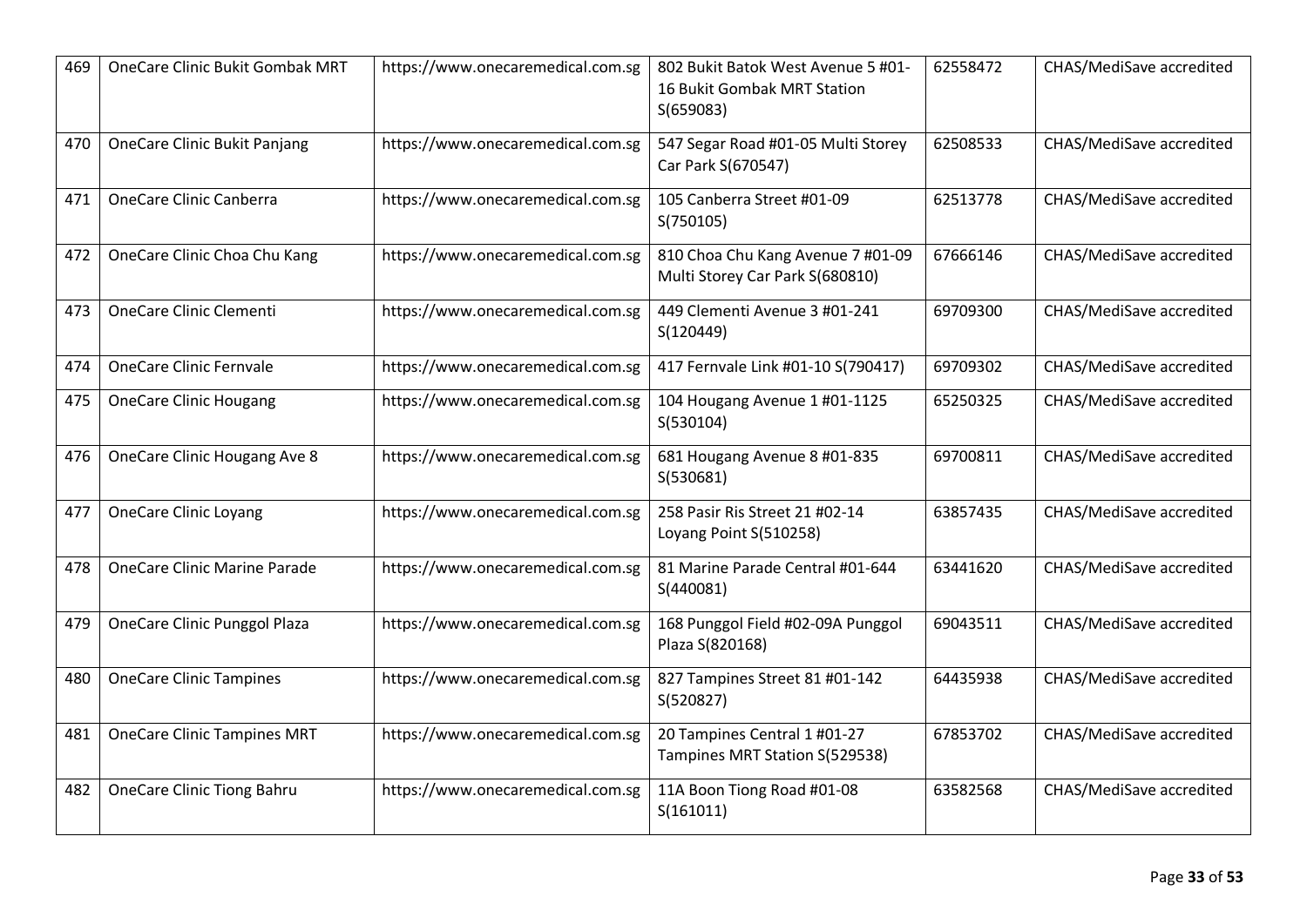| 483 | <b>OneCare Clinic Woodlands</b>                              | https://www.onecaremedical.com.sg             | 4 Woodlands Street 12 #02-57<br>S(738623)                                           | 63632919 | CHAS/MediSave accredited |
|-----|--------------------------------------------------------------|-----------------------------------------------|-------------------------------------------------------------------------------------|----------|--------------------------|
| 484 | <b>OneCare Clinic Yishun</b>                                 | https://www.onecaremedical.com.sg             | 431 Yishun Avenue 1 #01-04 Multi<br>Storey Car Park S(760431)                       | 63342373 | CHAS/MediSave accredited |
| 485 | <b>OneHealth Medical</b>                                     | $\overline{\phantom{a}}$                      | 446 Pasir Ris Drive 6 #01-122<br>S(510446)                                          | 65822640 | CHAS/MediSave accredited |
| 486 | <b>OneHealth Medical</b>                                     |                                               | 201D Tampines Street 21 #01-1151<br>S(524201)                                       | 69687001 | CHAS/MediSave accredited |
| 487 | ORA Clinic                                                   | https://andsons.com.sg<br>https://withjuno.co | 65 Ubi Road 1 #01-59 S(408729)                                                      | 69515393 | $\blacksquare$           |
| 488 | Orthopaedic Clinic                                           | $\overline{a}$                                | 3 Mount Elizabeth #05-07 Mount<br>Elizabeth Medical Centre S(228510)                | 62355225 | $\overline{\phantom{a}}$ |
| 489 | <b>Osler Health International</b>                            | https://www.osler-health.com                  | 1 Vista Exchange Green #B1-26/27<br>The Star Vista S(138617)                        | 63392727 | $\blacksquare$           |
| 490 | <b>Osler Health International</b>                            | https://www.osler-health.com                  | 328 North Bridge Road #02-27<br>Raffles Hotel Arcade S(188719)                      | 63322727 | $\blacksquare$           |
| 491 | <b>Osler Health International</b>                            | https://www.osler-health.com                  | 328 North Bridge Road #02-34<br>Raffles Hotel Arcade S(188719)                      | 67332777 | $\overline{a}$           |
| 492 | P Tan Family Medicine Clinic                                 |                                               | 503 Bishan Street 11 #01-464<br>S(570503)                                           | 62557545 | CHAS/MediSave accredited |
| 493 | Pacific Family Clinic                                        | $\overline{a}$                                | 75D Redhill Road #01-116 S(154075)                                                  | 64740343 | CHAS/MediSave accredited |
| 494 | <b>Paddington Medical Clinic</b>                             | https://www.paddingtonmedical.co<br>m         | 300 Bedok Road S(469457)                                                            | 69802986 | CHAS/MediSave accredited |
| 495 | Paediatrics, Surgery And Urology<br>International            | $\overline{a}$                                | Thomson Road #04-06 Thomson<br><b>Specialist Outpatient Clinic 339</b><br>S(307677) | 63335550 | $\overline{\phantom{a}}$ |
| 496 | Pan Neurology, Epilepsy And Sleep<br><b>Disorders Clinic</b> |                                               | 38 Irrawaddy Road #06-34 Mount<br>Elizabeth Novena Specialist Centre<br>S(329563)   | 66941095 |                          |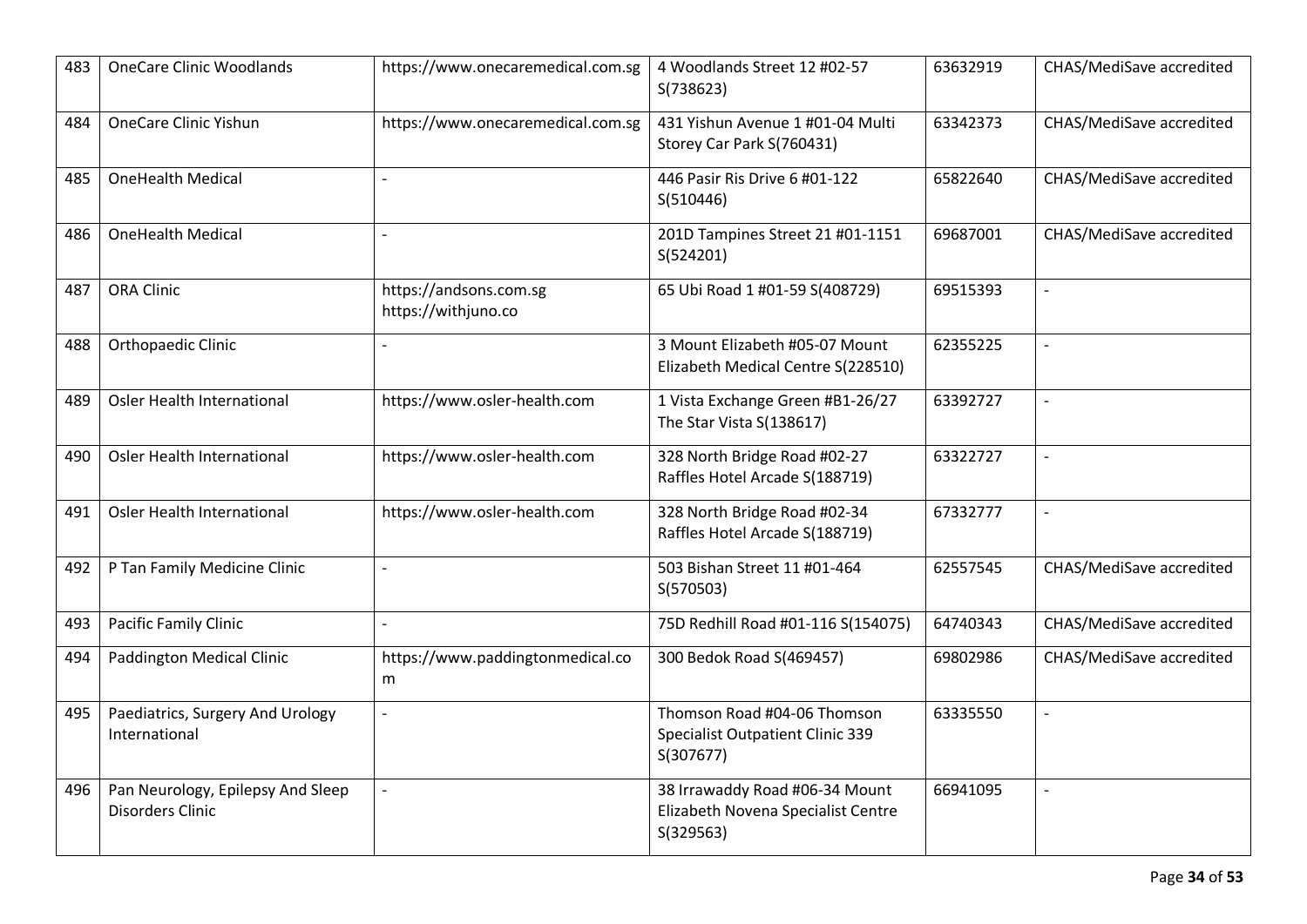| 497 | Parkway Cancer Centre                                    | https://www.parkwaycancercentre.c<br><sub>om</sub> | 6A Napier Road #01-35 Gleneagles<br><b>Hospital S(258500)</b>                               | 64722662 | $\overline{\phantom{a}}$ |
|-----|----------------------------------------------------------|----------------------------------------------------|---------------------------------------------------------------------------------------------|----------|--------------------------|
| 498 | Parkway Cancer Centre                                    | https://www.parkwaycancercentre.c<br>om            | 6A Napier Road #02-00 Gleneagles<br><b>Hospital S(258500)</b>                               | 64703328 | $\mathbf{r}$             |
| 499 | Parkway Cancer Centre                                    | https://www.parkwaycancercentre.c<br><b>om</b>     | 6A Napier Road #03-00 Gleneagles<br>Hospital S(258500)                                      | 64738688 | $\overline{a}$           |
| 500 | Parkway Cancer Centre                                    | https://www.parkwaycancercentre.c<br><b>om</b>     | 6 Napier Road #03-01 Gleneagles<br>Medical Centre S(258499)                                 | 64720800 |                          |
| 501 | Parkway Cancer Centre                                    | https://www.parkwaycancercentre.c<br>om            | 38 Irrawaddy Road #05-43, 50 to 55<br>Mount Elizabeth Novena Specialist<br>Centre S(329563) | 66845522 | $\overline{a}$           |
| 502 | Parkway Cancer Centre                                    | https://www.parkwaycancercentre.c<br>om            | 3 Mount Elizabeth #02-00 Mount<br>Elizabeth Hospital S(228510)                              | 67370733 | $\overline{\phantom{0}}$ |
| 503 | Parkway Cancer Centre                                    | https://www.parkwaycancercentre.c<br>om            | 3 Mount Elizabeth #10-11/12 Mount<br>Elizabeth Medical Centre S(228510)                     | 68363665 | $\blacksquare$           |
| 504 | Parkway Cancer Centre                                    | https://www.parkwaycancercentre.c<br><b>om</b>     | 3 Mount Elizabeth #13-16/17 Mount<br>Elizabeth Medical Centre S(228510)                     | 67338118 | $\blacksquare$           |
| 505 | Parkway Shenton Medical Group<br>(Singapore Post Centre) | $\overline{a}$                                     | 10 Eunos Road 8 #02-122 Singapore<br>Post Centre S(408600)                                  | 68488018 | CHAS/MediSave accredited |
| 506 | Pasir Ris Clinic & Surgery Pte Ltd                       | $\overline{a}$                                     | 442 Pasir Ris Drive 6 #01-28<br>S(510442)                                                   | 65820502 | CHAS/MediSave accredited |
| 507 | Peace Family Clinic (WI832)                              | $\overline{a}$                                     | 832 Woodlands Street 83 #01-71<br>S(730832)                                                 | 67522803 | CHAS/MediSave accredited |
| 508 | Peak Medical Clinic & Surgery                            | https://www.peakmedicalsg.com                      | 601B Tampines Avenue 9 #01-05<br>Tampines Greenridges S(522601)                             | 65136326 | CHAS/MediSave accredited |
| 509 | Peter Yan Cardiology Clinic                              | https://www.cardiology.com.sg                      | 6 Napier Road #04-09/10 Gleneagles<br>Medical Centre S(258499)                              | 64730160 | $\blacksquare$           |
| 510 | Philip Eng Respiratory & Medical<br>Clinic               | https://www.philipeng.com.sg                       | 3 Mount Elizabeth #14-14 Mount<br>Elizabeth Medical Centre S(228510)                        | 68360378 | $\overline{a}$           |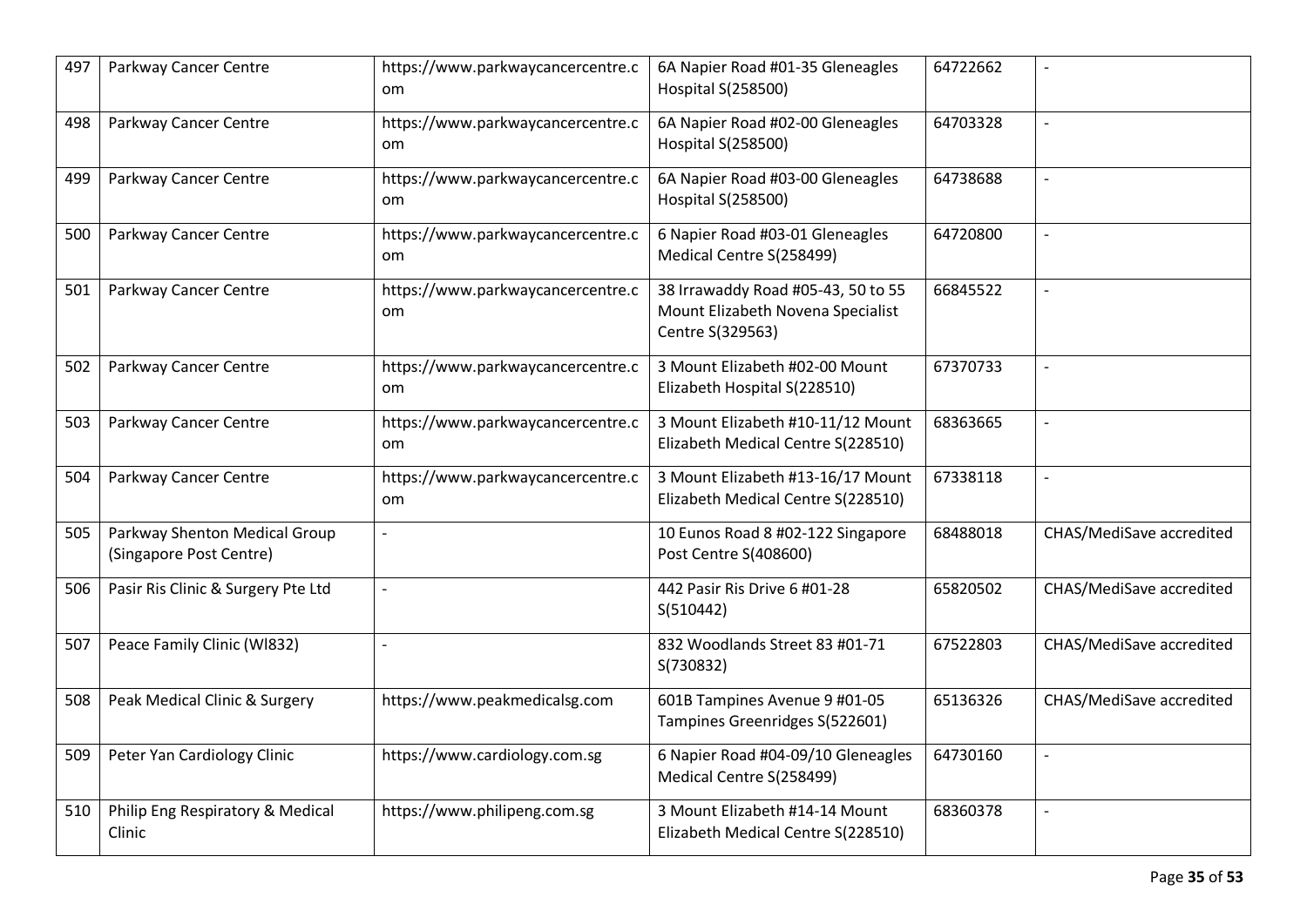| 511 | <b>Phoenix Medical Group</b>                | https://www.phoenixmedical.sg               | 1 Seletar Road #02-11 Greenwich V<br>S(807011)                              | 65553512 | CHAS/MediSave accredited |
|-----|---------------------------------------------|---------------------------------------------|-----------------------------------------------------------------------------|----------|--------------------------|
| 512 | Phoenix Medical Group (Hillview)            | $\overline{a}$                              | 4 Hillview Rise #02-20 Hillv2<br>S(667979)                                  | 67107157 | CHAS/MediSave accredited |
| 513 | <b>Physicians Practice</b>                  | http://www.physicianspracticeclinic.<br>com | 101 Thomson Road #01-17 United<br>Square S(307591)                          | 62548182 | CHAS/MediSave accredited |
| 514 | <b>Pinetree Medical Clinic</b>              |                                             | 86 Bedok North Street 4 #01-175<br>S(460086)                                | 66791149 | CHAS/MediSave accredited |
| 515 | Pinnacle Family Clinic (Buangkok<br>Square) | http://pinnaclefamilyclinic.com.sg          | 991 Buangkok Link #02-05 Buangkok<br>Square S(530991)                       | 69099203 | CHAS/MediSave accredited |
| 516 | Pinnacle Family Clinic (Compassvale)        | http://pinnaclefamilyclinic.com.sg          | 289C Compassvale Crescent #01-04<br>S(543289)                               | 68366986 | CHAS/MediSave accredited |
| 517 | Pinnacle Family Clinic (Pasir Ris)          | http://pinnaclefamilyclinic.com.sg          | 571 Pasir Ris Street 53 #01-50<br>S(510571)                                 | 62437338 | CHAS/MediSave accredited |
| 518 | Pinnacle Family Clinic (River Valley)       | http://pinnaclefamilyclinic.com.sg          | 240 River Valley Road S(238297)                                             | 68366986 | CHAS/MediSave accredited |
| 519 | Pinnacle Family Clinic (Serangoon<br>North) | http://pinnaclefamilyclinic.com.sg          | 518 Serangoon North Avenue 4 #B1-<br>208 S(550518)                          | 62193910 | CHAS/MediSave accredited |
| 520 | Pinnacle Family Clinic (Woodlands)          | http://pinnaclefamilyclinic.com.sg          | 573 Woodlands Drive 16 #01-06<br>S(730573)                                  | 67601623 | CHAS/MediSave accredited |
| 521 | Pinnacle Family Clinic (Yew Tee)            | http://pinnaclefamilyclinic.com.sg          | 790 Choa Chu Kang North 6 #01-238<br>S(680790)                              | 62357893 |                          |
| 522 | Pinnacle Spine & Scoliosis Centre           | https://www.p-ortho.com                     | 3 Mount Elizabeth #04-07 Mount<br>Elizabeth Medical Centre S(228510)        | 67370680 | $\blacksquare$           |
| 523 | <b>PMG PL</b>                               |                                             |                                                                             | 67022940 |                          |
| 524 | Primary Care Asia                           |                                             | 290 Orchard Road #15-11/12<br>Paragon Medical Centre Singapore<br>S(238859) | 66725008 | CHAS/MediSave accredited |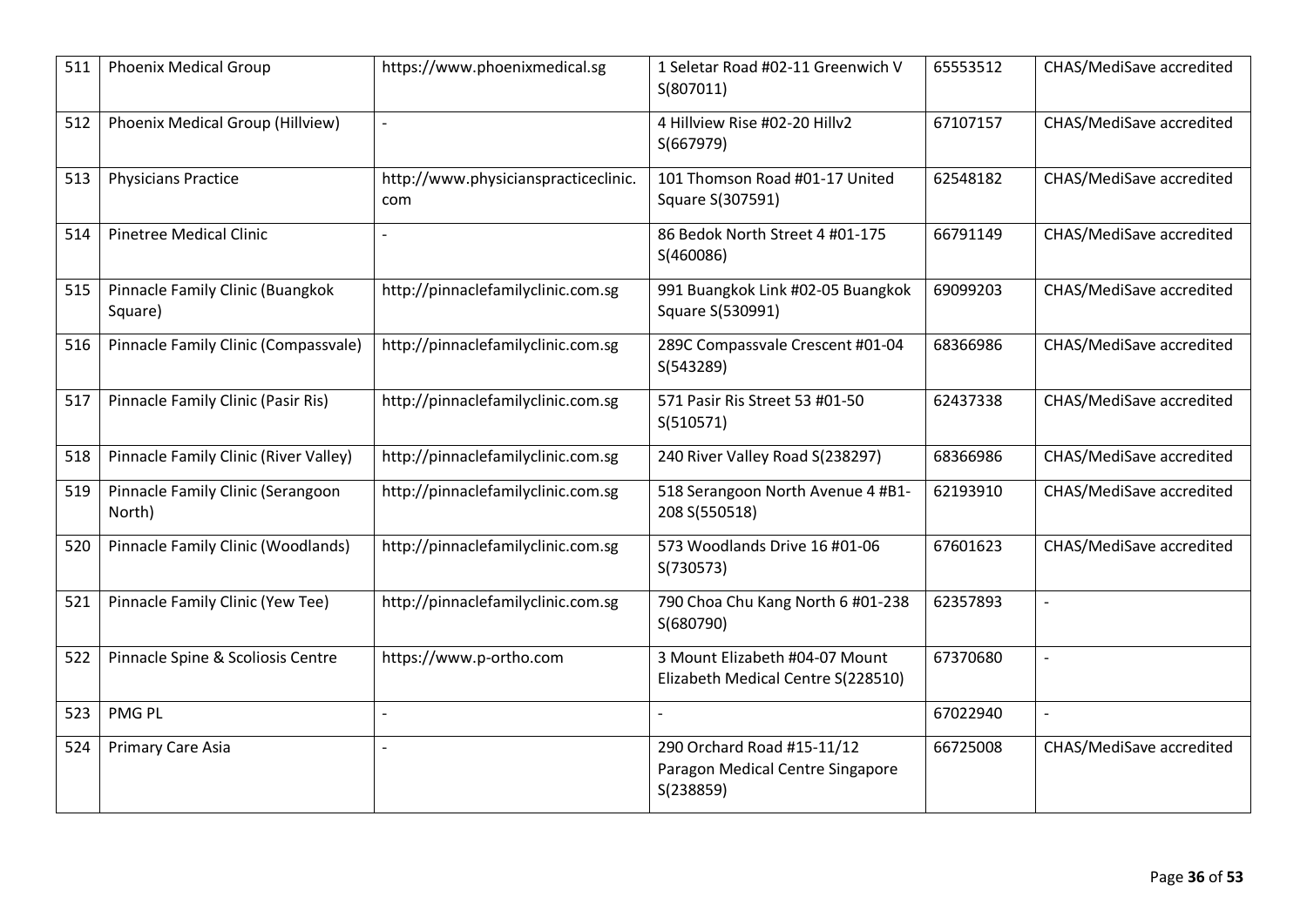| 525 | <b>Prime Medical Group</b>                     | https://www.tanteohclinic.com.sg | 290 Orchard Road #09-11/12 The<br>Paragon S(238859)                  | 67328096 | CHAS/MediSave accredited |
|-----|------------------------------------------------|----------------------------------|----------------------------------------------------------------------|----------|--------------------------|
| 526 | <b>Prohealth Medical Group</b><br>@Buangkok    | https://www.prohealth.sg         | 275D Compassvale Link #01-01(Unit<br>12) S(544275)                   | 64720384 | CHAS/MediSave accredited |
| 527 | Prohealth Medical Group @Bukit<br><b>Batok</b> | https://www.prohealth.sg         | 4 Bukit Batok Street 41 #01-76 Le<br>Quest S(657991)                 | 64720384 | CHAS/MediSave accredited |
| 528 | Prohealth Medical Group @Fernvale              | https://www.prohealth.sg         | 33 Sengkang West Avenue #B1-18<br>The Seletar Mall S(797653)         | 64720384 | CHAS/MediSave accredited |
| 529 | Prohealth Medical Group @Hougang               | https://www.prohealth.sg         | 476D Upper Serangoon View #02-04<br>Hougang Capeview S(537476)       | 64720384 | CHAS/MediSave accredited |
| 530 | Prohealth Medical Group @Lrt<br>Fernyale       | https://www.prohealth.sg         | 437 Fernvale Road #01-04 Fernvale<br>Grove S(790437)                 | 64720384 | CHAS/MediSave accredited |
| 531 | Prohealth Medical Group @Punggol<br>Damai      | https://www.prohealth.sg         | 612 Punggol Drive #01-05 Damai<br>Grove S(820612)                    | 64720384 | CHAS/MediSave accredited |
| 532 | Prohealth Medical Group @Punggol<br>Spectra    | https://www.prohealth.sg         | 622D Punggol Central #01-02<br>S(824622)                             | 64720384 | CHAS/MediSave accredited |
| 533 | Prohealth Medical Group @Taman<br>Jurong       | https://www.prohealth.sg         | 399 Yung Sheng Road #01-56 Taman<br>Jurong Shopping Centre S(610399) | 64720384 | CHAS/MediSave accredited |
| 534 | <b>Prohealth Medical Group</b><br>@Tampines    | https://www.prohealth.sg         | 610 Tampines North Drive 1 #01-03<br>S(520610)                       | 64720384 | CHAS/MediSave accredited |
| 535 | Providence Clinic @ Hillford                   | $\overline{\phantom{a}}$         | 182 Jalan Jurong Kechil #01-65 The<br>Hillford S(596152)             | 63140970 | CHAS/MediSave accredited |
| 536 | PS Tan Digestive & Liver Centre                | https://www.drtanpohseng.com     | 3 Mount Elizabeth #16-02 Mount<br>Elizabeth Hospital S(228510)       | 62358233 | $\overline{\phantom{a}}$ |
| 537 | <b>Pulse Medical Centre</b>                    | https://www.pulse-clinic.com.sg  | 118A Neil Road S(088854)                                             | 69745919 |                          |
| 538 | <b>Punggol Ripples Family Clinic</b>           | $\overline{a}$                   | 211D Punggol Walk #01-667<br>S(824211)                               | 65383707 | CHAS/MediSave accredited |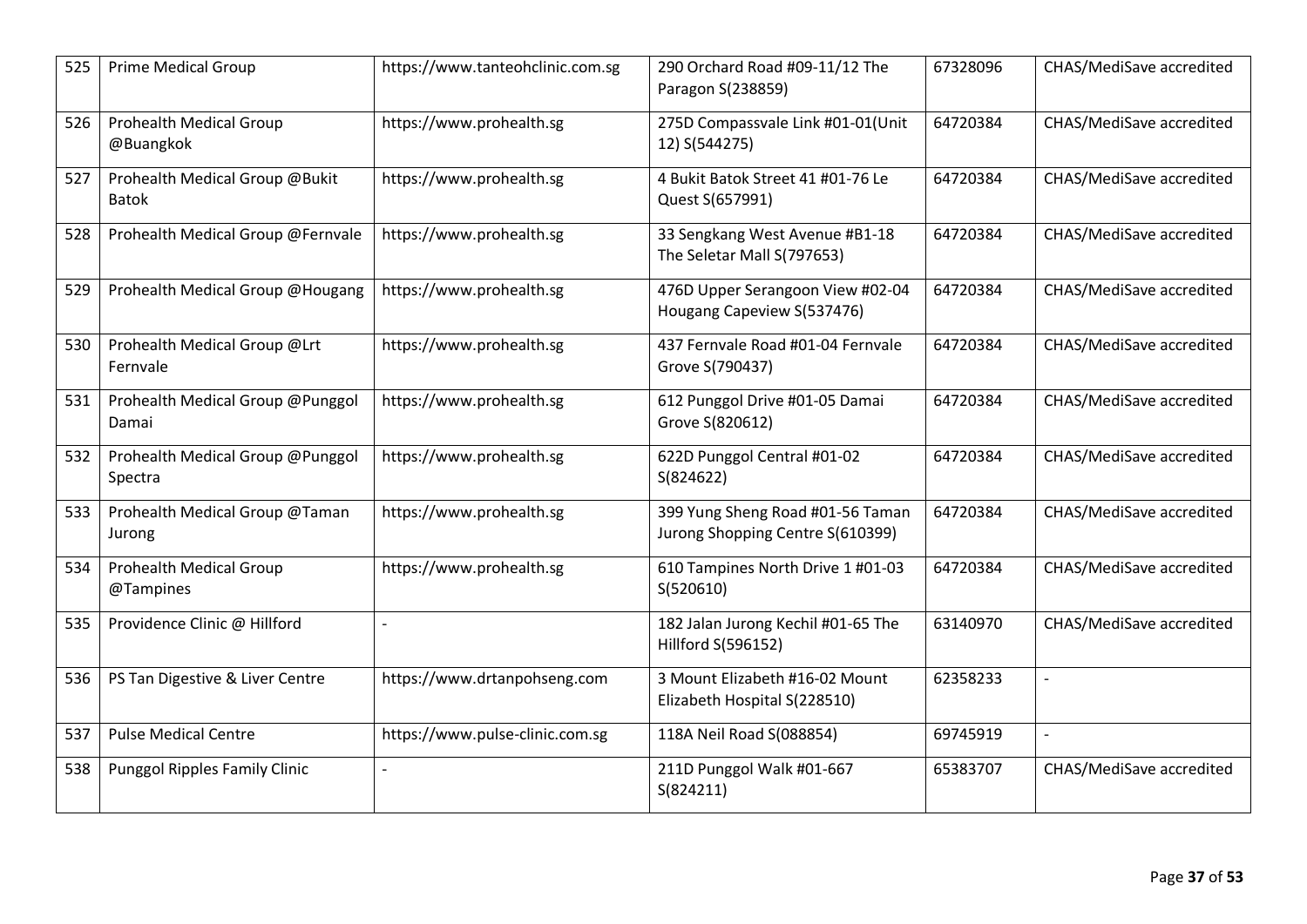| 539 | Q Aesthetics Clinic                                                      | https://www.q-aesthetics.com                          | 290 Orchard Road #09-23 To 27<br>30/31 The Paragon S(238859)                          | 62351125 |                          |
|-----|--------------------------------------------------------------------------|-------------------------------------------------------|---------------------------------------------------------------------------------------|----------|--------------------------|
| 540 | Quah Hak Mien Colorectal Centre                                          | https://www.colorectalcentre.com.s<br>g               | 6 Napier Road #07-05 Gleneagles<br>Medical Centre S(258499)                           | 64797189 | $\overline{a}$           |
| 541 | Quek & Marcou Developmental And<br><b>Behavioural Paediatrics Clinic</b> | https://www.quek-<br>marcou.com.sg/paediatrics-clinic | 10 Sinaran Drive #10-12 Novena<br>Medical Center S(307506)                            | 63976637 | $\overline{\phantom{a}}$ |
| 542 | Raffles Executive Medical Centre                                         | https://www.rafflesmedicalgroup.co<br>m               | 585 North Bridge Road Level 12<br>Raffles Hospital S(188770)                          | 63112288 | CHAS/MediSave accredited |
| 543 | RafflesHealthScreeners                                                   | https://www.rafflesmedicalgroup.co<br>m               | 118 Holland Avenue #05-02/03/04<br>Raffles Holland Village S(278997)                  | 62501141 | $\overline{a}$           |
| 544 | RafflesHealthScreeners                                                   | https://www.rafflesmedicalgroup.co<br>m               | 1 Scotts Road #04-09 to 14 Shaw<br>Centre S(228208)                                   | 68380090 | $\overline{\phantom{a}}$ |
| 545 | RafflesMedical                                                           | https://www.rafflesmedicalgroup.co<br>m               | 1 Scotts Road #04-09 To 14 Shaw<br>Centre S(228208)                                   | 68380080 | CHAS/MediSave accredited |
| 546 | RafflesMedical                                                           | https://www.rafflesmedicalgroup.co<br>m               | 10E Sixth Avenue #01-03 S(276474)                                                     | 64623426 | CHAS/MediSave accredited |
| 547 | RafflesMedical                                                           | https://www.rafflesmedicalgroup.co<br>m               | 65 Airport Boulevard #B2-01<br>Passenger Terminal Building 3<br>S(819663)             | 62418818 | CHAS/MediSave accredited |
| 548 | RafflesMedical                                                           | https://www.rafflesmedicalgroup.co<br>m               | 1 Changi Business Park Crescent #01-<br>11 Plaza 8 S(486025)                          | 67819033 | CHAS/MediSave accredited |
| 549 | RafflesMedical                                                           | https://www.rafflesmedicalgroup.co<br>m               | 118 Holland Avenue #05-02/03/04<br>Raffles Holland Village S(278997)                  | 62501411 | CHAS/MediSave accredited |
| 550 | RafflesMedical                                                           | https://www.rafflesmedicalgroup.co<br>m               | 12 Marina Boulevard #17-05 Marina<br><b>Bay Financial Centre Tower 3</b><br>S(018982) | 66360390 | CHAS/MediSave accredited |
| 551 | RafflesMedical                                                           | https://www.rafflesmedicalgroup.co<br>m               | 6 Raffles Boulevard #01-212 Marina<br>Square S(039594)                                | 63396644 | CHAS/MediSave accredited |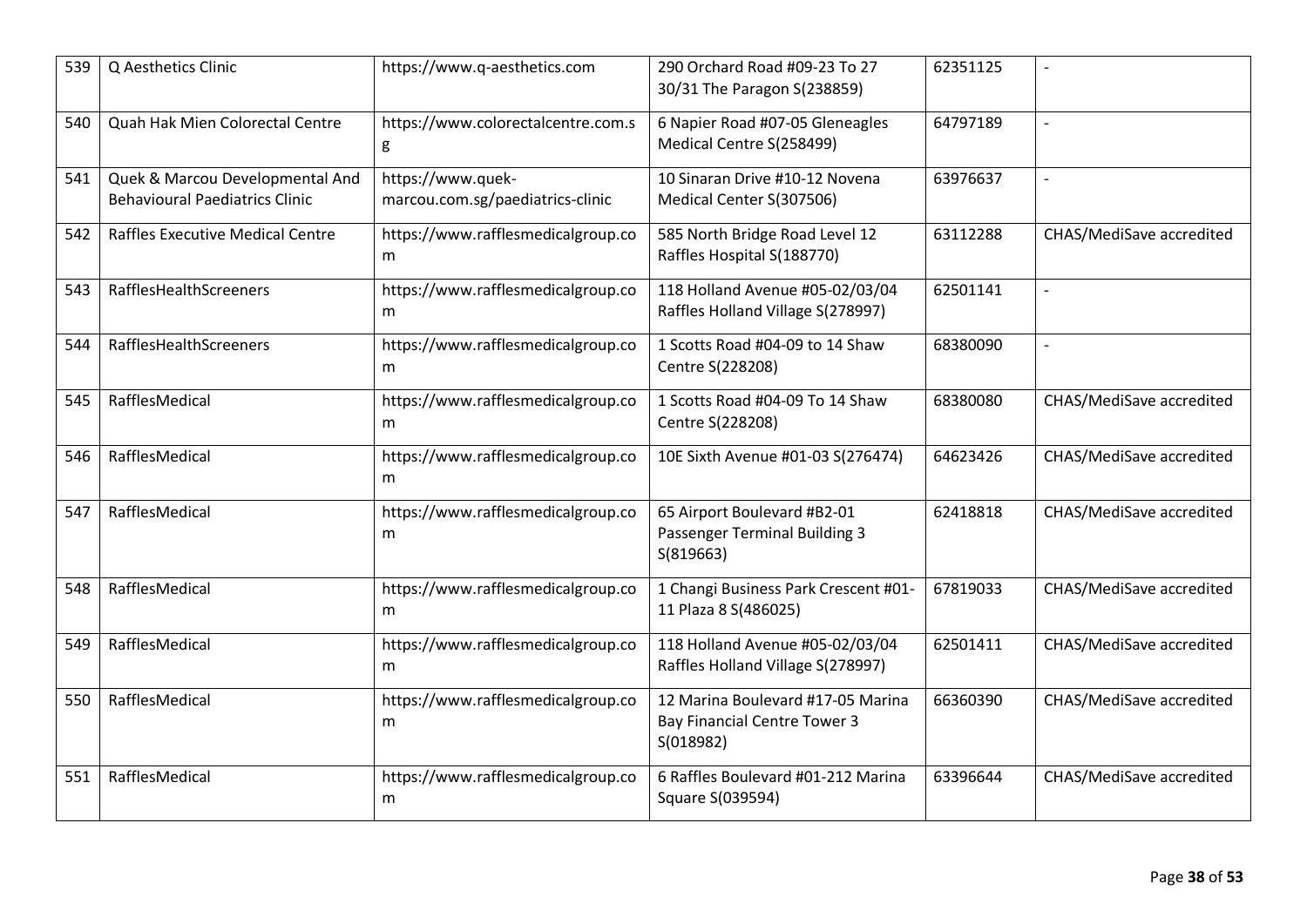| 552 | RafflesMedical | https://www.rafflesmedicalgroup.co<br>m | 585 North Bridge Road Level 2<br>Raffles Hospital S(188770)                  | 63112233 | CHAS/MediSave accredited |
|-----|----------------|-----------------------------------------|------------------------------------------------------------------------------|----------|--------------------------|
| 553 | RafflesMedical | https://www.rafflesmedicalgroup.co<br>m | 50 Raffles Place #01-02A Singapore<br>Land Tower S(048623)                   | 65342900 | CHAS/MediSave accredited |
| 554 | RafflesMedical | https://www.rafflesmedicalgroup.co<br>m | 10 Tampines Central 1 #03-28<br>TampinesOne S(529536)                        | 62605116 | CHAS/MediSave accredited |
| 555 | RafflesMedical | https://www.rafflesmedicalgroup.co<br>m | 131 Jurong Gateway Road #01-267<br>S(600131)                                 | 68996688 | CHAS/MediSave accredited |
| 556 | RafflesMedical | https://www.rafflesmedicalgroup.co<br>m | 259 Rasir Ris Street 21 #02-33<br>Loyang Point S(510259)                     | 65853333 | CHAS/MediSave accredited |
| 557 | RafflesMedical | https://www.rafflesmedicalgroup.co<br>m | 1 Woodlands Square #05-20<br>Causeway Point S(738099)                        | 68940777 | CHAS/MediSave accredited |
| 558 | RafflesMedical | https://www.rafflesmedicalgroup.co<br>m | 5 Changi Business Park Central 1<br>#B1-55/56 Changi City Point<br>S(486038) | 66361251 | CHAS/MediSave accredited |
| 559 | RafflesMedical | https://www.rafflesmedicalgroup.co<br>m | 17 Petir Road #02-07/08 Hillion Mall<br>S(678278)                            | 67690571 | CHAS/MediSave accredited |
| 560 | RafflesMedical | https://www.rafflesmedicalgroup.co<br>m | 23 Serangoon Central #B2-01 NEX<br>S(556083)                                 | 66342585 | CHAS/MediSave accredited |
| 561 | RafflesMedical | https://www.rafflesmedicalgroup.co<br>m | 11 Rivervale Crescent #02-17<br>Rivervale Mall S(545082)                     | 63852154 | CHAS/MediSave accredited |
| 562 | RafflesMedical | https://www.rafflesmedicalgroup.co<br>m | 21 Choa Chu Kang Avenue 4 #B1-07A<br>Lot 1 Shoppers' Mall S(689812)          | 67653363 | CHAS/MediSave accredited |
| 563 | RafflesMedical | https://www.rafflesmedicalgroup.co<br>m | 722 Ang Mo Kio Avenue 8 #01-2825<br>S(560722)                                | 64532288 | CHAS/MediSave accredited |
| 564 | RafflesMedical | https://www.rafflesmedicalgroup.co<br>m | 21 Choa Chu Kang North 6 #01-02<br>Yew Tee Point S(689578)                   | 66343132 | CHAS/MediSave accredited |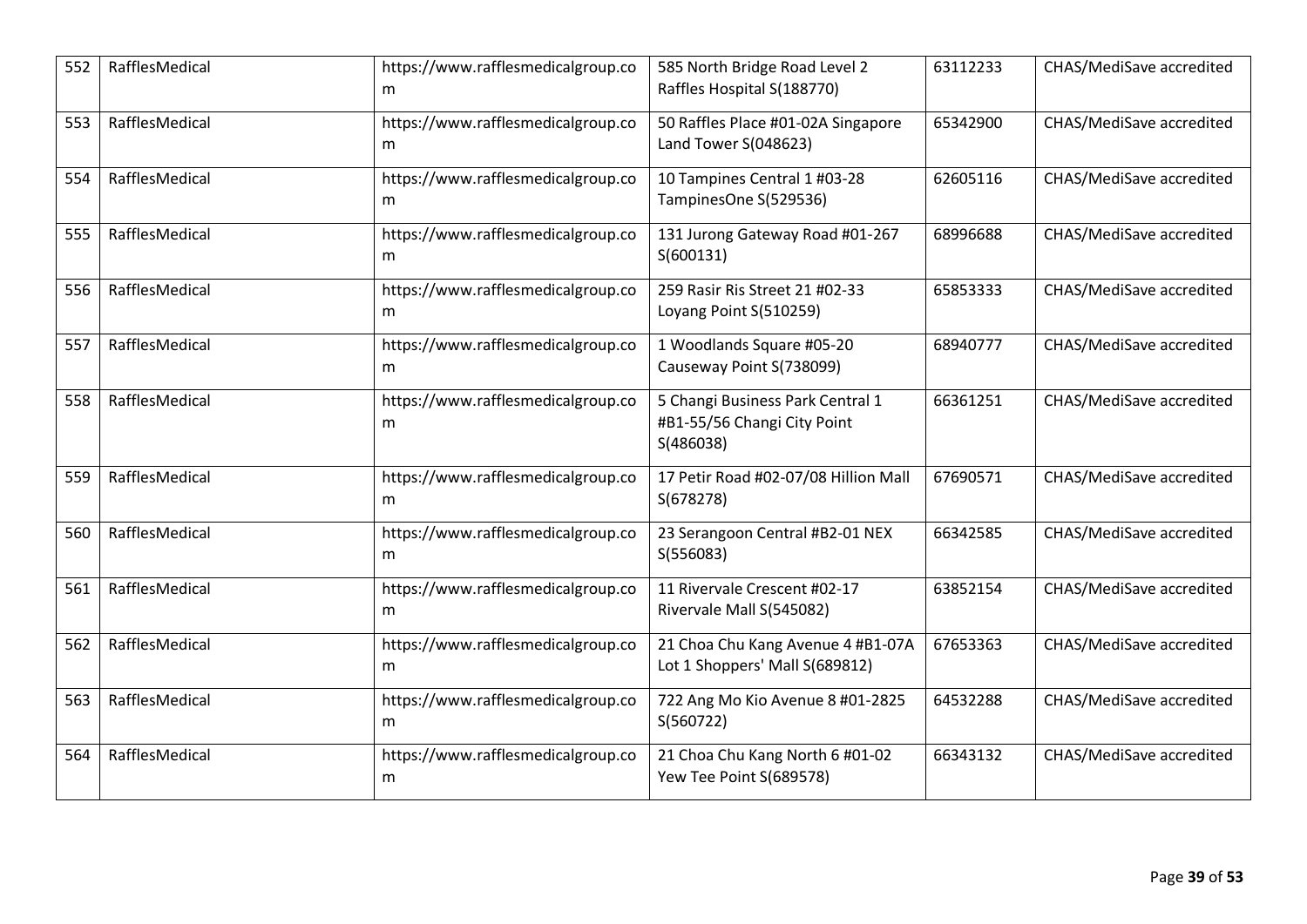| 565 | RafflesMedical | https://www.rafflesmedicalgroup.co<br>m | 930 Yishun Avenue 2 #03-35<br>Northpoint City (North Wing)<br>S(769098)       | 67550049 | CHAS/MediSave accredited |
|-----|----------------|-----------------------------------------|-------------------------------------------------------------------------------|----------|--------------------------|
| 566 | RafflesMedical | https://www.rafflesmedicalgroup.co<br>m | 1 Jurong West Central 2 #B1A-19D<br>Jurong Point Shopping Centre<br>S(648886) | 67900583 | CHAS/MediSave accredited |
| 567 | RafflesMedical | https://www.rafflesmedicalgroup.co<br>m | 203 Bedok North Street 1 #01-467<br>S(460203)                                 | 68449291 | CHAS/MediSave accredited |
| 568 | RafflesMedical | https://www.rafflesmedicalgroup.co<br>m | 177 Toa Payoh Central #01-170<br>S(310177)                                    | 62547667 | CHAS/MediSave accredited |
| 569 | RafflesMedical | https://www.rafflesmedicalgroup.co<br>m | 446 Clementi Avenue 3 #01-189<br>S(120446)                                    | 68729043 | CHAS/MediSave accredited |
| 570 | RafflesMedical | https://www.rafflesmedicalgroup.co<br>m | 3 Simei Street 6 #02-27 Eastpoint<br>Mall S(528833)                           | 66361458 | CHAS/MediSave accredited |
| 571 | RafflesMedical | https://www.rafflesmedicalgroup.co<br>m | 355 Sembawang Way #01-06/07<br>S(750355)                                      | 68537703 | CHAS/MediSave accredited |
| 572 | RafflesMedical | https://www.rafflesmedicalgroup.co<br>m | 471 Joo Chiat Road S(427680)                                                  | 68835008 | CHAS/MediSave accredited |
| 573 | RafflesMedical | https://www.rafflesmedicalgroup.co<br>m | 83 Punggol Central #02-09 Waterway<br>Point S(828761)                         | 63845655 | CHAS/MediSave accredited |
| 574 | RafflesMedical | https://www.rafflesmedicalgroup.co<br>m | 1 Pasir Ris Central Street 3 #04-19<br>White Sands S(518457)                  | 65851279 | CHAS/MediSave accredited |
| 575 | RafflesMedical | https://www.rafflesmedicalgroup.co<br>m | 283 Bishan Street 22 #01-177<br>S(570283)                                     | 64567122 | CHAS/MediSave accredited |
| 576 | RafflesMedical | https://www.rafflesmedicalgroup.co<br>m | 20 Airport Boulevard SATS Inflight<br>Catering Centre 1 S(819659)             | 63861203 | CHAS/MediSave accredited |
| 577 | RafflesMedical | https://www.rafflesmedicalgroup.co<br>m | 1207 Dover Road United World<br>College S(139654)                             | 67755321 | CHAS/MediSave accredited |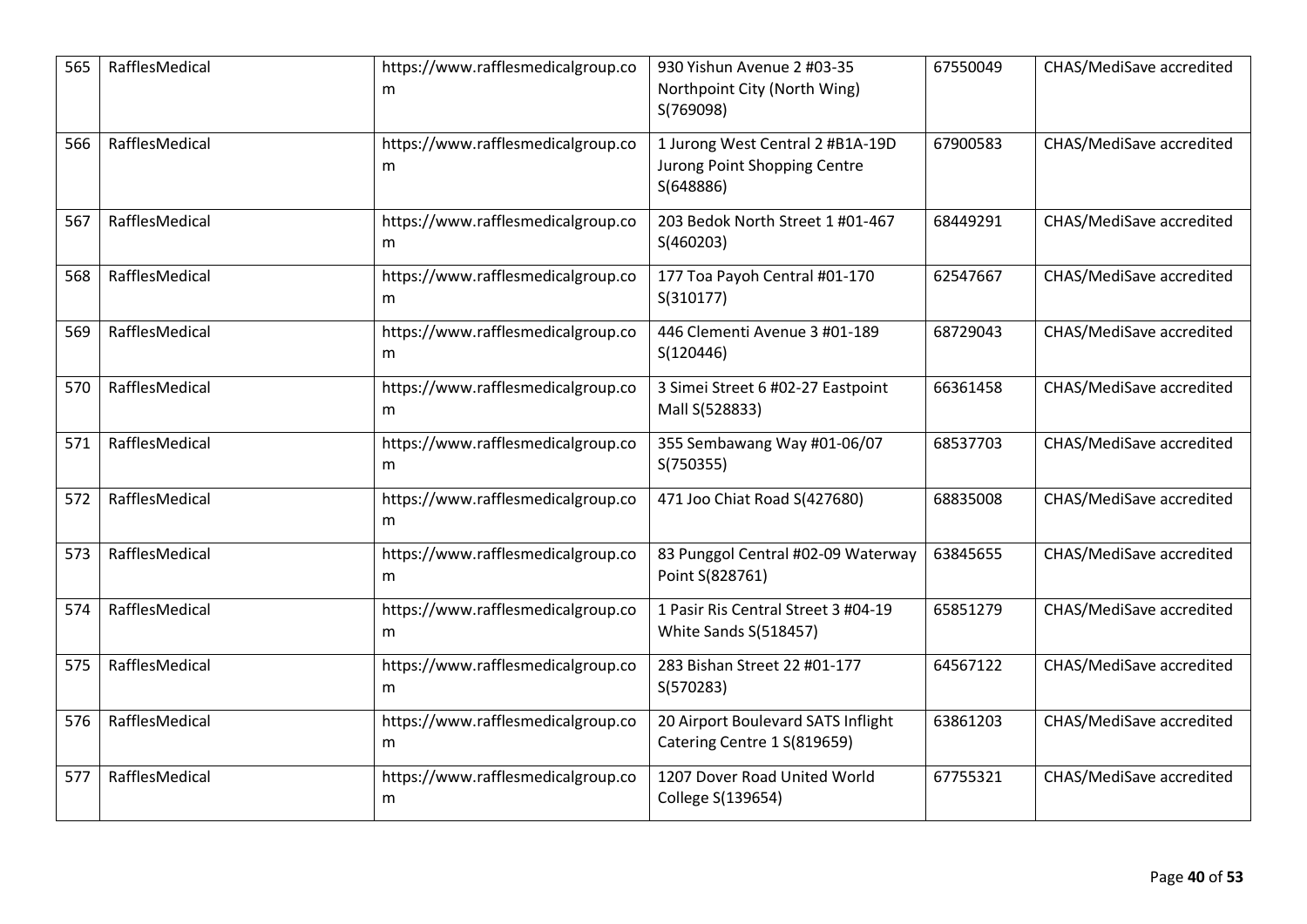| 578 | RafflesMedical | https://www.rafflesmedicalgroup.co<br>m | 1 Sengkang Square #04-09<br>CompassOne S(545078)                                               | 63855057 | CHAS/MediSave accredited |
|-----|----------------|-----------------------------------------|------------------------------------------------------------------------------------------------|----------|--------------------------|
| 579 | RafflesMedical | https://www.rafflesmedicalgroup.co<br>m | 1 Maritime Square #03-56<br>Harbourfront Centre S(099253)                                      | 62733078 | CHAS/MediSave accredited |
| 580 | RafflesMedical | https://www.rafflesmedicalgroup.co<br>m | 370 Alexandra Road #B1-41<br>Anchorpoint S(159953)                                             | 64793818 | CHAS/MediSave accredited |
| 581 | RafflesMedical | https://www.rafflesmedicalgroup.co<br>m | 51 Anson Road #01-51 Anson Centre<br>S(079904)                                                 | 62252188 | CHAS/MediSave accredited |
| 582 | RafflesMedical | https://www.rafflesmedicalgroup.co<br>m | 168 Robinson Road #02-02 Capital<br>Tower S(068912)                                            | 63235212 | CHAS/MediSave accredited |
| 583 | RafflesMedical | https://www.rafflesmedicalgroup.co<br>m | 809 Hougang Central #01-180<br>S(530809)                                                       | 63867896 | CHAS/MediSave accredited |
| 584 | RafflesMedical | https://www.rafflesmedicalgroup.co<br>m | 252 North Bridge Road #02-17<br>Raffles City Shopping Centre<br>S(179103)                      | 63396911 | CHAS/MediSave accredited |
| 585 | RafflesMedical | https://www.rafflesmedicalgroup.co<br>m | 55 Siglap Road #02-11/12 Siglap<br>Centre S(455871)                                            | 64420488 | CHAS/MediSave accredited |
| 586 | RafflesMedical | https://www.rafflesmedicalgroup.co<br>m | Singapore Changi International #02-<br>10 Passenger Terminal Building 1<br>S(819642)           | 65431113 | CHAS/MediSave accredited |
| 587 | RafflesMedical | https://www.rafflesmedicalgroup.co<br>m | 60 Airport Boulevard #26-053<br>Passenger Terminal Building 2<br>S(819643)                     | 65463815 | CHAS/MediSave accredited |
| 588 | RafflesMedical | https://www.rafflesmedicalgroup.co<br>m | 60 Airport Boulevard #B16-025<br>Changi Airport Terminal 2 S(819643)                           | 65431118 | CHAS/MediSave accredited |
| 589 | RafflesMedical | https://www.rafflesmedicalgroup.co<br>m | 65 Airport Boulevard Departure Hall<br>#02-67 Singapore Changi Airport<br>Terminal 3 S(819663) | 62418333 | CHAS/MediSave accredited |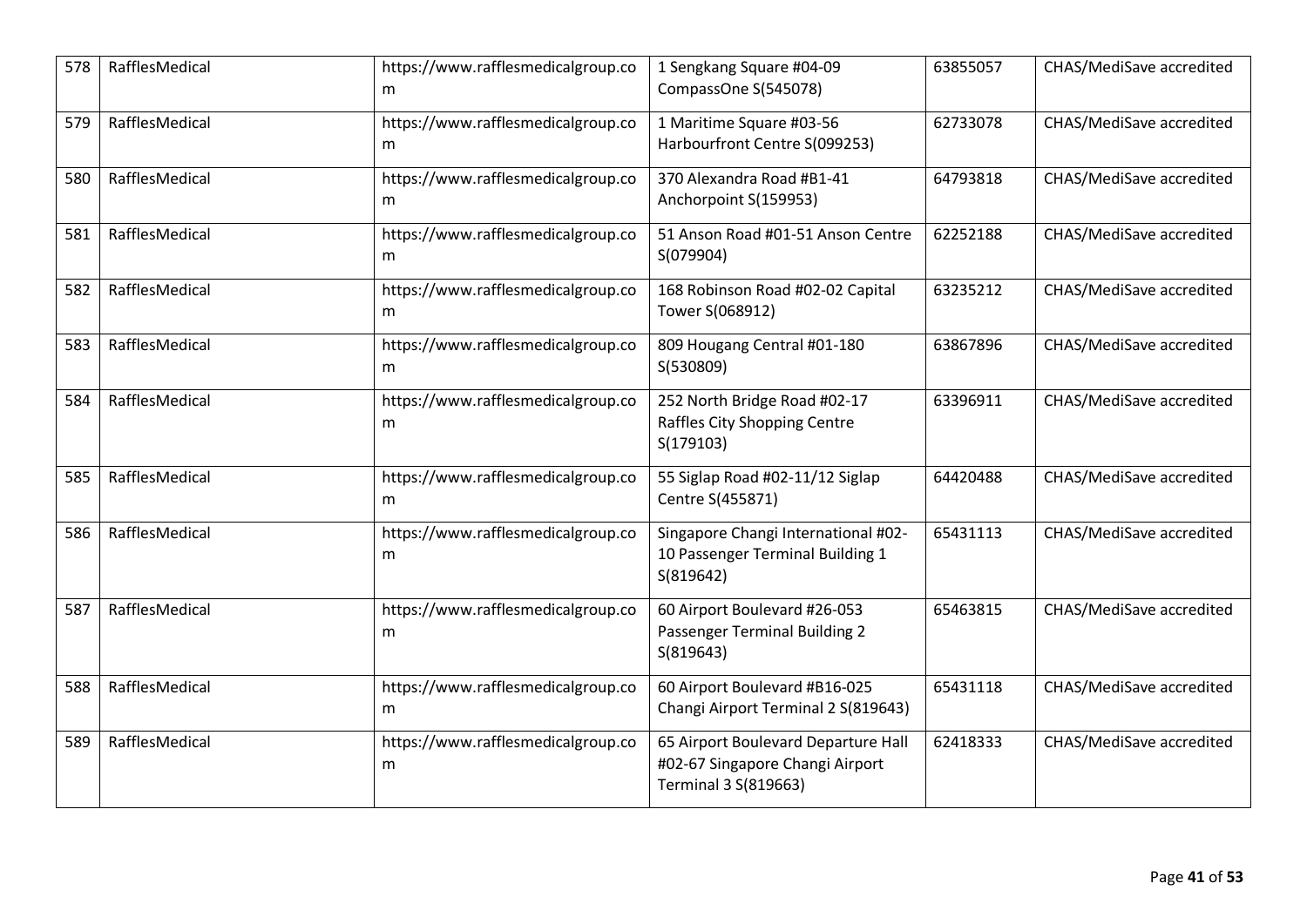| 590 | RafflesMedical                                   | https://www.rafflesmedicalgroup.co<br>m | 10 Airport Boulevard #02-88<br>Departure Hall Passenger Terminal<br>Building 4 S(819665)      | 65842282 | MediSave accredited      |
|-----|--------------------------------------------------|-----------------------------------------|-----------------------------------------------------------------------------------------------|----------|--------------------------|
| 591 | RafflesMedical                                   | https://www.rafflesmedicalgroup.co<br>m | 10 Airport Boulevard #01-01 Arrival<br>Hall Passenger Terminal Building 4<br>Singapore 819665 | 65843133 | CHAS/MediSave accredited |
| 592 | RafflesMedical                                   | https://www.rafflesmedicalgroup.co<br>m | 1 Tampines Street 73 S(528704)                                                                | 63055344 | CHAS/MediSave accredited |
| 593 | <b>RCMC Rivervale Crescent Medical</b><br>Centre | $\overline{\phantom{a}}$                | 182A Rivervale Crescent #01-04<br>S(541182)                                                   | 68860772 | CHAS/MediSave accredited |
| 594 | Rejuve Aesthetics                                |                                         |                                                                                               | 67744377 | CHAS/MediSave accredited |
| 595 | Rescu                                            | https://www.rescu.sg                    |                                                                                               | 87799441 |                          |
| 596 | Rivervale Family Clinic & Surgery                | $\overline{a}$                          | 118 Rivervale Drive #01-02 Rivervale<br>Plaza S(540118)                                       | 63889762 | $\overline{a}$           |
| 597 | <b>RL</b> Aesthetics                             | https://coveaestheticclinic.com.sg      | 501 Orchard Road #04-07 Wheelock<br>Place S(238880)                                           | 67346531 | $\blacksquare$           |
| 598 | Ruth Kam Heart And Arrhythmia<br>Clinic @ Farrer | https://www.arrhythmia.com.sg           | 1 Farrer Park Station Road #07-11<br><b>Connexion Farrer Park Medical</b><br>Centre S(217562) | 64430468 |                          |
| 599 | Rxemedium@Balestier Medical<br>Centre            | https://www.rxemedium.io                | 2 Balestier Road #01-685 Balestier<br>Hill Shopping Centre S(320002)                          | 97684656 | MediSave accredited      |
| 600 | S Aesthetics Clinic                              | $\overline{a}$                          |                                                                                               | 62350338 | $\mathbf{r}$             |
| 601 | Saint-Julien Clinical Associates                 |                                         | 820 Thomson Road #05-58 Mount<br>Alvernia Hospital Medical Centre D<br>S(574623)              | 62585891 | CHAS/MediSave accredited |
| 602 | Saint-Julien Clinical Associates                 | $\overline{a}$                          | 1 Farrer Park Station Road #15-20<br>Connexion S(217562)                                      | 62585891 | CHAS/MediSave accredited |
| 603 | Sata Commhealth Medical Centre                   | https://www.sata.com.sg                 | 351 Chai Chee Street S(468982)                                                                | 62446688 | CHAS/MediSave accredited |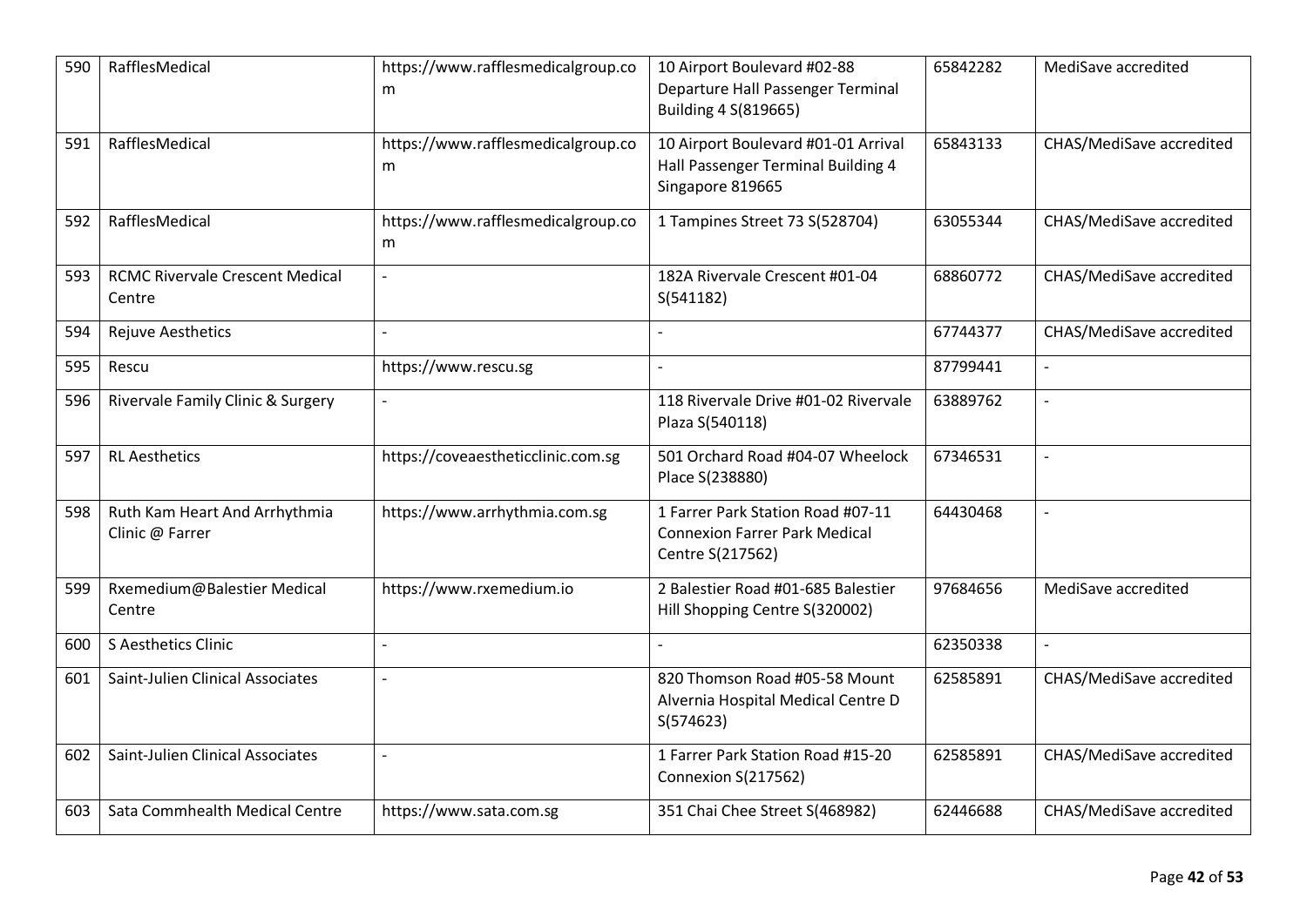| 604 | SBCC Baby & Child Clinic                                                                  | https://www.sbcc.sg    | 6 Napier Road #09-05 Gleneagles<br>Medical Centre S(258499)                          | 94884313 |                          |
|-----|-------------------------------------------------------------------------------------------|------------------------|--------------------------------------------------------------------------------------|----------|--------------------------|
| 605 | SBCC Baby & Child Clinic                                                                  | https://www.sbcc.sg    | 721 Ang Mo Kio Avenue 8 #01-2805<br>S(560721)                                        | 94884313 | $\overline{a}$           |
| 606 | SBCC Baby & Child Clinic                                                                  | https://www.sbcc.sg    | 279 Bishan Street 24 #01-50<br>S(570279)                                             | 94884313 | $\overline{a}$           |
| 607 | SBCC Baby & Child Clinic                                                                  | https://www.sbcc.sg    | 1 Jelebu Road #04-03 Bukit Panjang<br>Plaza S(677743)                                | 94884313 |                          |
| 608 | SBCC Baby & Child Clinic                                                                  | https://www.sbcc.sg    | 302 Tiong Bahru Road #02-139/140<br>Tiong Bahru Plaza S(168732)                      | 94884313 | $\overline{a}$           |
| 609 | SBCC Baby & Child Clinic - Asthma,<br>Lung, Sleep, Allergy & Paediatric<br>Centre         | https://www.sbcc.sg    | 6 Napier Road #04-15 Gleneagles<br>Medical Centre S(258499)                          | 64750820 | $\overline{a}$           |
| 610 | SBCC Baby & Child Clinic - Cardiology<br>& Paediatric Centre                              | https://www.sbcc.sg    | 820 Thomson Road #01-04 Mount<br>Alvernia Medical Centre S(574623)                   | 94884313 | $\overline{\phantom{a}}$ |
| 611 | SBCC Baby & Child Clinic -<br>Gastroenterology, Neonatology &<br><b>Paediatric Centre</b> | https://www.sbcc.sg    | 38 Irrawaddy Road #05-46/47 Mount<br>Elizabeth Novena Specialist Centre<br>S(329563) | 94884313 | $\overline{a}$           |
| 612 | Seeds Of Nations Health Services                                                          | http://procross.com.sg | 689A Woodlands Drive 75 #01-86<br>S(731689)                                          | 67022848 | CHAS/MediSave accredited |
| 613 | Seeds Of Nations Health Services                                                          | http://procross.com.sg | 449 Hougang Avenue 10 #B1-509<br>S(530449)                                           | 67022848 | CHAS/MediSave accredited |
| 614 | Seeds Of Nations Health Services                                                          | http://procross.com.sg | 216 Boon Lay Avenue #01-03<br>S(640216)                                              | 98765330 | CHAS/MediSave accredited |
| 615 | Sembawang Mart Medical Centre                                                             | $\overline{a}$         | 511 Canberra Road #02-02A<br>Sembawang Mart S(750511)                                | 64819793 | CHAS/MediSave accredited |
| 616 | <b>Sennett Medical Clinic</b>                                                             | $\overline{a}$         |                                                                                      | 62800670 | CHAS/MediSave accredited |
| 617 | <b>Shenton Clinic</b>                                                                     | $\overline{a}$         | 498 Jurong West Street 41 #01-464<br>S(640498)                                       | 65654442 | CHAS/MediSave accredited |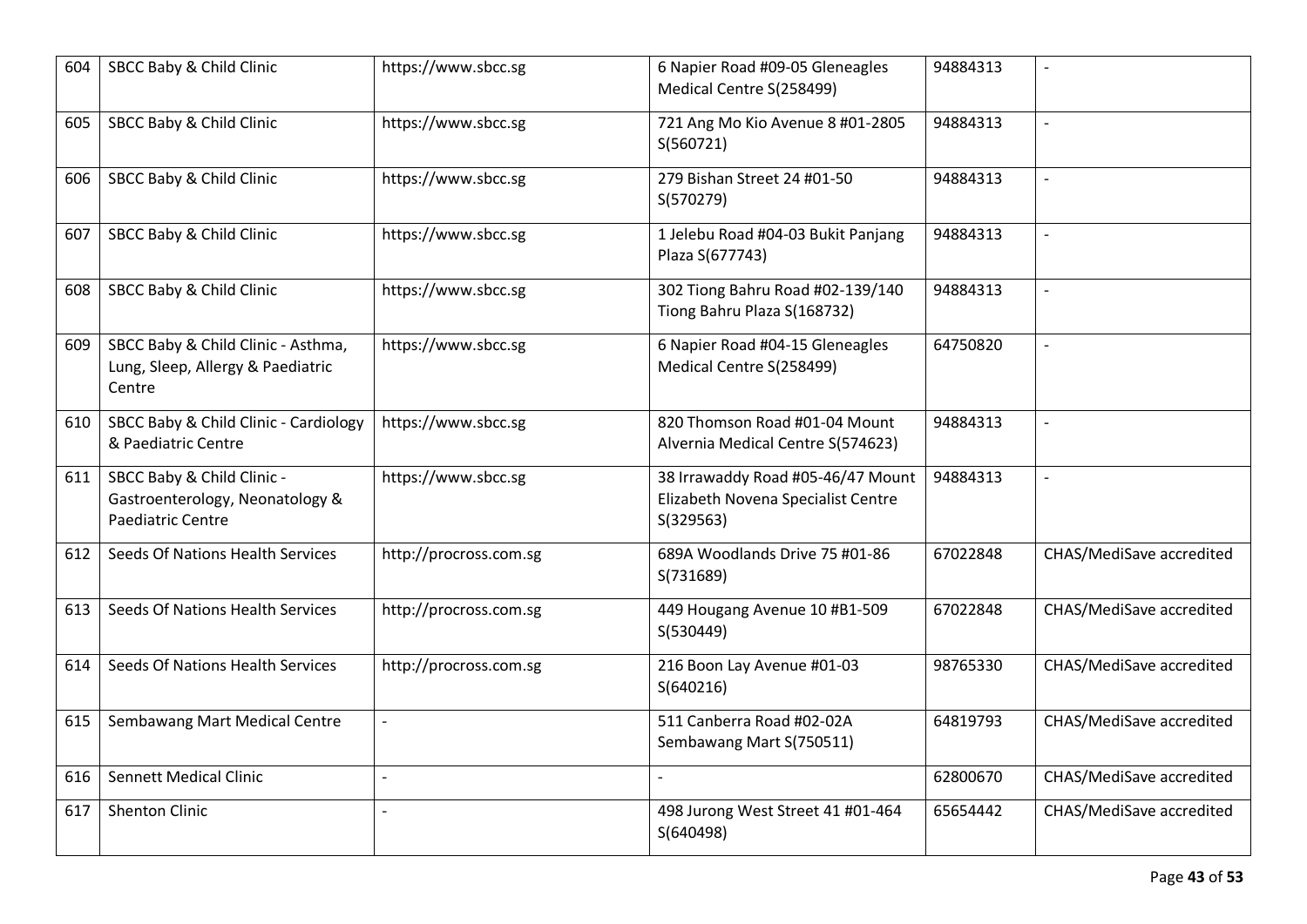| 618 | Shenton Medical Group (Kallang<br>Way)               | $\overline{\phantom{a}}$          | 168 Kallang Way Level 1 S(349253)                                                       | 68400123 | CHAS/MediSave accredited |
|-----|------------------------------------------------------|-----------------------------------|-----------------------------------------------------------------------------------------|----------|--------------------------|
| 619 | Shenton Medical Group (One Raffles<br>Quay)          |                                   | 1 Raffles Quay #09-02 One Raffles<br>Quay North Tower S(048583)                         | 62277777 | CHAS/MediSave accredited |
| 620 | Shenton Medical Group (Serangoon<br>Central)         | $\overline{\phantom{a}}$          | 263 Serangoon Central Drive #01-59<br>S(550263)                                         | 64876580 | CHAS/MediSave accredited |
| 621 | Shenton Medical Group (The<br>Arcade)                | $\overline{\phantom{a}}$          | 11 Collyer Quay #19-01 The Arcade<br>S(049317)                                          | 65079730 | CHAS/MediSave accredited |
| 622 | Shenton Medical Group (The Seletar<br>Mall)          |                                   | 33 Sengkang West Avenue #01-<br>55/56 The Seletar Mall S(797653)                        | 62277777 | CHAS/MediSave accredited |
| 623 | Shenton Medical Group (Toh Yi)                       | $\overline{\phantom{a}}$          | 18 Toh Yi Drive #01-103 Toh Yi<br>Gardens S(590018)                                     | 62277777 | MediSave accredited      |
| 624 | Shenton Medical Group (Woodlands<br>MRT)             |                                   | 30 Woodlands Avenue 2 #01-<br>47/48/49 Woodlands MRT Station<br>S(738343)               | 63639415 | CHAS/MediSave accredited |
| 625 | Shenton Medical Group (Yishun)                       | $\blacksquare$                    | 160 Yishun Street 11 #01-200<br>S(760160)                                               | 68516233 | $\overline{a}$           |
| 626 | Shenton Wellness Centre (Alexandra<br>Retail Centre) |                                   | 460 Alexandra Road #02-15 PSA<br><b>Building (Alexandra Retail Centre)</b><br>S(119963) | 63761630 | CHAS/MediSave accredited |
| 627 | Shifa Clinic & Surgery                               | http://www.shifaclinicsurgery.com | 668 Chander Road #01-18/20<br>S(210668)                                                 | 62957667 | CHAS/MediSave accredited |
| 628 | Shifa Clinic (Jurong)                                | http://www.shifaclinicjurong.com  | 501 Jurong West Street 51 #01-277<br>S(640501)                                          | 64698941 | CHAS/MediSave accredited |
| 629 | Sia & Yeo Hougang Clinic                             | $\overline{\phantom{a}}$          | 573 Hougang Street 51 #01-21<br>S(530573)                                               | 63861426 | CHAS/MediSave accredited |
| 630 | Siena Health                                         | https://www.sienahealth.com       | 81 Ayer Rajah Crescent #03-60<br>S(139967)                                              | 88330792 | $\overline{\phantom{a}}$ |
| 631 | Siglap Clinic                                        | $\overline{\phantom{a}}$          |                                                                                         | 97467080 | CHAS/MediSave accredited |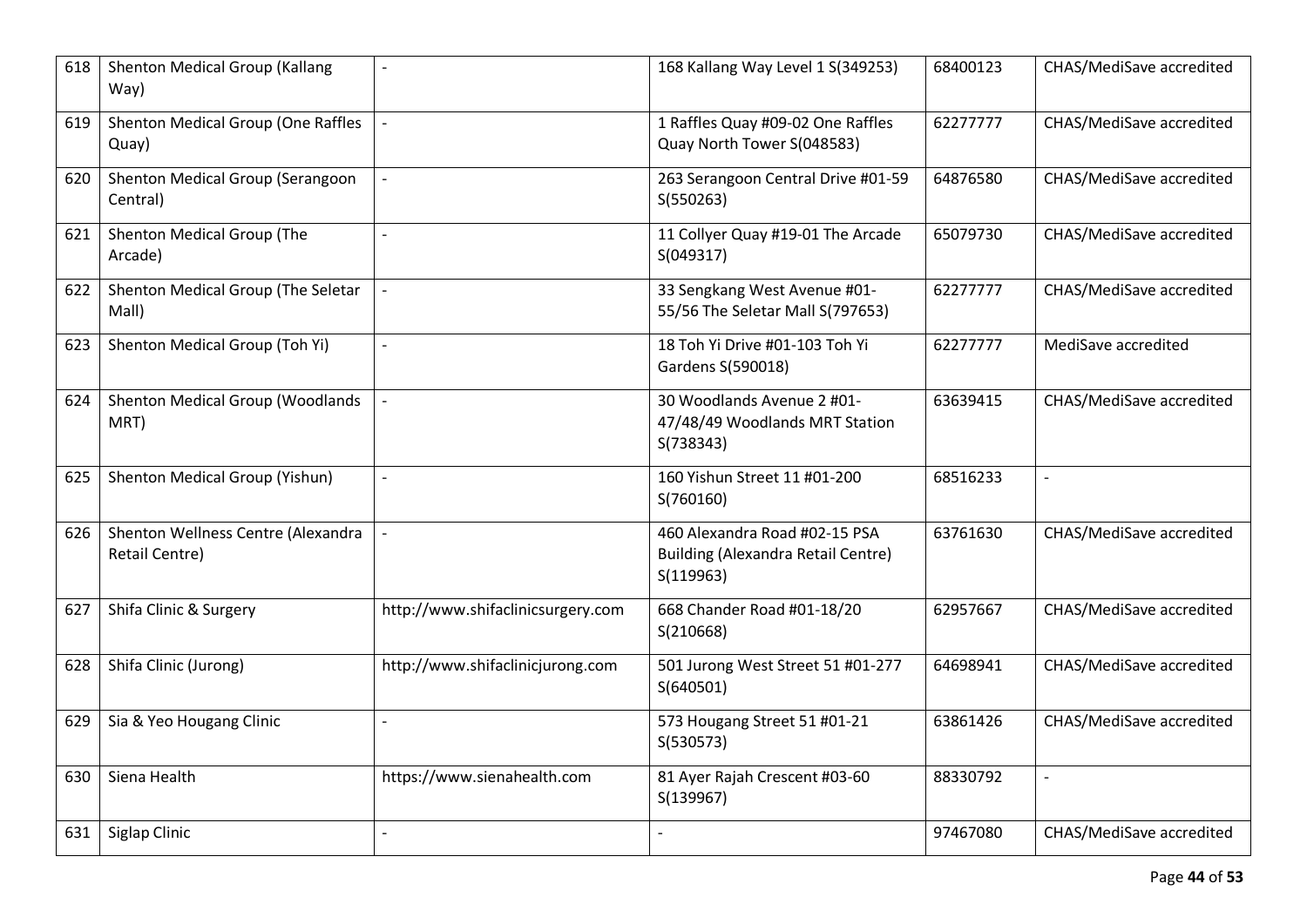| 632 | <b>Silver Cross Medical</b>                 | $\overline{a}$           | 3 Cheong Chin Nam Road S(599728)                                                               | 68751191 | CHAS/MediSave accredited |
|-----|---------------------------------------------|--------------------------|------------------------------------------------------------------------------------------------|----------|--------------------------|
| 633 | <b>Silver Cross Medical</b>                 | $\overline{a}$           | 275A Holland Avenue S(278993)                                                                  | 64622818 | CHAS/MediSave accredited |
| 634 | <b>Silver Cross Medical</b>                 |                          | 502 Jurong West Ave 1 #01-803<br>S(640502)                                                     | 68992141 | CHAS/MediSave accredited |
| 635 | <b>Silver Cross Medical</b>                 |                          | 846 Yishun Ring Road #01-3661<br>S(760846)                                                     | 67599181 | CHAS/MediSave accredited |
| 636 | <b>Sims Drive Medical Clinic</b>            |                          | 53 Sims Place #01-174 S(380053)                                                                | 67411607 | CHAS/MediSave accredited |
| 637 | <b>Singapore Medical Specialists Centre</b> |                          | 101 Irrawaddy Road #08-01 Royal<br>Square Medical Centre S(329565)                             | 68818000 | MediSave accredited      |
| 638 | Singapore National Eye Centre               | https://www.snec.com.sg  | 11 Third Hospital Avenue (S)168751                                                             | 62277255 |                          |
| 639 | Singapore Sports & Orthopaedic<br>Clinic    | $\overline{a}$           | 6 Napier Road #02-10/11/12<br><b>Gleneagles Medical Centre</b><br>S(258499)                    | 64712691 | $\overline{a}$           |
| 640 | Singapura Clinic                            | $\overline{a}$           | 27 Bencoolen Street #01-27<br>Bencoolen House S(189620)                                        | 63361181 | CHAS/MediSave accredited |
| 641 | SingHealth Polyclinics - Bedok              | $\overline{a}$           | 11 Bedok North Street 1 #02-01/#03-<br>01 Heartbeat@Bedok S(469662)                            | 66436969 | MediSave accredited      |
| 642 | SingHealth Polyclinics - Bukit Merah        |                          | 163 Bukit Merah Central #04-<br>3565/3575 S(150163)                                            | 66436969 | MediSave accredited      |
| 643 | SingHealth Polyclinics - Marine<br>Parade   | $\overline{a}$           | 80 Marine Parade Central #01-792<br>#02-101/103 S(440080)                                      | 66436969 | MediSave accredited      |
| 644 | SingHealth Polyclinics - Outram             | $\blacksquare$           | 3 Second Hospital Avenue #00-00<br>Level 2 Health Promotion Board<br><b>Building S(168937)</b> | 66436969 | MediSave accredited      |
| 645 | SingHealth Polyclinics - Pasir Ris          | $\overline{\phantom{a}}$ | 1 Pasir Ris Drive 4 #01-11 S(519457)                                                           | 66436969 | MediSave accredited      |
| 646 | SingHealth Polyclinics - Punggol            | $\blacksquare$           | 681 Punggol Drive #02-01 Oasis<br>Terraces S(820681)                                           | 66436969 | MediSave accredited      |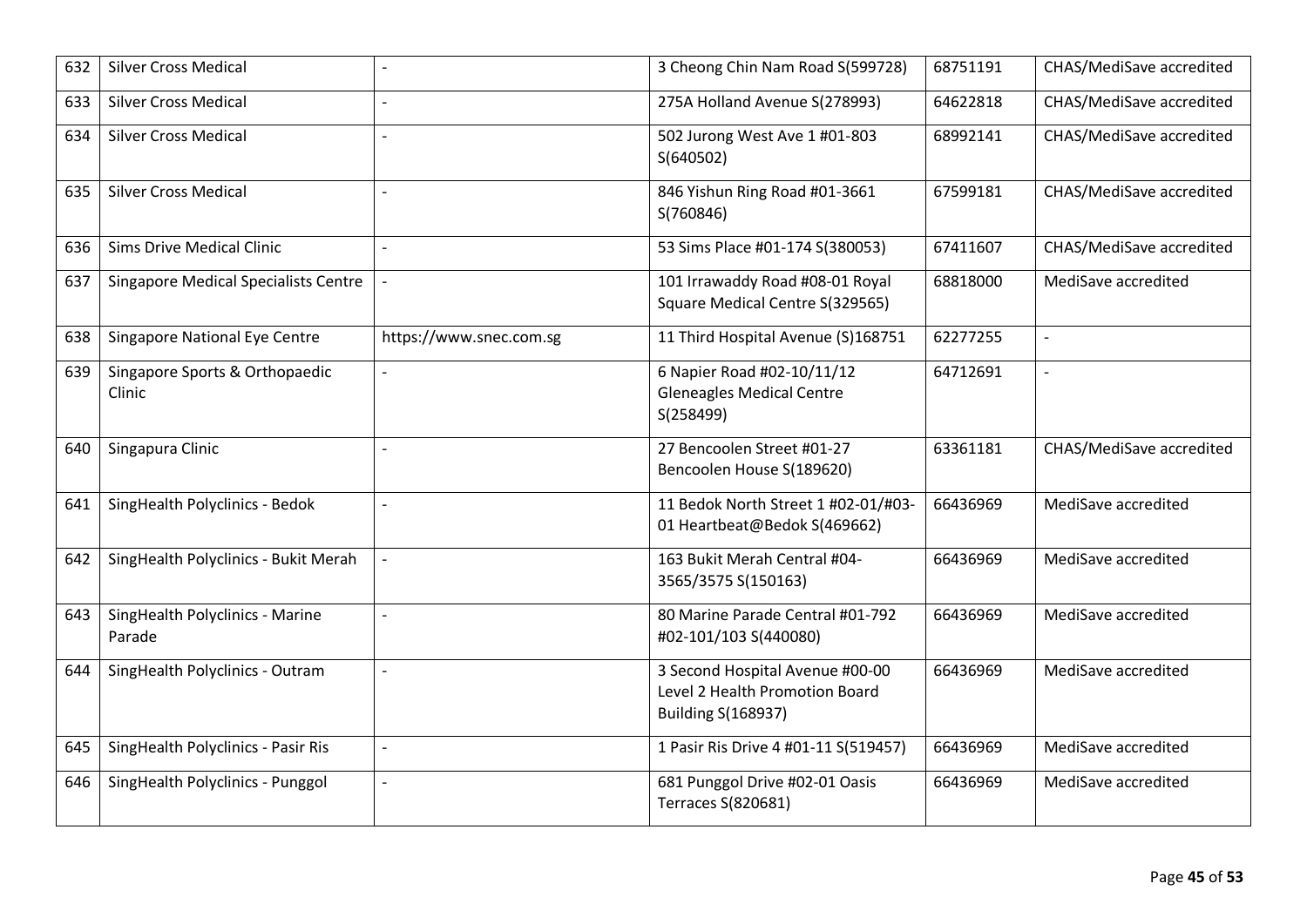| 647 | SingHealth Polyclinics - Sengkang                                 | $\overline{\phantom{a}}$                   | 2 Sengkang Square #01-06 Sengkang<br>Community Hub S(545025)                      | 66436969 | MediSave accredited      |
|-----|-------------------------------------------------------------------|--------------------------------------------|-----------------------------------------------------------------------------------|----------|--------------------------|
| 648 | SingHealth Polyclinics - Tampines                                 | $\overline{a}$                             | 1 Tampines Street 41 Tampines<br>Polyclinic S(529203)                             | 66436969 | MediSave accredited      |
| 649 | <b>Sing-Specialists Medical Centre</b><br>Singapore               |                                            |                                                                                   | 87182077 |                          |
| 650 | SL Aesthetic Clinic                                               | https://www.slclinic.com.sg                | 501 Orchard Road #04-04 Wheelock<br>Place S(238880)                               | 62358403 | $\blacksquare$           |
| 651 | SM Haneefa Clinic                                                 | $\overline{a}$                             | 11 Chai Chee Road #01-23 S(460011)                                                | 62434237 | CHAS/MediSave accredited |
| 652 | SN Orthopaedics                                                   | https://www.ardmoreorthopaedics.c<br>om.sg | 3 Mount Elizabeth #14-13 Mount<br>Elizabeth Medical Centre S(228510)              | 96317637 | MediSave accredited      |
| 653 | SN Orthopaedics                                                   | https://www.ardmoreorthopaedics.c<br>om.sg | 1 Farrer Park Station Road #15-05<br>Connexion S(217562)                          | 62440377 | $\overline{a}$           |
| 654 | SOG-CC Tan Breast, Thyroid &<br><b>General Surgery</b>            | https://cctansurgery.com.sg                | 6 Napier Road #08-15/16 Gleneagles<br>Medical Centre S(258499)                    | 64711233 | $\overline{\phantom{a}}$ |
| 655 | SOG-LW Cho Endocrine, Diabetes &<br>Thyroid Clinic (Parkway East) | https://www.sog.com.sg                     | 319 Joo Chiat Place #02-03 Parkway<br>East Medical Centre S(427989)               | 67027172 |                          |
| 656 | Soong Clinic And Surgery                                          | https://www.soongclinic.com.sg             | 162 Mei Ling Street #01-353<br>S(140162)                                          | 64755930 | CHAS/MediSave accredited |
| 657 | Specialist Orthopaedic Centre                                     | https://www.specialistortho.com.sg         | 38 Irrawaddy Road #09-33 Mount<br>Elizabeth Novena Specialist Centre<br>S(329563) | 62720933 | $\blacksquare$           |
| 658 | Specialist Orthopaedic Centre                                     | https://www.specialistortho.com.sg         | 319 Joo Chiat Place #04-04<br>S(427989)                                           | 62439233 |                          |
| 659 | Speedoc                                                           | https://speedoc.com/sg                     | 991C Alexandra Road #01-13B<br>S(119971)                                          | 81808948 | CHAS/MediSave accredited |
| 660 | Ssivix Lab                                                        | https://www.ssivixlab.com                  | 100 Peck Seah Street #08-14<br>S(079333)                                          | 81893129 | $\overline{\phantom{a}}$ |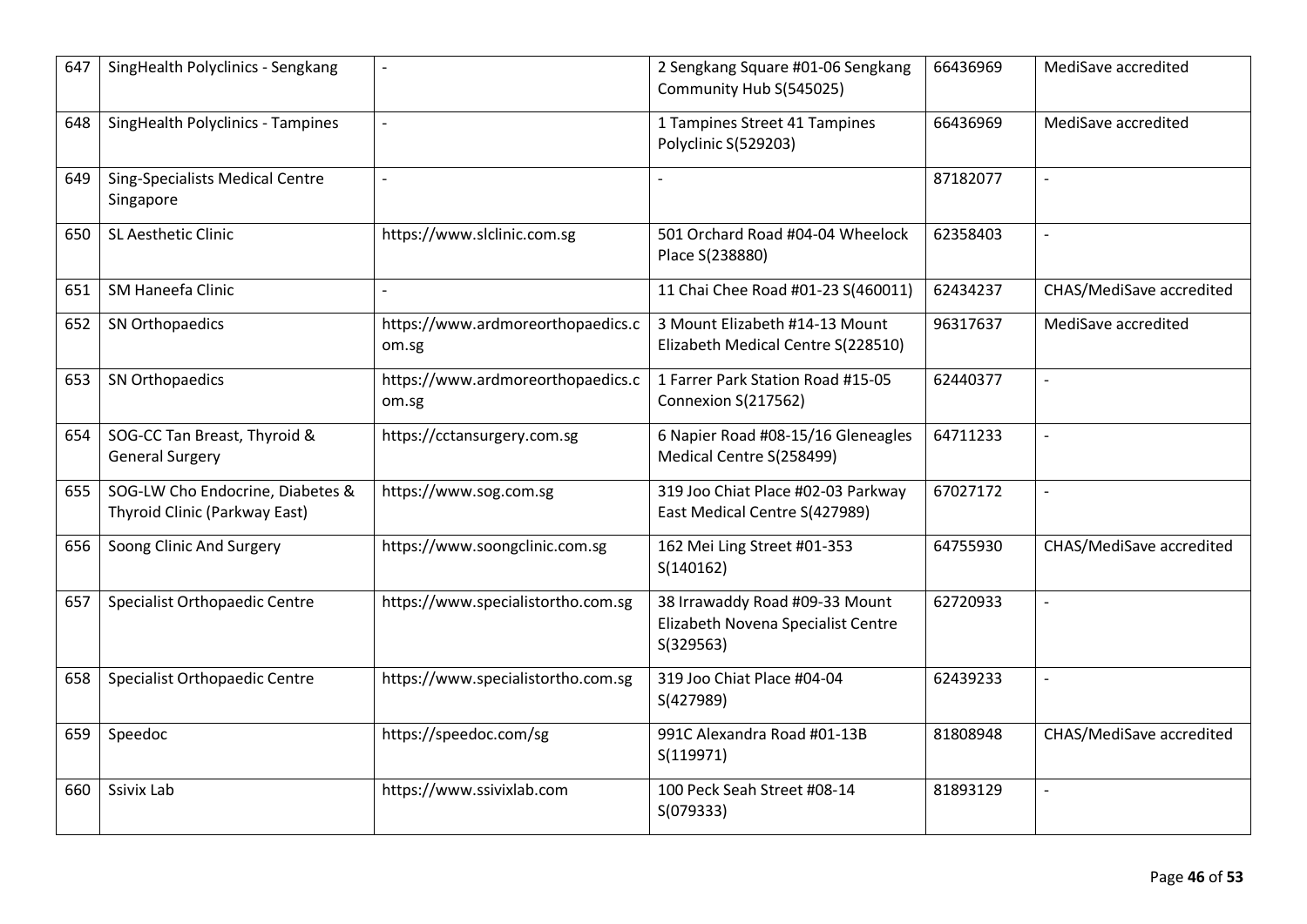| 661 | <b>SSOC Medical Centre</b>                     |                                   | 6 Napier Road #02-10/11 Gleneagles<br>Medical Centre S(258499)                   | 64712691 |                          |
|-----|------------------------------------------------|-----------------------------------|----------------------------------------------------------------------------------|----------|--------------------------|
| 662 | St Andrew's Mission Hospital Clinic<br>(Simei) |                                   | 8 Simei Street 3 S(529895)                                                       | 65861025 | CHAS accredited only     |
| 663 | St. Luke's Community Clinic                    | $\overline{a}$                    | 2 Bukit Batok Street 11 C Level 1 St<br>Luke's Hospital S(659674)                | 65632281 | CHAS/MediSave accredited |
| 664 | <b>StarMed Specialist Centre</b>               | https://www.starmedspecialist.com | 12 Farrer Park Station Road #01-<br>05/06/07/08/09 S(217565)                     | 63226340 | $\blacksquare$           |
| 665 | Stephanie Ho Dermatology                       | https://www.stephanieho.com.sg    | 9 Scotts Road #08-05 Pacific Plaza<br>S(228210)                                  | 62620880 |                          |
| 666 | <b>Sterling Clinic &amp; Surgery</b>           | $\overline{a}$                    | 3 Lorong Lew Lian #01-64 S(531003)                                               | 62843371 | CHAS/MediSave accredited |
| 667 | Stomach Liver & Bowel Centre                   | $\overline{a}$                    |                                                                                  | 64746848 | $\blacksquare$           |
| 668 | Sunlove Abode for Intellectually-<br>Infirmed  | https://www.sunlove.org.sg        | 70 Buangkok View S(534190)                                                       | 63873548 |                          |
| 669 | <b>Surgical Associates</b>                     | https://www.surgicalassociates.sg | 3 Mount Elizabeth #08-07 Mount<br>Elizabeth Medical Centre S(228510)             | 64540054 | $\overline{\phantom{a}}$ |
| 670 | Synergy Orthopaedic Group                      | $\overline{a}$                    | 820 Thomson Road #07-53 Mount<br>Alvernia Hospital Medical Centre D<br>S(574623) | 62512822 |                          |
| 671 | <b>T</b> Medical Clinic                        |                                   | 115 Canberra Walk #01-05 S(750115)                                               | 69097550 | CHAS/MediSave accredited |
| 672 | T Medical Clinic (City Gate)                   | $\overline{\phantom{0}}$          | 371 Beach Road #02-01 City Gate<br>S(199597)                                     | 69707911 | CHAS/MediSave accredited |
| 673 | Tai Seng Clinic                                |                                   |                                                                                  | 63844727 | CHAS/MediSave accredited |
| 674 | <b>Tampines Family Medicine Clinic</b>         | $\overline{a}$                    | 1 Tampines Walk #03-34 Our<br>Tampines Hub S(528523)                             | 67026022 | CHAS/MediSave accredited |
| 675 | <b>Tampines Medilife Clinic</b>                | $\overline{a}$                    | 801 Tampines Avenue 4 #01-263<br>S(520801)                                       | 67825142 | CHAS/MediSave accredited |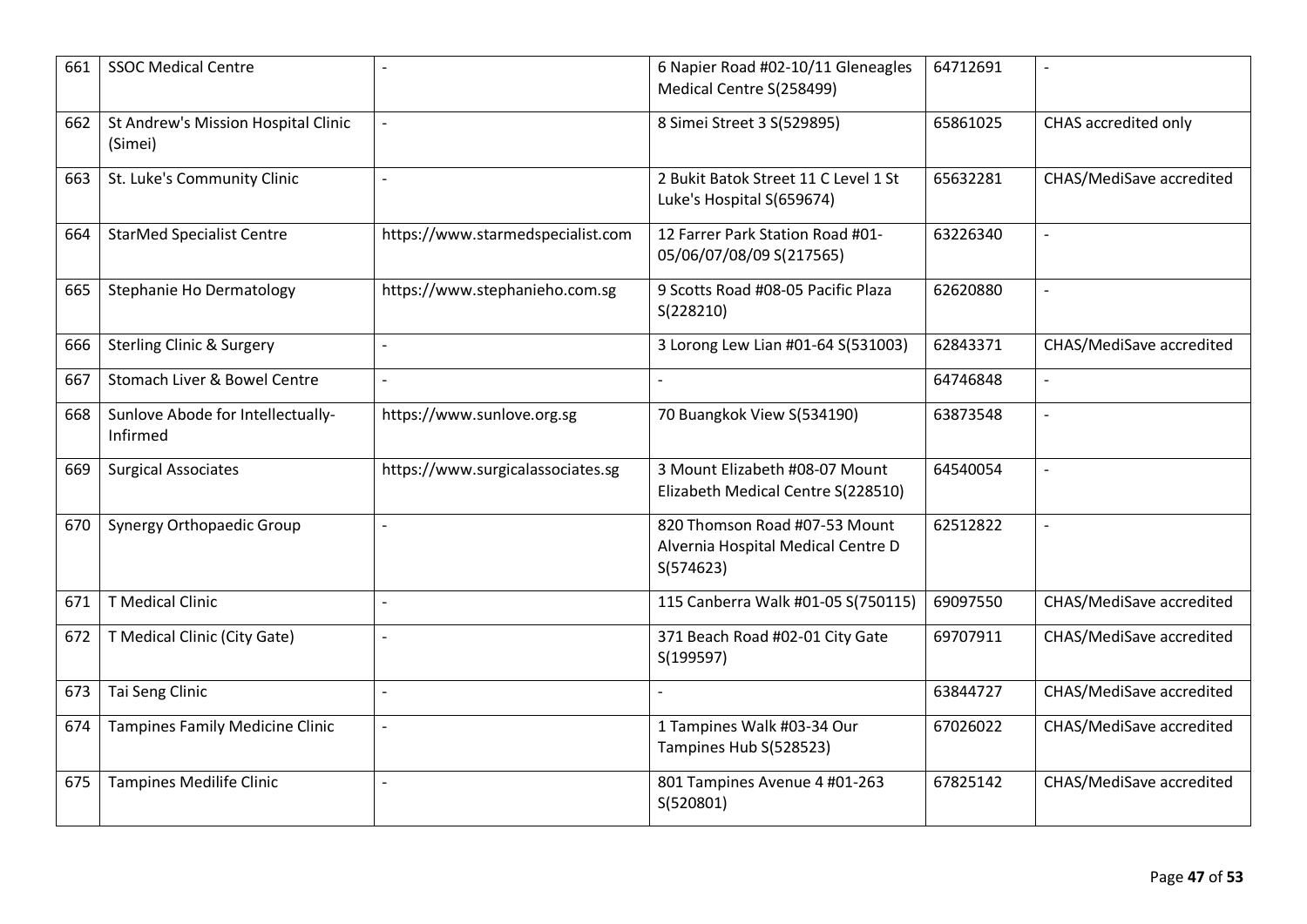| 676 | <b>Tanjong Pagar Medical Clinic</b>              | https://www.tanjongpagarclinic.com | 1 Tanjong Pagar Plaza #01-06<br>S(082001)                                            | 64433101 |                          |
|-----|--------------------------------------------------|------------------------------------|--------------------------------------------------------------------------------------|----------|--------------------------|
| 677 | Tan-Teoh Clinic & Surgery                        | https://www.tanteohclinic.com.sg   | 101 Towner Road #01-212 S(322101)                                                    | 62952278 | CHAS/MediSave accredited |
| 678 | Tan-Teoh Clinic & Surgery                        | https://www.tanteohclinic.com.sg   | 101 Towner Road #01-216 S(322101)                                                    | 62992292 | CHAS/MediSave accredited |
| 679 | Tan-Teoh Clinic & Surgery (Ang Mo<br>Kio Branch) | https://www.tanteohclinic.com.sg   | 302 Ang Mo Kio Avenue 3 #01-1846<br>S(560302)                                        | 64520818 | CHAS/MediSave accredited |
| 680 | Tayka Medical Family Clinic                      | $\overline{a}$                     | 526 Jurong West Street 52 #01-323<br>S(640526)                                       | 81004961 | CHAS/MediSave accredited |
| 681 | <b>TC Family Clinic</b>                          | https://www.tcfamilyclinic.com     | 526 Jurong West Street 52 #01-325<br>S(640526)                                       | 65666687 | CHAS/MediSave accredited |
| 682 | Teck Ghee Clinic (Dr Tan Yang Khai)              | $\overline{a}$                     | 451 Ang Mo Kio Avenue 10 #01-1765<br>S(560451)                                       | 64627971 | CHAS/MediSave accredited |
| 683 | Teo Clinic & Surgery                             | $\overline{a}$                     | 352 Clementi Avenue 2 #01-111<br>S(120352)                                           | 93694486 | CHAS/MediSave accredited |
| 684 | Teoh Colon, Rectum & General<br>Surgery          | https://www.teohsurgery.com.sg     | 3 Mount Elizabeth #05-04 Mount<br>Elizabeth Medical Centre S(228510)                 | 67389133 | $\overline{\phantom{a}}$ |
| 685 | Tham Siew Nee Skin Clinic                        | $\overline{a}$                     |                                                                                      | 64766821 | MediSave accredited      |
| 686 | The Aesthetics Firm                              |                                    | 160 Robinson Road #05-01<br><b>Singapore Business Federation</b><br>Center S(068914) | 69572826 |                          |
| 687 | The Belle Clinic                                 |                                    | 160 Robinson Road #03-02<br><b>Singapore Business Federation</b><br>Center S(068914) | 64448108 |                          |
| 688 | The Bone And Joint Centre                        | https://www.bjc.sg                 | 3 Mount Elizabeth #14-15 S(228510)                                                   | 69705905 | MediSave accredited      |
| 689 | The Chelsea Clinic (Rochester)                   |                                    | 35 Rochester Drive #03-21 The<br>Rochester S(138639)                                 | 65703913 | CHAS/MediSave accredited |
| 690 | The Cloud Clinic                                 | https://www.thesire.sg             | 8 Eu Tong Sen Street #11-90 The<br>Central S(059818)                                 | 88930864 |                          |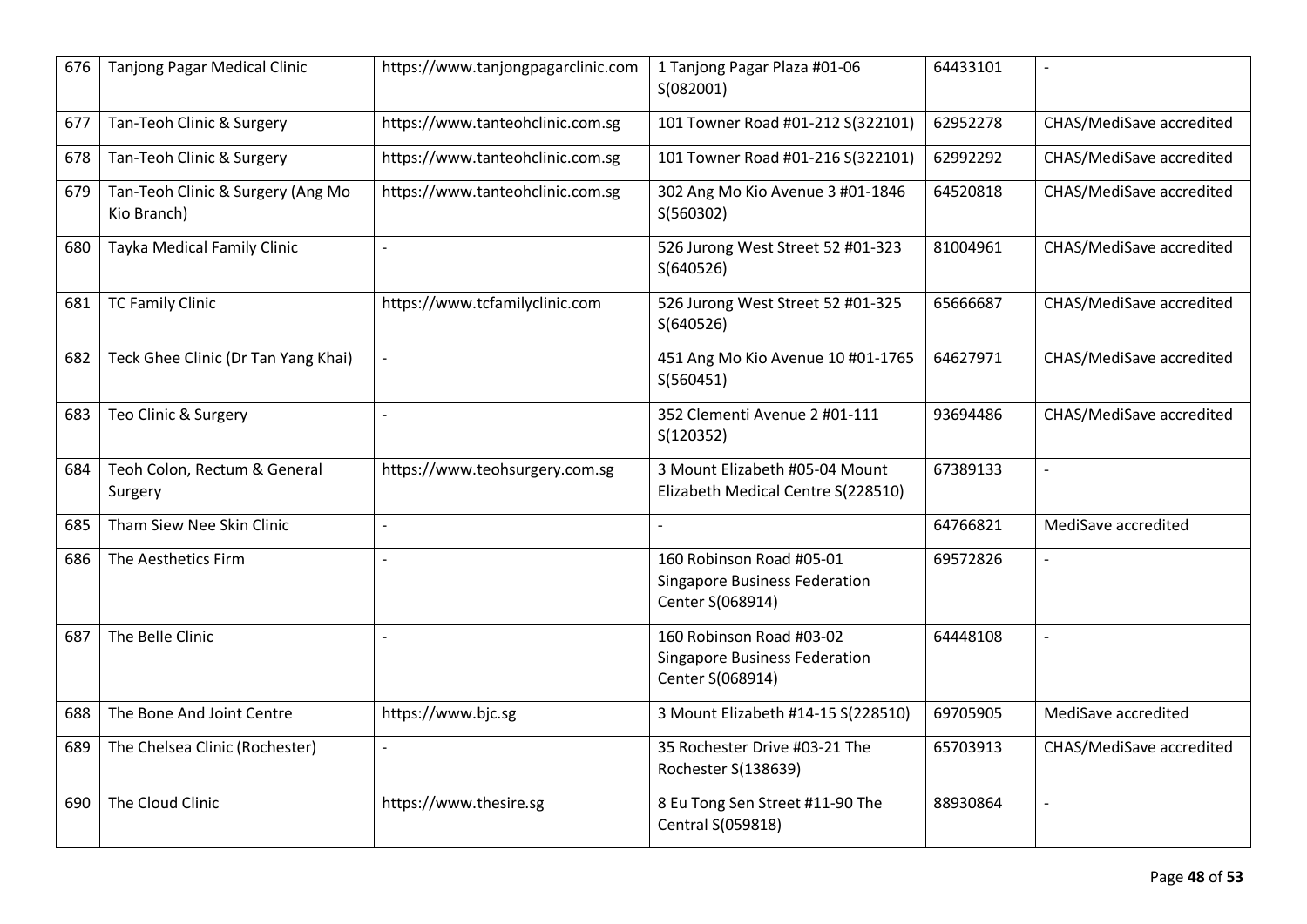| 691 | The Coronation Clinic            | $\overline{a}$                       |                                                                                      | 64686768 | CHAS/MediSave accredited |
|-----|----------------------------------|--------------------------------------|--------------------------------------------------------------------------------------|----------|--------------------------|
| 692 | The Diabetes & Endocrine Clinic  | $\overline{a}$                       | 3 Mount Elizabeth #15-18 S(228510)                                                   | 67333484 | $\overline{\phantom{a}}$ |
| 693 | The Edinburgh Clinic             |                                      |                                                                                      | 67634500 | CHAS/MediSave accredited |
| 694 | The Ent Clinic                   | https://www.entclinic.sg             | 38 Irrawaddy Road #07-46/47 Mount<br>Elizabeth Novena Specialist Centre<br>S(329563) | 67107522 | $\overline{\phantom{a}}$ |
| 695 | The Family Clinic @ Towner       | $\overline{a}$                       | 101 Towner Road #01-202 S(322101)                                                    | 62950995 | CHAS/MediSave accredited |
| 696 | The Family Physician Clinic      | $\overline{\phantom{a}}$             | 542B Serangoon North Avenue 3<br>#01-02 S(552542)                                    | 65551828 | CHAS/MediSave accredited |
| 697 | The Family Practice-Potong Pasir | $\overline{\phantom{a}}$             | 148 Potong Pasir Avenue 1 #01-33<br>S(350148)                                        | 62816906 | CHAS/MediSave accredited |
| 698 | <b>The Geriatric Practice</b>    | https://www.thegeriatricpractice.sg  | 38 Irrawaddy Road #09-21 Mount<br>Elizabeth Novena Specialist Centre<br>S(329563)    | 62622864 | $\overline{\phantom{a}}$ |
| 699 | The Good Clinic                  | $\overline{a}$                       | 5001 Beach Road #01-13 Golden<br>Mile Complex S(199588)                              | 62480911 | CHAS/MediSave accredited |
| 700 | The Good Life Medical Center     | $\overline{a}$                       | 820 Thomson Road #07-57 Mount<br>Alvernia Hospital S(574623)                         | 92288557 | CHAS/MediSave accredited |
| 701 | The Health Advisory Clinic       | $\overline{a}$                       | 1 Raffles Place #04-49 One Raffles<br>Place S(048616)                                | 62266442 | $\overline{a}$           |
| 702 | The Heart Specialist Clinic      | https://theheartspecialistclinic.com | 3 Mount Elizabeth #14-10 Mount<br>Elizabeth Medical Centre S(228510)                 | 62358733 | $\overline{\phantom{a}}$ |
| 703 | The iClinic                      | https://iclinic.sg                   | 18 Jalan Membina #02-07 S(164018)                                                    | 62713135 | CHAS/MediSave accredited |
| 704 | The Kidney & Transplant Practice | $\overline{a}$                       | 38 Irrawaddy Road #04-29 Mount<br>Elizabeth Novena Specialist Centre<br>S(329563)    | 66940020 | $\blacksquare$           |
| 705 | The Medical Clinic               | $\overline{a}$                       | 63 Chulia Street. #01-02 OCBC<br>Centre East S(049514)                               | 65355151 | CHAS/MediSave accredited |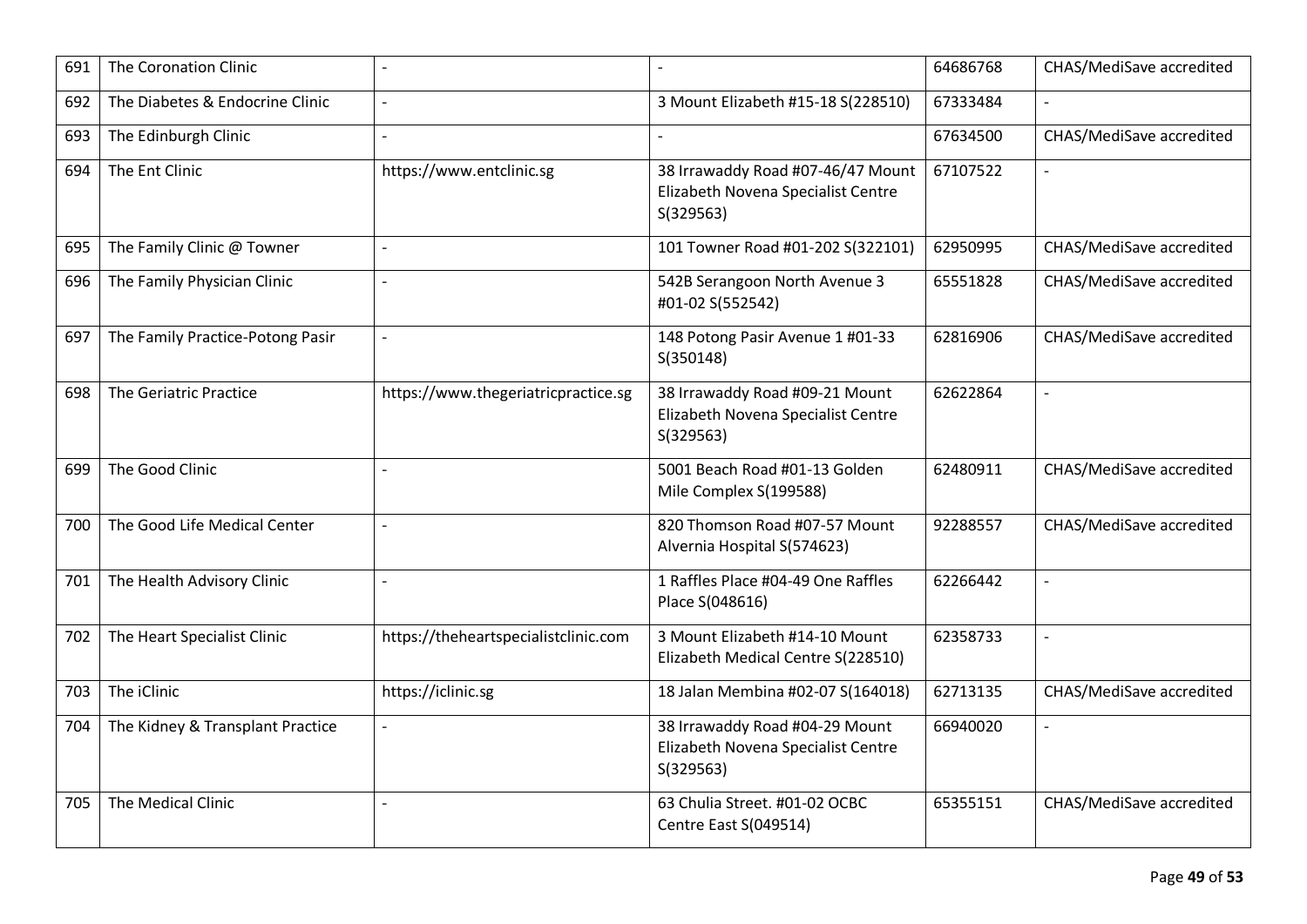| 706 | The Pain Clinic                                                          |                                   | 820 Thomson Road #07-59 Mount<br>Alvernia Hospital Medical Centre D<br>S(574623)    | 62545447 |                          |
|-----|--------------------------------------------------------------------------|-----------------------------------|-------------------------------------------------------------------------------------|----------|--------------------------|
| 707 | The Pinnacle Medical & Dental<br>Centre @ Maritime                       | $\mathbf{r}$                      | 120 Cantonment Road #02-06<br>Maritime House S(089760)                              | 62236066 | CHAS/MediSave accredited |
| 708 | The S.K.Med Clinic                                                       |                                   | 154 West Coast Road #01-80 West<br>Coast Plaza S(127371)                            | 67772018 |                          |
| 709 | The S.K.Med Clinic                                                       |                                   | 10 Tampines Central 1 #05-25<br>Tampines One S(529536)                              | 65090079 |                          |
| 710 | The S'pore Gastroenterology & Liver<br>Internist Centre (Singapore GLIC) |                                   | 6A Napier Road #03-37B Gleneagles<br>Hospital Annexe S(258500)                      | 94797365 | $\blacksquare$           |
| 711 | The Tenteram Clinic                                                      | https://www.thetenteramclinic.com | 116B Jalan Tenteram #01-549<br>Tenteram Peak S(322116)                              | 62507991 | CHAS/MediSave accredited |
| 712 | <b>Thomson Paediatric Centre</b>                                         |                                   | 253 Serangoon Central Drive #01-<br>235 S(550253)                                   | 62801000 |                          |
| 713 | Thwin's Liver & Gastro Clinic                                            | $\overline{a}$                    | 6 Napier Road #05-16 Gleneagles<br>Medical Centre S(258499)                         | 62648752 | $\overline{a}$           |
| 714 | TMVC Singapore/A International<br><b>Medical Clinic - Camden</b>         | https://www.imc-healthcare.com/   | 1 Orchard Boulevard #14-<br>01/02/03/04/05/06/07 Camden<br>Medical Centre S(248649) | 67334440 | $\overline{a}$           |
| 715 | TMVC Singapore/A International<br>Medical Clinic - Jelita                | https://www.imc-healthcare.com/   | 293 Holland Road #02-03/04 Cold<br>Storage Jelita S(278628)                         | 64654440 | $\overline{a}$           |
| 716 | TMVC Singapore/A International<br><b>Medical Clinic - Katong</b>         | https://www.imc-healthcare.com/   | 88 East Coast Road #02-07 Katong<br>Square S(423371)                                | 63424440 | $\overline{\phantom{a}}$ |
| 717 | Tony Tan Women And Fetal Clinic &<br>PLL Anaesthesia Clinic              |                                   | 820 Thomson Road #07-66 Mount<br>Alvernia Hospital Medical Centre D<br>S(574623)    | 69724497 | $\overline{a}$           |
| 718 | <b>Town Hall Clinic</b>                                                  | $\overline{a}$                    | 438C Alexandra Road #01-01<br>S(119976)                                             | 62788088 | CHAS/MediSave accredited |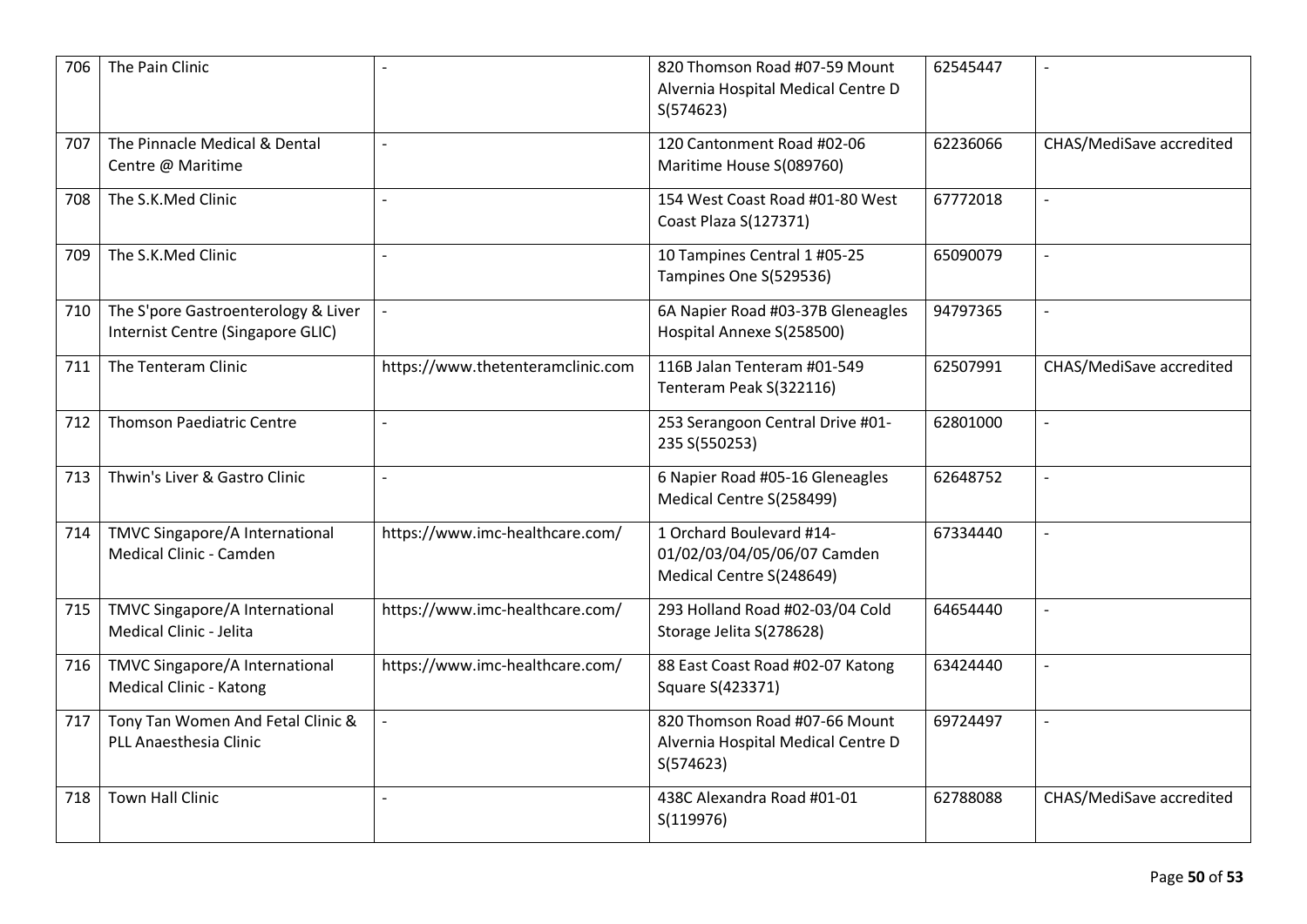| 719 | TP Sim Family Clinic & Surgery            | $\overline{\phantom{a}}$           | 509 Bishan Street 11 #01-378<br>S(570509)                                           | 63538010              | CHAS/MediSave accredited |
|-----|-------------------------------------------|------------------------------------|-------------------------------------------------------------------------------------|-----------------------|--------------------------|
| 720 | Trinity Medical & Aesthetic Clinic        | $\overline{a}$                     | 151 Simei Street 1 #01-33 S(520151)                                                 | 62602822              | CHAS/MediSave accredited |
| 721 | True Medical Clinic Paya Lebar<br>Quarter | https://www.truemedical.sg         | 10 Paya Lebar Road #04-26 Paya<br>Lebar Quarter S(409057)                           | 69701933              | CHAS/MediSave accredited |
| 722 | <b>True Medical Clinic Tampines West</b>  | https://www.truemedical.sg         | 824 Tampines St 81 #01-26<br>S(520824)                                              | 69090324              | CHAS/MediSave accredited |
| 723 | <b>Tuas South Medical Centre</b>          | $\overline{a}$                     | 6 Tuas South Street 15 #01-103 CDPL<br>(Tuas) Dormitory S(636906)                   | 98201646              | CHAS/MediSave accredited |
| 724 | <b>Tuas View Medical Centre</b>           |                                    | 70 Tuas South Avenue 1 #02-00 Tuas<br>View Dormitory S(637285)                      | 98201646              | CHAS/MediSave accredited |
| 725 | Twin City Medical Centre                  | $\overline{\phantom{a}}$           | 1 Kim Seng Promenade #01-136<br>Great World City S(237994)                          | 62351175              | CHAS/MediSave accredited |
| 726 | TWL Specialist Skin & Laser Centre        | https://www.twlskin.com            | 101 Irrawaddy Road #17-07 Royal<br>Square At Novena S(329565)                       | 63550522/<br>97286734 | $\overline{\phantom{0}}$ |
| 727 | Unihealth 24-Hr Clinic (Jurong East)      | https://www.unihealthclinic.com.sg | 135 Jurong Gateway Road #01-317<br>S(600135)                                        | 69705868              | CHAS/MediSave accredited |
| 728 | <b>United Medical Practitioners</b>       | $\blacksquare$                     | 139 Tampines Street 11 #01-16<br>S(521139)                                          | 67812281              | CHAS/MediSave accredited |
| 729 | <b>Urgent Care Clinic International</b>   | https://urgentcareclinic.sg        | 181 Kitchener Road #01-01 Parkroyal<br>On Kitchener Road S(208533)                  | 69105388              | $\overline{\phantom{0}}$ |
| 730 | Urodoc                                    | https://www.urodoc.sg              | 12 Farrer Park Station Road #05-01<br>S(217565)                                     | 88003633              | $\overline{\phantom{a}}$ |
| 731 | Verto                                     | $\overline{a}$                     | 108 Robinson Road #02-01<br>S(068900)                                               | 87254172              | $\overline{\phantom{a}}$ |
| 732 | Vickycares                                | https://vickycares.sg              | 1 Farrer Park Station Road #14-03<br><b>Farrer Park Medical Centre</b><br>S(217562) | 65136300              | $\overline{\phantom{0}}$ |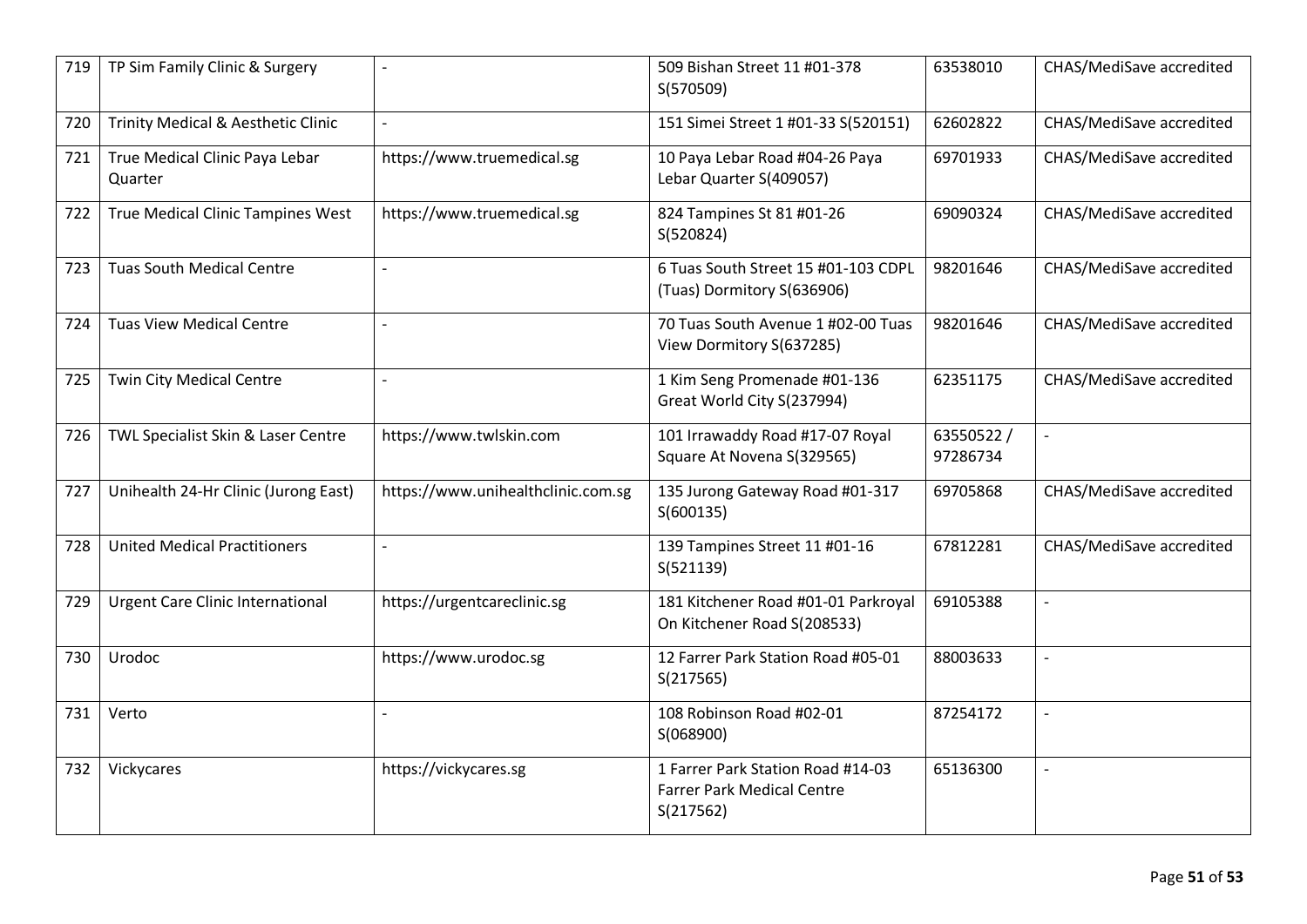| 733 | <b>Vista Medical Centre</b>                                                                |                              | 3 South Buona Vista Road #01-30/31<br>Viva Vista S(118136)           | 67780822               | CHAS/MediSave accredited |
|-----|--------------------------------------------------------------------------------------------|------------------------------|----------------------------------------------------------------------|------------------------|--------------------------|
| 734 | Vivien @ Robinson.Practice                                                                 | $\overline{a}$               | 80 Robinson Road #01-01A<br>S(068898)                                | 62261216               | $\overline{a}$           |
| 735 | W Eye Clinic                                                                               | https://weyeclinic.sg        | 3 Temasek Boulevard #01-402<br>Suntec City S(038983)                 | 63379119               |                          |
| 736 | W Luman Digestive And Liver Clinic                                                         |                              | 3 Mount Elizabeth #09-01 Mount<br>Elizabeth Medical Centre S(228510) | 67327710               | $\overline{\phantom{a}}$ |
| 737 | W Medical                                                                                  | $\overline{a}$               | $\overline{\phantom{a}}$                                             | 62731246               | CHAS/MediSave accredited |
| 738 | WC Ong Plastic Reconstructive<br>Surgery                                                   |                              | 1 Farrer Park Station Road #15-12<br>Connexion S(217562)             | 62658168               |                          |
| 739 | Well Family Clinic & Surgery                                                               | $\overline{a}$               | 555 Ang Mo Kio Avenue 10 #01-1948<br>S(560555)                       | 64549519               | CHAS/MediSave accredited |
| 740 | <b>WhatsDoc International</b>                                                              | https://linktr.ee/whatsdoc   | 200 Jalan Sultan Textile Center 03-17<br>S(199018)                   | 84100040               | $\overline{a}$           |
| 741 | <b>Whitecoat Medical</b>                                                                   | https://www.whitecoat.com.sg | 201 Henderson Road #05-11/12<br>Apex @ Henderson S(159545)           | 69096609               | CHAS/MediSave accredited |
| 742 | <b>Winslow Clinic</b>                                                                      | https://www.promises.com.sg  | 10 Sinaran Drive #09-21/22/23<br>Novena Medical Centre S(307506)     | 63977301               | $\overline{a}$           |
| 743 | <b>WL&amp;H Medical</b>                                                                    | http://www.wlhmedical.com    | 1 Scotts Road #20-11 Shaw Centre<br>S(228208)                        | 66629366               | CHAS/MediSave accredited |
| 744 | <b>Woodlands Clinic</b>                                                                    | $\overline{a}$               | 131 Marsiling Rise #01-204<br>S(730131)                              | 62696681               | CHAS/MediSave accredited |
| 745 | <b>Woodlands Medical Centre</b>                                                            | $\overline{a}$               | 210 Marsiling Crescent #01-09<br>S(730210)                           | 62698888               | CHAS/MediSave accredited |
| 746 | Yang & Yap Clinic And Surgery / Dr<br>Yang Ing Hong Medical And<br><b>Aesthetic Clinic</b> |                              | 537 Bedok North Street 3 #01-571<br>S(460537)                        | 64499946 /<br>64412481 | CHAS/MediSave accredited |